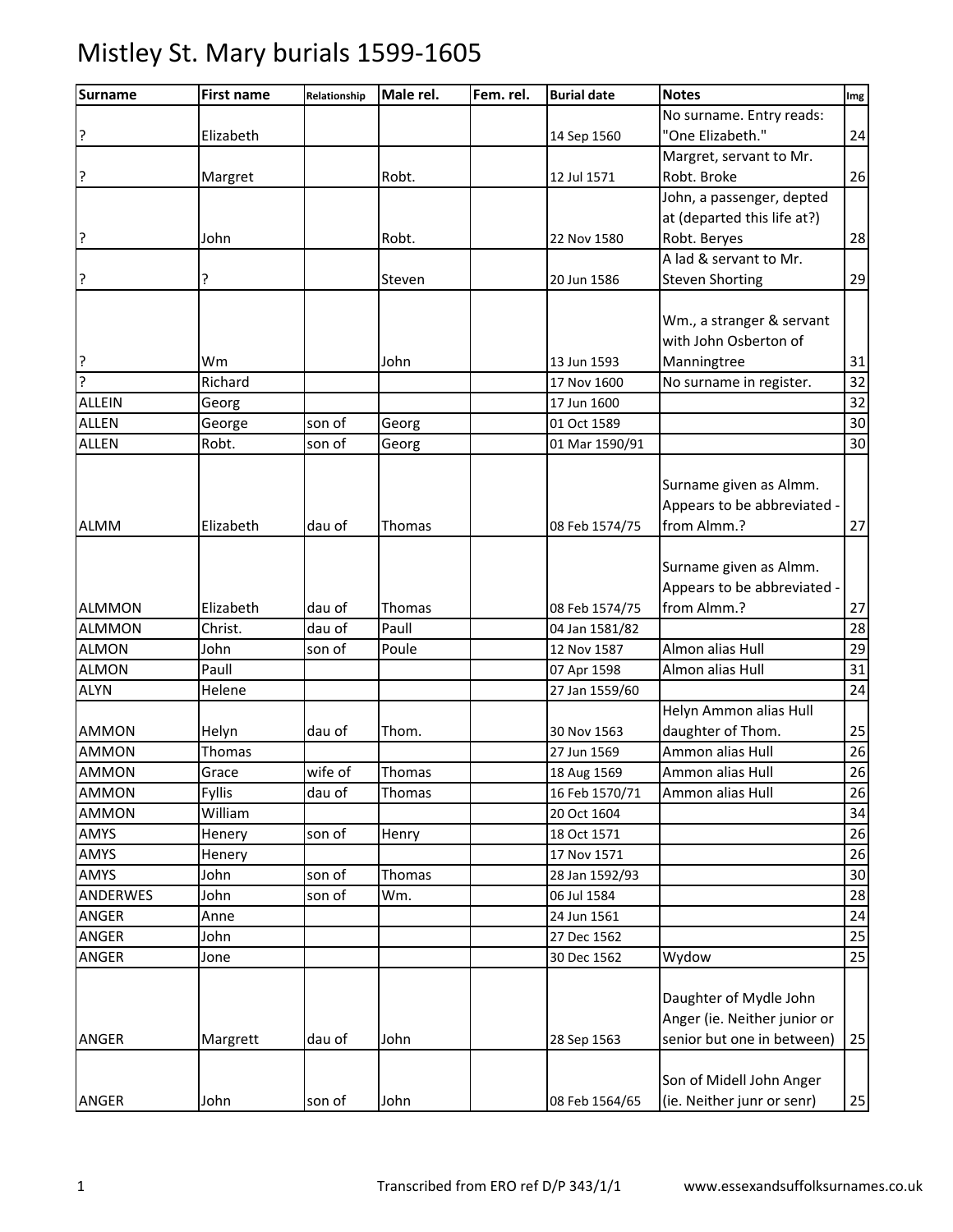| Surname        | <b>First name</b> | Relationship | Male rel. | Fem. rel. | <b>Burial date</b> | <b>Notes</b>               | Img |
|----------------|-------------------|--------------|-----------|-----------|--------------------|----------------------------|-----|
|                |                   |              |           |           |                    | Rose Anger, servant of     |     |
| <b>ANGER</b>   | Rose              |              | Henery    |           | 02 Feb 1566/67     | Henery Johnson, clarke     | 25  |
| <b>ANGER</b>   | John              |              |           |           | 01 Mar 1578/79     | Ould John Anger            | 27  |
| <b>ANGER</b>   | Joane             | wife of      | John      |           | 06 Feb 1584/85     |                            | 28  |
| ANGER          | John              | son of       | Thomas    |           | 08 Mar 1584/85     |                            | 28  |
| ANGER          | Margret           | wife of      | John      |           | 03 Apr 1585        |                            | 28  |
| ANGER          | Annys             | wife of      | Thomas    |           | 05 Apr 1591        |                            | 30  |
| <b>ANGER</b>   | John              |              |           |           | 25 Apr 1591        |                            | 30  |
| ANGER          | Francis           |              |           |           | 22 Feb 1591/92     |                            | 30  |
| ANGER          | John              |              |           |           | 08 Dec 1596        |                            | 31  |
| ANGER          | Annis             |              |           |           | 29 Mar 1597        | Widow                      | 31  |
| ANGER          | William           | son of       | William   |           | 30 Jun 1600        |                            | 32  |
| <b>ANGER</b>   | John              |              |           |           | 31 Aug 1604        |                            | 33  |
| <b>ANGER</b>   | Susan             |              |           |           | 02 Sep 1605        |                            | 34  |
| ANGER          | Thomas            |              |           |           | 23 Mar 1605/6      | The elder                  | 34  |
| ANNGER         | Susan             | wife of      | Wm.       |           | 06 Jan 1601/2      |                            | 32  |
| <b>ANNGER</b>  | Jone              |              |           |           | 20 Jun 1602        |                            | 33  |
| <b>ANNGER</b>  | Susan             | dau of       | Tho.      |           | 31 Jul 1602        |                            | 33  |
| <b>ANNGER</b>  | Wm.               |              |           |           | 05 Sep 1604        |                            | 33  |
| <b>ARCHER</b>  | Elinor            |              |           |           | 12 Jul 1561        | Wydow                      | 24  |
| <b>ARCHER</b>  | Als               | wife of      | Michell   |           | 20 Nov 1572        |                            | 26  |
| <b>ARCHER</b>  | Mychell           |              |           |           | 27 Apr 1575        | Senior                     | 27  |
| <b>ARCHER</b>  | Phebe             | dau of       | Mychell   |           | 06 Oct 1577        |                            | 27  |
|                |                   |              |           |           |                    | Ales Doo, servant of       |     |
| <b>ARCHER</b>  | Ales              |              | Mychell   |           | 03 Apr 1581        | Mychell Archer             | 28  |
| AYLWARD        | Jone              |              |           |           | 27 Dec 1559        |                            | 24  |
| AYLWARD        | Robt.             |              |           |           | 24 Feb 1565/66     |                            | 25  |
|                |                   |              |           |           |                    | A child borne dead to John |     |
| <b>BACKLER</b> | ?                 |              | John      |           | 17 Apr 1586        | <b>Backler</b>             | 29  |
| <b>BACKLER</b> | Alice             |              |           |           | 24 Dec 1588        |                            | 29  |
| <b>BACLER</b>  | Thomas            |              |           |           | 10 Nov 1587        |                            | 29  |
| <b>BACLER</b>  | Fridswid          | wife of      | John      |           | 14 May 1588        |                            | 29  |
| <b>BACULAR</b> | Thomas            | son of       | Thomas    |           | 27 Jan 1567/68     |                            | 25  |
| <b>BAKLER</b>  | Sisle             |              |           |           | 23 Apr 1600        |                            | 32  |
|                |                   |              |           |           |                    | Thomassyne Baninge         |     |
|                |                   |              |           |           |                    | servant of John            |     |
| <b>BANINGE</b> | Thomassyne        |              | John      |           | 07 Dec 1563        | Ston[c_]e                  | 25  |
| <b>BANNYNG</b> | Elizabeth         | wife of      | Adam      |           | 12 Feb 1590/91     |                            | 30  |
| <b>BANYNGE</b> | Margit            |              |           |           | 07 Jan 1595/96     | Widow                      | 31  |
| <b>BARKER</b>  | John              |              |           |           | 06 Jan 1575/76     | Payne alias Barker         | 27  |
| <b>BARKER</b>  | Joan              |              |           |           | 11 Feb 1585/86     | Widow                      | 29  |
| <b>BARKER</b>  | Edward            |              |           |           | 21 Jan 1591/92     |                            | 30  |
| <b>BARKER</b>  | Olyve             |              |           |           | 02 Nov 1602        |                            | 33  |
| <b>BARKER</b>  | Jone              |              |           |           | 05 Dec 1604        |                            | 34  |
| <b>BARTON</b>  | Roger             | son of       | Gylbert   |           | 27 Apr 1579        |                            | 27  |
| <b>BARTON</b>  | ?                 | wife of      | 5.        |           | 11 May 1588        | Barton's wife              | 29  |
|                |                   |              |           |           |                    | Baptized 31 Dec, buryed 2  |     |
| <b>BATEMAN</b> | Jane              | dau of       | Robt.     |           | 02 Jan 1573/74     | Jan.                       | 5   |
| <b>BATES</b>   | Thomas            |              |           |           | 30 Oct 1587        | A solger                   | 29  |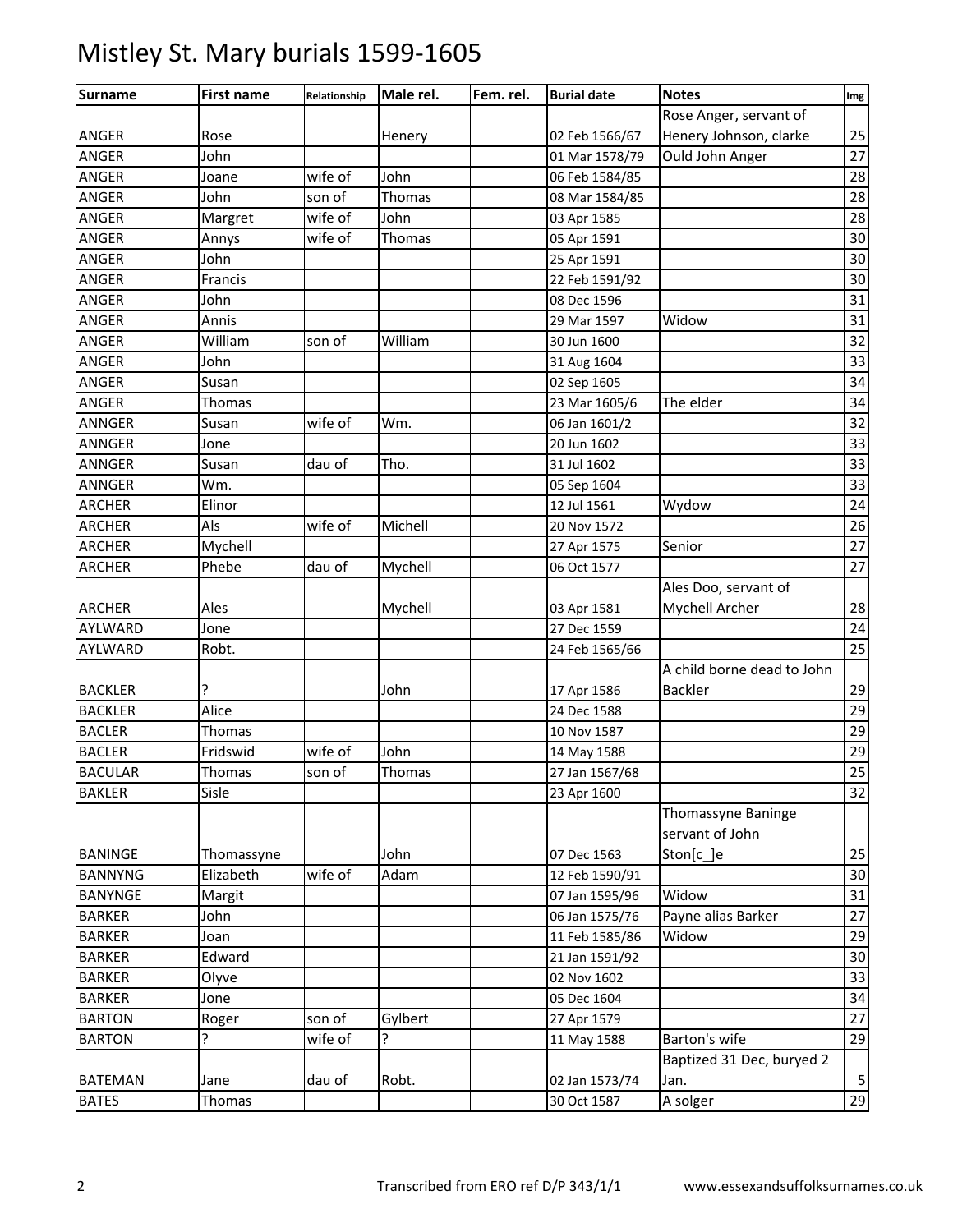| <b>Surname</b>  | <b>First name</b> | Relationship | Male rel. | Fem. rel. | <b>Burial date</b> | <b>Notes</b>                   | Img |
|-----------------|-------------------|--------------|-----------|-----------|--------------------|--------------------------------|-----|
| <b>BATMAN</b>   | <b>Thomas</b>     | son of       | Robt.     |           | 12 Sep 1573        |                                | 26  |
| <b>BATMAN</b>   | Roger             | son of       | Robt.     |           | 15 Sep 1573        |                                | 26  |
| <b>BATMAN</b>   | Jane              | dau of       | Robt.     |           | 01 May 1576        |                                | 27  |
| <b>BATMAN</b>   | William           | son of       | Robt.     |           | 27 Aug 1586        |                                | 29  |
| <b>BATMAN</b>   | Catheryn          | wife of      | John      |           | 23 May 1589        |                                | 30  |
| <b>BATMAN</b>   | Robt.             |              |           |           | 18 Jun 1591        | Abode: Manningtree             | 30  |
| <b>BATMAN</b>   | Marget            | wife of      | John      |           | 12 Dec 1595        |                                | 31  |
| <b>BATMAN</b>   | John              |              |           |           | 28 Jan 1605/6      |                                | 34  |
| <b>BATTELE</b>  | Leonard           |              |           |           | 08 Mar 1590/91     | Stranger                       | 30  |
| <b>BATTMAN</b>  | Faith             |              |           |           | 01 Mar 1603/4      |                                | 33  |
| <b>BATTMAN</b>  | Edward            |              |           |           | 24 Jan 1604/5      |                                | 34  |
| <b>BATTMAN</b>  | John              |              |           |           | 28 Feb 1604/5      |                                | 34  |
| <b>BATTMAN</b>  | Elizabeth         |              |           |           | 28 Feb 1604/5      |                                | 34  |
| <b>BATTMAN</b>  | George            |              |           |           | 05 Mar 1604/5      |                                | 34  |
| <b>BATTRAM</b>  | Edmond            |              |           |           | 12 Mar 1604/5      |                                | 34  |
| <b>BAYSEY</b>   | Frances           |              |           |           | 26 Aug 1604        |                                | 33  |
| <b>BEALD</b>    | Gillian           | wife of      | Robt.     |           | 11 Feb 1601/2      |                                | 32  |
| <b>BEALD</b>    | Nicholas          |              |           |           | 13 Sep 1604        |                                | 33  |
| <b>BEALD</b>    | Jone              |              |           |           | 08 Oct 1604        |                                | 33  |
| <b>BEALE</b>    | Thomas            |              |           |           | 17 Apr 1560        |                                | 24  |
| <b>BEALE</b>    | Anne              | dau of       | Wm.       |           | 07 Jul 1566        |                                | 25  |
|                 |                   |              |           |           |                    | John Dicks, servant of Wm.     |     |
| <b>BEALE</b>    | John              |              | Wm.       |           | 02 Jan 1574/75     | <b>Beale</b>                   | 27  |
|                 |                   |              |           |           |                    | A child comynge wt a           |     |
| <b>BEALE</b>    | <b>Bytteras</b>   |              |           |           | 30 May 1576        | wandering woman                | 27  |
| <b>BEALE</b>    | Fayth             | dau of       | Wm.       |           | 07 Aug 1580        |                                | 28  |
| <b>BEALE</b>    | Ç                 |              | Thomas    |           | 02 Feb 1587/88     | The chyld of                   | 29  |
| <b>BEALE</b>    | Suzan             | wife of      | Robt.     |           | 04 Nov 1592        |                                | 30  |
| <b>BEALE</b>    | Jone              | wife of      | Wm.       |           | 12 Feb 1592/93     |                                | 30  |
| <b>BEALE</b>    | William           |              |           |           | 04 Mar 1592/93     | Widower                        | 30  |
| <b>BEALE</b>    | Francis           | dau of       | Robt.     |           | 16 Jul 1599        |                                | 32  |
| <b>BECLWELL</b> | John              |              |           |           | 20 May 1588        | <b>Beclwell alias Thresher</b> | 29  |
| <b>BEESON</b>   | Symon             |              |           |           | 03 Sep 1604        |                                | 33  |
| <b>BENET</b>    | Marryon           |              |           |           | 31 Oct 1559        | Wedowe                         | 24  |
|                 |                   |              |           |           |                    | John Benet servant of          |     |
| <b>BENET</b>    | John              |              | ?         |           | 11 Jun 1572        | Parson Johnson                 | 26  |
| <b>BENET</b>    | Jone              |              |           |           | 27 Apr 1577        | Wedow                          | 27  |
|                 |                   |              |           |           |                    | Agnes Benett, daughter-in-     |     |
| <b>BENETT</b>   | Agnes             |              | Edward    |           | 26 Mar 1576        | law of Edward Wright           | 27  |
|                 |                   |              |           |           |                    | The widow Berry, late the      |     |
| <b>BERRY</b>    | 5.                | widow of     | Wm.       |           | 24 Apr 1589        | wife of                        | 30  |
| <b>BERRY</b>    | Eden              |              |           |           | 12 Mar 1600/1      | Widdowe                        | 32  |
| <b>BERRYE</b>   | Robt.             |              |           |           | 14 Jan 1590/91     |                                | 30  |
| <b>BERYE</b>    | Jone              | wife of      | Robt.     |           | 22 Jun 1578        |                                | 27  |
|                 |                   |              |           |           |                    | John, a passenger, depted      |     |
|                 |                   |              |           |           |                    | at (departed this life at?)    |     |
| <b>BERYE</b>    | John              |              | Robt.     |           | 22 Nov 1580        | Robt. Beryes                   | 28  |
| <b>BETTS</b>    | Mary              | wife of      | Edward    |           | 05 Sep 1600        |                                | 32  |
| <b>BETTS</b>    | Edmund            |              |           |           | 28 Feb 1603/4      |                                | 33  |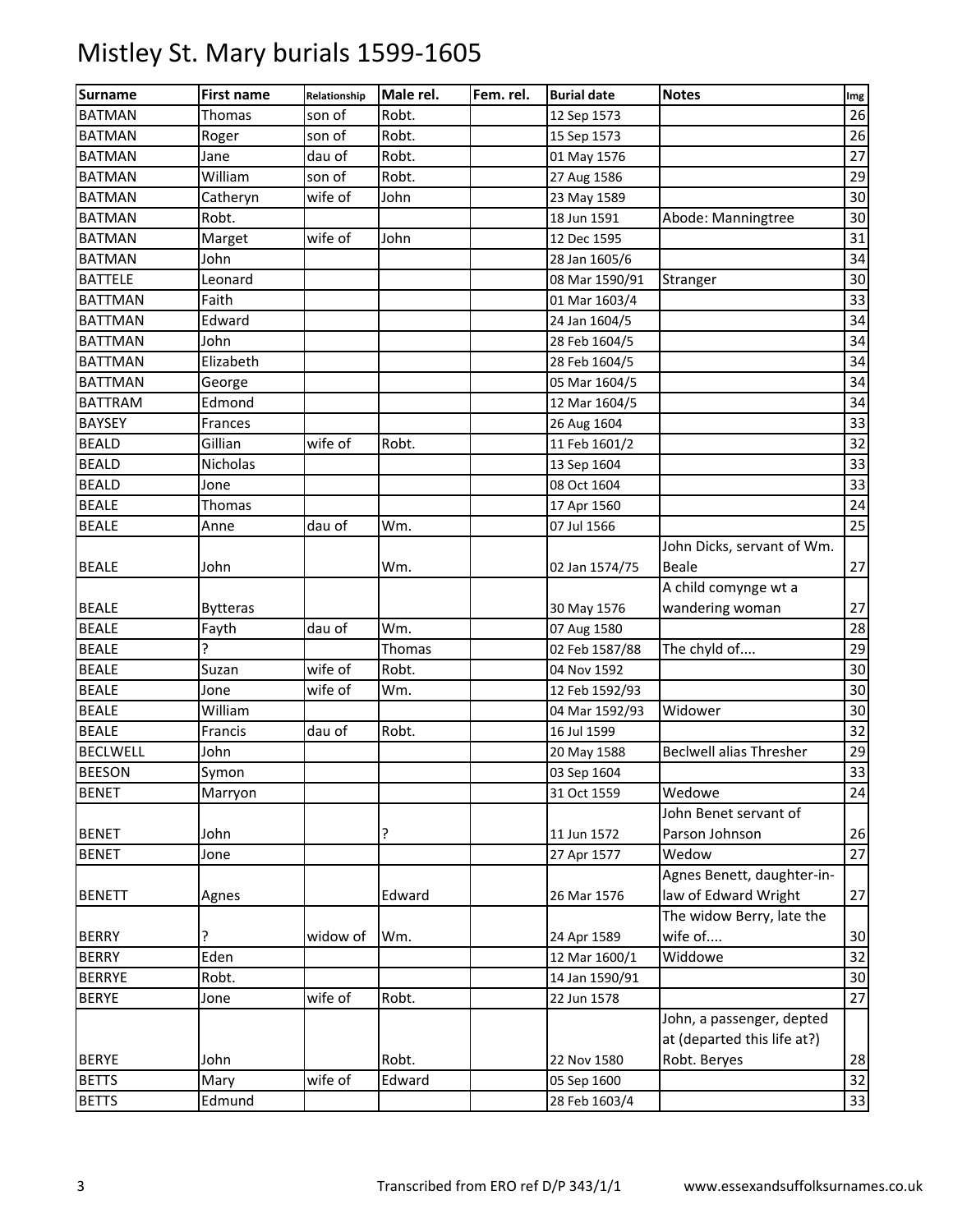| <b>Surname</b>    | <b>First name</b> | Relationship | Male rel. | Fem. rel. | <b>Burial date</b> | <b>Notes</b>                | Img |
|-------------------|-------------------|--------------|-----------|-----------|--------------------|-----------------------------|-----|
| <b>BEVENS</b>     | Richard           |              |           |           | 29 Apr 1593        |                             | 30  |
|                   |                   |              |           |           |                    | Cysly Biggs, servant to Mr. |     |
| <b>BIGGS</b>      | Cysly             |              | Robt.     |           | 18 Nov 1570        | Robt. Broke                 | 26  |
| <b>BIRCHET</b>    | Rose              | wife of      | William   |           | 16 Dec 1599        |                             | 32  |
| <b>BIRD</b>       | Francis           | dau of       | Robt.     |           | 16 Jun 1561        |                             | 24  |
| <b>BIRD</b>       | Robt.             | son of       | Wm.       |           | 08 Oct 1588        |                             | 29  |
| <b>BIRD</b>       | Elizabeth         | wife of      | Will.     |           | 25 Jan 1591/92     |                             | 30  |
| <b>BIRD</b>       | Robt.             |              |           |           | 11 Dec 1592        | Senior                      | 30  |
| <b>BIRD</b>       | Marye             |              |           |           | 05 Jan 1592/93     |                             | 30  |
| <b>BIRD</b>       | Annis             | wife of      | Robt.     |           | 03 Jul 1600        |                             | 32  |
|                   |                   |              |           |           |                    | Wife of Robt. Birde the     |     |
| <b>BIRDE</b>      | Joane             | wife of      | Robt.     |           | 30 Sep 1586        | elder                       | 29  |
| <b>BISHOP</b>     | Elizabeth         |              |           |           | 23 Aug 1600        |                             | 32  |
| <b>BISHOPPE</b>   | Jane              |              |           |           | 06 Nov 1601        | Vid.                        | 32  |
|                   |                   |              |           |           |                    | Robt. Biteras son of Ric.   |     |
| <b>BITERAS</b>    | Robt.             | son of       | Ric.      |           | 28 Apr 1567        | Northen                     | 25  |
| <b>BLAND</b>      | Margaret          |              |           |           | 11 Oct 1559        |                             | 24  |
| BLU[A_]T          | John              |              |           |           | 26 Jun 1603        |                             | 33  |
| <b>BLUNT</b>      | Nich.             |              |           |           | 04 Oct 1604        |                             | 33  |
| <b>BLUNT</b>      | Edward            |              |           |           | 21 Oct 1604        |                             | 34  |
| <b>BLUNT</b>      | Annis             |              |           |           | 29 Oct 1604        |                             | 34  |
| <b>BONER</b>      | Isbell            | dau of       | Hen.      |           | 21 Oct 1565        |                             | 25  |
| <b>BONNER</b>     | Phillis           |              |           |           | 13 Nov 1587        |                             | 29  |
|                   |                   |              |           |           |                    | Baptised & buryed the       |     |
| <b>BORFLETE</b>   | Jone              | dau of       | Samwell   |           | 13 May 1596        | same day.                   | 9   |
| <b>BORFLIT</b>    | Jone              | wife of      | Samwell   |           | 20 Nov 1597        |                             | 31  |
| <b>BORROWES</b>   | Thomas            |              |           |           | 22 Sep 1604        |                             | 33  |
| <b>BORROWES</b>   | Susan             |              |           |           | 04 Apr 1605        |                             | 34  |
| <b>BOSTOCKE</b>   | Hennery           |              |           |           | 29 Apr 1586        |                             | 29  |
| <b>BOSTOCKE</b>   | Jone              |              |           |           | 23 Oct 1592        | Widow                       | 30  |
| <b>BOULE</b>      | John              | son of       | Jeremy    |           | 08 Oct 1590        |                             | 30  |
| <b>BOULE</b>      | John              | son of       | Jeremye   |           | 28 Apr 1597        |                             | 31  |
| <b>BOWELL</b>     | Margaret          | dau of       | Jeremy    |           | 01 Dec 1585        |                             | 29  |
| <b>BOWLE</b>      | Elizabeth         | dau of       | Jeremie   |           | 09 Nov 1590        |                             | 30  |
| <b>BOWLE</b>      | Jerimy            | son of       | Jeremy    |           | 14 Oct 1599        |                             | 32  |
| <b>BOWLE</b>      | Wm.               |              |           |           | 08 Jun 1604        |                             | 33  |
| <b>BRABIE</b>     | Robt.             | son of       | John      |           | 05 Apr 1560        |                             | 24  |
| <b>BRABYE</b>     | Robt.             |              |           |           | 28 May 1581        |                             | 28  |
| <b>BRACKSTEAD</b> | William           | son of       | Wm.       |           | 12 Jun 1567        | Abode: Dedham               | 25  |
| <b>BRAGG</b>      | Alles             | wife of      | John      |           | 15 Aug 1594        |                             | 31  |
| <b>BRAND</b>      | Annys             | wife of      | John      |           | 22 Feb 1596/97     |                             | 31  |
| <b>BRAND</b>      | Margaret          |              |           |           | 16 Nov 1604        |                             | 34  |
|                   |                   |              |           |           |                    | Richard Branston, servant   |     |
| <b>BRANSTON</b>   | Richard           |              | ?         |           | 20 Feb 1572/73     | to Mr. Lucas                | 26  |
| <b>BRASER</b>     | Anthony           | son of       | Adam      |           | 08 Sep 1565        | Abode: Dedham               | 25  |
|                   |                   |              |           |           |                    | John Brickman, servant of   |     |
| <b>BRICKMAN</b>   | John              |              | Wm.       |           | 20 Nov 1580        | Wm. Hurt                    | 28  |
| <b>BRIER</b>      | Joan              |              |           |           | 09 Jun 1588        | Widow                       | 29  |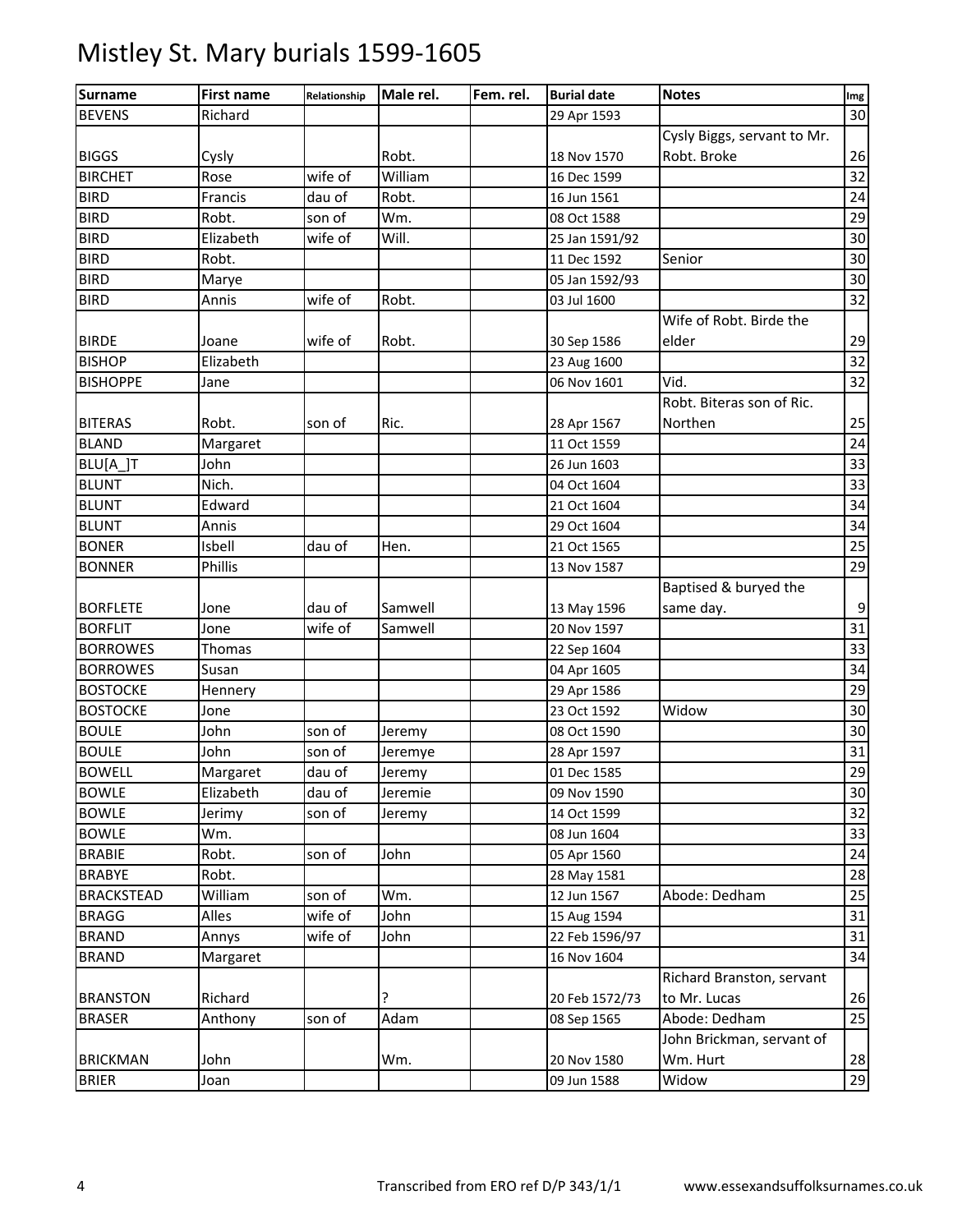| <b>Surname</b>     | <b>First name</b> | Relationship | Male rel.       | Fem. rel. | <b>Burial date</b> | <b>Notes</b>                     | Img |
|--------------------|-------------------|--------------|-----------------|-----------|--------------------|----------------------------------|-----|
|                    |                   |              |                 |           |                    | John Vyncent, servant of         |     |
| <b>BRIGS</b>       | John              |              | John            |           | 10 Oct 1578        | John Brigs                       | 27  |
| <b>BROKE</b>       | Nicholas          | son of       | Robt.           |           | 02 Jun 1563        | Son of Robt. Broke, gent         | 25  |
|                    |                   |              |                 |           |                    | Daughter of Robt. Broke,         |     |
| <b>BROKE</b>       | Francis           | dau of       | Robt.           |           | 22 May 1567        | gent.                            | 25  |
|                    |                   |              |                 |           |                    | Daughter of Robt. Broke,         |     |
| <b>BROKE</b>       | Ane               | dau of       | Robt.           |           | 28 Jul 1567        | gent.                            | 25  |
|                    |                   |              |                 |           |                    | Cysly Biggs, servant to Mr.      |     |
| <b>BROKE</b>       | Cysly             |              | Robt.           |           | 18 Nov 1570        | Robt. Broke                      | 26  |
|                    |                   |              |                 |           |                    |                                  |     |
|                    |                   |              |                 |           |                    | Hennery Wilcooke, servant        |     |
| <b>BROKE</b>       | Hennery           |              | Robt.           |           | 20 Nov 1570        | to Mr. Robt. Broke               | 26  |
|                    |                   |              |                 |           |                    | Margret, servant to Mr.          |     |
| <b>BROKE</b>       | Margret           |              | Robt.           |           | 12 Jul 1571        | Robt. Broke                      | 26  |
|                    |                   |              |                 |           |                    | Daughter of Mr. Robt.            |     |
| <b>BROOKE</b>      | Jone              | dau of       | Robt.           |           | 19 Apr 1565        | <b>Brooke</b>                    | 25  |
| <b>BROWNE</b>      | Elizabeth         | dau of       | John            |           | 10 Sep 1563        |                                  | 25  |
| <b>BROWNE</b>      | Elyn              |              |                 |           | 16 May 1568        | Widow                            | 25  |
| <b>BROWNE</b>      | John              |              |                 |           | 30 Mar 1569        | <b>Browne alias Carpenter</b>    | 26  |
| <b>BROWNE</b>      | Thomas            |              |                 |           | 13 Dec 1573        |                                  | 26  |
| <b>BROWNE</b>      | John              | son of       | Roger           |           | 09 Mar 1573/74     |                                  | 27  |
| <b>BROWNE</b>      | John              | son of       | Wm.             |           | 02 Oct 1591        |                                  | 30  |
| <b>BROWNE</b>      | Annes             |              |                 |           | 30 Sep 1597        | Widow                            | 31  |
| <b>BROWNE</b>      | Thomas            | son of       | Wm.             |           | 12 May 1599        |                                  | 32  |
| <b>BROWNE</b>      | Mary              | wife of      | Wm.             |           | 24 May 1601        |                                  | 32  |
| <b>BROWNEBREAD</b> | Enry              |              |                 |           | 28 Jun 1602        |                                  | 33  |
| <b>BROWONE</b>     | Elizabeth         | dau of       | Nicholas        |           | 29 Apr 1566        |                                  | 25  |
| <b>BRUCE</b>       | Zachary           |              |                 |           | 19 Aug 1604        |                                  | 33  |
| <b>BRYCE</b>       | Thomas            |              |                 |           | 16 Apr 1579        |                                  | 27  |
|                    |                   |              |                 |           |                    | Elizabeth Bryce, servant of      |     |
| <b>BRYCE</b>       | Elizabeth         |              | <b>Hercules</b> |           | 03 May 1579        | Hercules Johnson                 | 27  |
|                    |                   |              |                 |           |                    |                                  |     |
|                    |                   |              |                 |           |                    | <b>Bastard son of Cornelious</b> |     |
|                    |                   |              |                 |           |                    | Bull, wedow ('wedow'             |     |
|                    |                   |              |                 |           |                    | seems to mean 'widower'          |     |
| <b>BULL</b>        | James             | son of       | Cornelious      |           | 02 Apr 1579        | as well as 'widow')              | 27  |
| <b>BULL</b>        | Thomas            |              |                 |           | 12 Feb 1600/1      |                                  | 32  |
| <b>BURCHITE</b>    | Annis             |              |                 |           | 29 Oct 1604        |                                  | 34  |
| <b>BURNETT</b>     | John              |              |                 |           | 09 Apr 1574        |                                  | 27  |
| <b>BURNETT</b>     | Anne              |              |                 |           | 18 Apr 1574        | Widow                            | 27  |
| <b>BURRELL</b>     | Roger             |              |                 |           | 07 Nov 1600        |                                  | 32  |
| <b>BURROWES</b>    | Henry             |              |                 |           | 03 Oct 1604        |                                  | 33  |
| <b>BURYE</b>       | Elizabeth         | dau of       | Robt.           |           | 27 Feb 1564/65     |                                  | 25  |
|                    |                   |              |                 |           |                    |                                  |     |
|                    |                   |              |                 |           |                    | John Sewell, a child             |     |
| <b>BURYE</b>       | John              |              | Robt.           |           | 14 Nov 1566        | dwelling with Robt. Burye        | 25  |
| <b>BURYE</b>       | Jone              | wife of      | Robt.           |           | 08 Apr 1569        |                                  | 26  |
|                    |                   |              |                 |           |                    | Agnes Cole, daughter-in-         |     |
| <b>BURYE</b>       | Agnes             |              | Robt.           |           | 25 Aug 1571        | law of Robt. Burye               | 26  |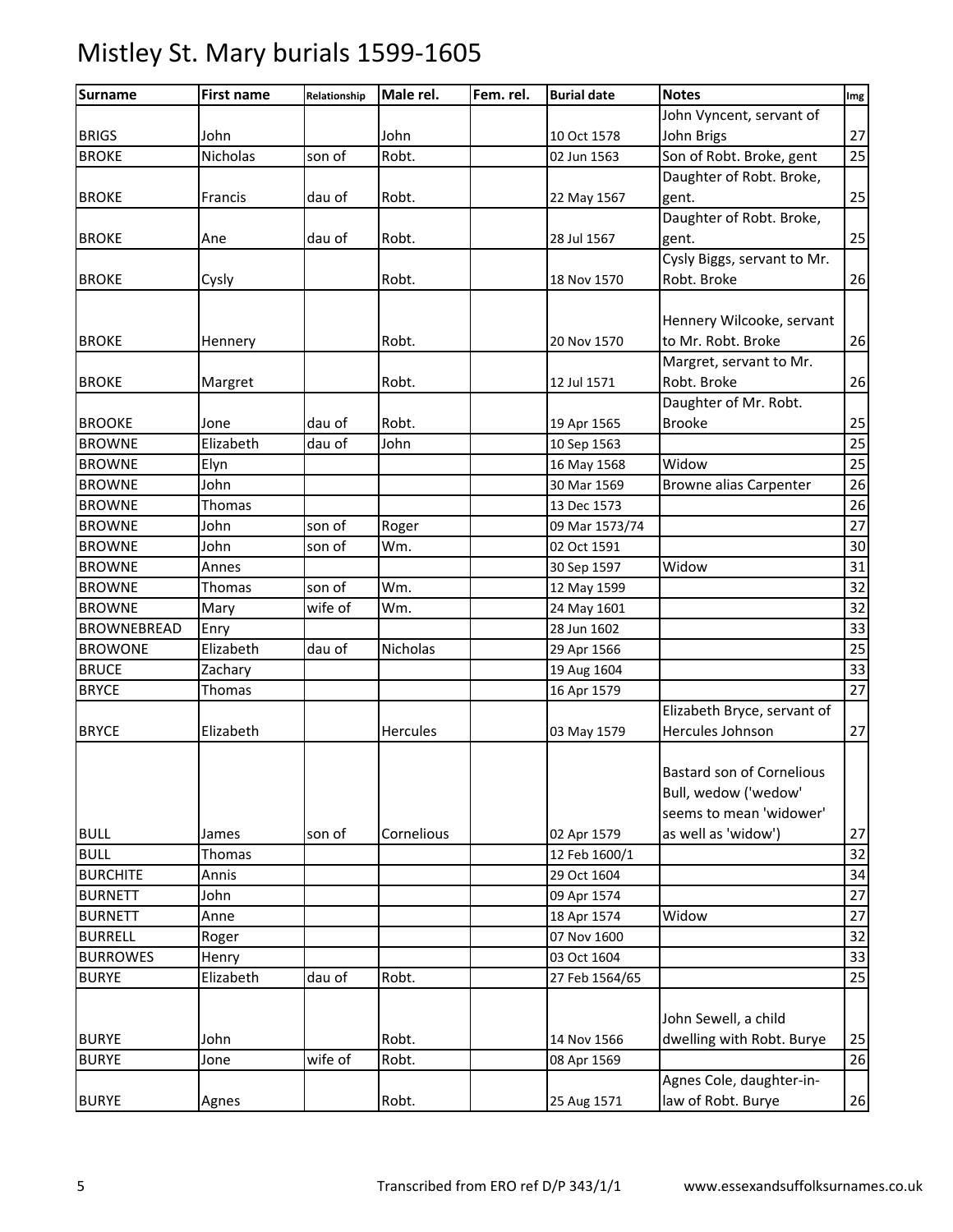| <b>Surname</b>     | <b>First name</b> | Relationship | Male rel. | Fem. rel. | <b>Burial date</b> | <b>Notes</b>                                                                      | Img |
|--------------------|-------------------|--------------|-----------|-----------|--------------------|-----------------------------------------------------------------------------------|-----|
| <b>BURYE</b>       | Wm.               |              |           |           | 27 Dec 1587        |                                                                                   | 29  |
| <b>BUSBY</b>       | Robt.             | son of       | Richard   |           | 06 May 1577        | Being drowned                                                                     | 27  |
| <b>BUSBYE</b>      | Katheryn          |              |           |           | 26 Feb 1583/84     | Wedow                                                                             | 28  |
| <b>BUSBYE</b>      | Robt.             |              |           |           | 30 Mar 1591        | Abode: Manningtree                                                                | 30  |
| <b>BUSBYE</b>      | Joseph            |              |           |           | 20 Aug 1594        |                                                                                   | 31  |
| <b>BYES</b>        | Elizabeth         | wife of      | James     |           | 23 Apr 1591        |                                                                                   | 30  |
|                    |                   |              |           |           |                    | Robt. Byrd, servant of Robt.                                                      |     |
| <b>BYRD</b>        | Robt.             |              | Robt.     |           | 29 May 1579        | Hart                                                                              | 27  |
| <b>BYRD</b>        | Alis              | wife of      | Wm.       |           | 14 Jan 1596/97     |                                                                                   | 31  |
| <b>BYRD</b>        | Mary              |              |           |           | 23 Sep 1604        |                                                                                   | 33  |
| <b>BYRE</b>        | William           |              |           |           | 01 Mar 1601/2      |                                                                                   | 32  |
| CABBOULD           | Martha            | dau of       | Roger     |           | 16 Mar 1578/79     |                                                                                   | 27  |
| <b>CAMPYN</b>      | Jone              | dau of       |           | Dorethe   | 14 Dec 1576        | <b>Bastard</b>                                                                    | 27  |
| CAMPYON            | Sara              |              |           |           | 05 Jul 1604        |                                                                                   | 33  |
| CANAM              | Margret           |              |           |           | 26 Sep 1581        | Abode: Manningtree                                                                | 28  |
| CANNAM             | George            | son of       | John      |           | 19 Jul 1581        |                                                                                   | 28  |
|                    |                   |              |           |           |                    | A child borne to John                                                             |     |
| CANNAM             | ?                 |              | John      |           | 02 Jan 1585/86     | Cannam                                                                            | 29  |
| CANNAM             | Margery           | wife of      | John      |           | 20 Feb 1593/94     |                                                                                   | 31  |
| CANNAM             | Margeret          | dau of       | John      |           | 08 Oct 1600        |                                                                                   | 32  |
| CANNON             | Margarett         |              |           |           | 08 Mar 1559/60     |                                                                                   | 24  |
| CAR                | Elinor            | dau of       | John      |           | 24 Jan 1595/96     |                                                                                   | 31  |
|                    |                   |              |           |           |                    |                                                                                   |     |
| CARMAN             | Ruben             | son of       |           | ?         | 17 Jul 1559        | Son of the widow Carman                                                           | 24  |
|                    |                   |              |           |           |                    | Daughter of the Wydow                                                             |     |
| CARMAN             | Jone              | dau of       |           | ?         | 30 Jan 1559/60     | Carman                                                                            | 24  |
| CARPENTER          | John              |              |           |           | 30 Mar 1569        | <b>Browne alias Carpenter</b>                                                     | 26  |
| CARR               | John              | son of       | John      |           | 20 Jan 1596/97     |                                                                                   | 31  |
| <b>CARR</b>        | Marye             | dau of       | John      |           | 14 Aug 1597        |                                                                                   | 31  |
| <b>CARR</b>        | Barbara           | wife of      | John      |           | 18 Aug 1597        | Barbara his wife (referring<br>to John Carr, father of<br>Marye buried on 14 Aug) | 31  |
| CARRA              | John              |              |           |           | 17 Nov 1604        |                                                                                   | 34  |
| CARTER             | Elizabeth         | wife of      | John      |           | 29 Jun 1585        | Abode: Thorp                                                                      | 29  |
| <b>CASTRICKE</b>   | John              | son of       | George    |           | 02 Jul 1601        |                                                                                   | 32  |
| CAWSON             | Ages              |              |           |           | 17 Sep 1559        | Agnes?                                                                            | 24  |
| <b>CEMP</b>        | Ales              | dau of       | Thomas    |           | 18 Mar 1593/94     |                                                                                   | 31  |
| <b>CEMP</b>        | William           | son of       | Thomas    |           | 29 Jan 1598/99     |                                                                                   | 31  |
| <b>CEMP</b>        | Ales              | wife of      | Thomas    |           | 28 May 1599        |                                                                                   | 32  |
| <b>CEMP</b>        | Mary              | wife of      | Edward    |           | 12 Jun 1599        |                                                                                   | 32  |
| CHARNOULD          | Wm.               | son of       | John      |           | 25 Aug 1593        |                                                                                   | 31  |
| CHEAP              | Thomas            | son of       | Thom.     |           | 05 Jan 1579/80     |                                                                                   | 27  |
| <b>CHRISTMAS</b>   | Grace             | dau of       | Willm.    |           | 20 Dec 1559        |                                                                                   | 24  |
| <b>CHRISTOPHER</b> | Richard           | son of       | John      |           | 22 Jan 1588/89     | Xpofer                                                                            | 29  |
|                    |                   |              |           |           |                    | Edward Stalwood, servant                                                          |     |
| <b>CHURCH</b>      | Edward            |              | John      |           | 24 Nov 1563        | of John Church                                                                    | 25  |
| <b>CHYLD</b>       | Robt.             |              |           |           | 14 Jun 1573        |                                                                                   | 26  |
| <b>CLARE</b>       | Robt.             | son of       | Anthony   |           | 06 Jun 1561        |                                                                                   | 24  |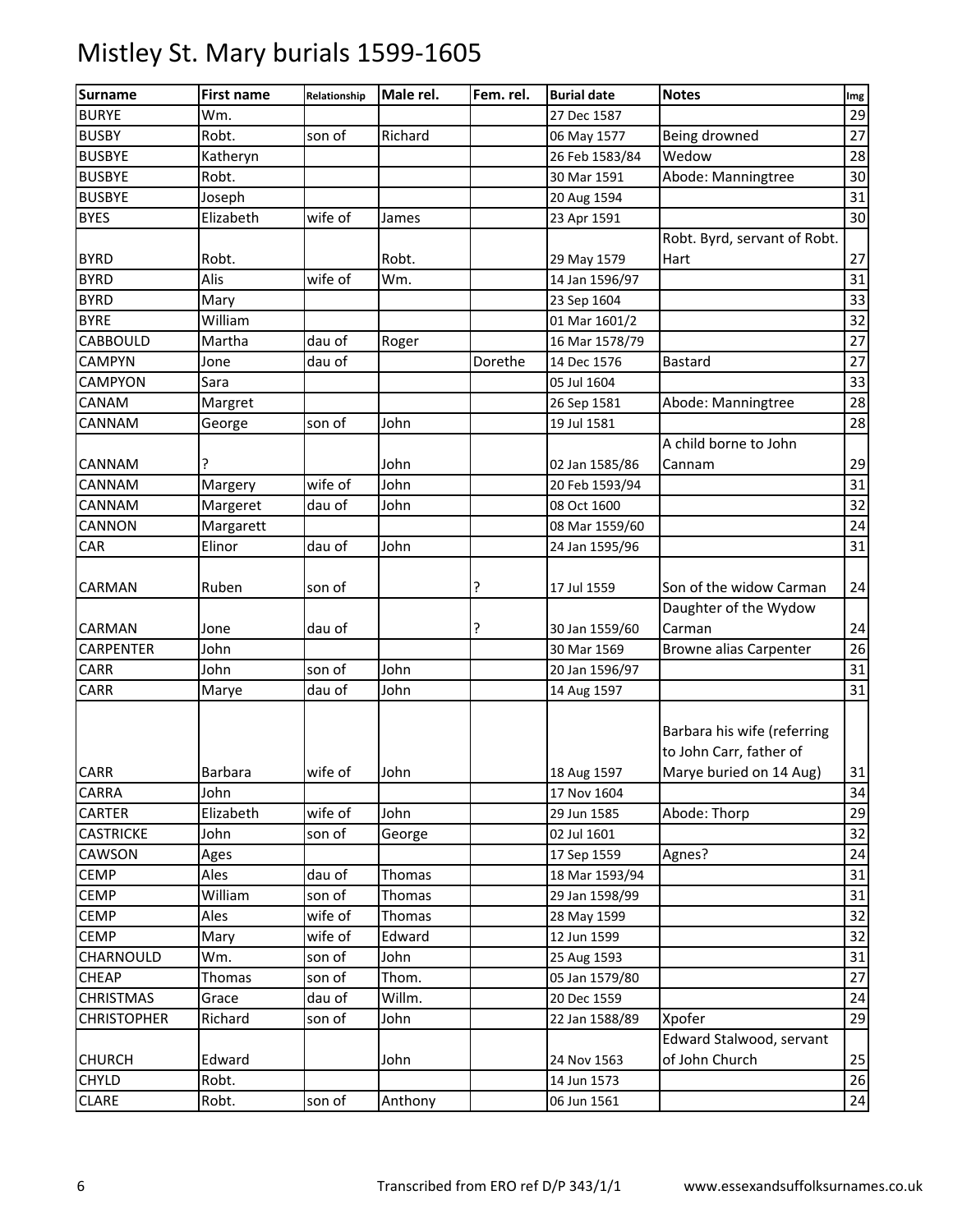| <b>Surname</b>   | <b>First name</b> | Relationship | Male rel.     | Fem. rel. | <b>Burial date</b> | <b>Notes</b>                | Img |
|------------------|-------------------|--------------|---------------|-----------|--------------------|-----------------------------|-----|
| <b>CLARKE</b>    | Richard           | son of       | Richard       |           | 12 Sep 1586        | Abode: Lawford              | 29  |
| <b>CLARKE</b>    | John              |              |               |           | 22 Nov 1604        | A stranger                  | 34  |
| <b>COBBALL</b>   | Georg             |              |               |           | 07 Jan 1586/87     |                             | 29  |
|                  |                   |              |               |           |                    |                             |     |
|                  |                   |              |               |           |                    | Of Barholt (Bergholt - not  |     |
| <b>COCKE</b>     | John              |              |               |           | 02 Jul 1601        | stated if East or West)     | 32  |
| <b>COCKERELL</b> | Joseph            |              |               |           | 05 Sep 1604        |                             | 33  |
| COCOKE           | William           | son of       | <b>Thomas</b> |           | 06 Jan 1570/71     |                             | 26  |
|                  |                   |              |               |           |                    | Martha Noble, servant to    |     |
| COCOKE           | Martha            |              | Thomas        |           | 17 Dec 1570        | <b>Thomas Cocoke</b>        | 26  |
|                  |                   |              |               |           |                    | Elizabeth How, daughter-in- |     |
| <b>COK</b>       | Elizabeth         |              | Wm.           |           | 25 Sep 1571        | law of Wm. Cok              | 26  |
|                  |                   |              |               |           |                    |                             |     |
| <b>COKE</b>      | Jone              | wife of      | Wm.           |           | 08 Sep 1570        | Surname Coke and Cooke      | 26  |
| <b>COKE</b>      | John              |              |               |           | 17 Jan 1571/72     |                             | 26  |
| <b>COKE</b>      | Agnes             | wife of      | Thomas        |           | 09 May 1574        |                             | 27  |
| <b>COKE</b>      | Wm.               |              |               |           | 01 Feb 1574/75     |                             | 27  |
|                  |                   |              |               |           |                    |                             |     |
| <b>COLBROOKE</b> | George            |              |               |           | 18 Feb 1601/2      | A stranger yt was drowned.  | 32  |
|                  |                   |              |               |           |                    | Agnes Cole, daughter-in-    |     |
| <b>COLE</b>      | Agnes             |              | Robt.         |           | 25 Aug 1571        | law of Robt. Burye          | 26  |
| COLLEN           | John              |              |               |           | 14 Jan 1584/85     | Abode: Manningtree          | 28  |
|                  |                   |              |               |           |                    |                             |     |
| <b>COLLIN</b>    | ?                 |              |               |           | 02 Jan 1587/88     | First name not in register  | 29  |
| <b>COLLY</b>     | Ann               | dau of       |               | Jone      | 11 Aug 1574        | <b>Bastard</b>              | 27  |
| <b>COLLY</b>     | Roger             |              |               |           | 15 Dec 1577        |                             | 27  |
| <b>COLLYE</b>    | Sybyll            |              |               |           | 04 Nov 1560        |                             | 24  |
|                  |                   |              |               |           |                    | John Cook, servant to Mr.   |     |
| <b>COOK</b>      | John              |              | ?             |           | 17 Jul 1571        | Lucas                       | 26  |
|                  |                   |              |               |           |                    | Surname spelt Cook and      |     |
| <b>COOK</b>      | Sara              | dau of       | Wm.           |           | 24 Oct 1573        | Coke.                       | 26  |
| COOK             | Danyell           | son of       | Christopher   |           | 06 May 1578        | Xpofer                      | 27  |
| COOK             | Agnes             | dau of       | Christopher   |           | 09 Apr 1588        | Xpofer                      | 29  |
| <b>COOKCOOKE</b> | William           |              |               |           | 24 Mar 1596/97     |                             | 31  |
| COOKE            | Alis              |              |               |           | 10 Jun 1562        | Widow                       | 25  |
| <b>COOKE</b>     | James             | son of       | Thomas        |           | 02 Sep 1568        |                             | 26  |
| <b>COOKE</b>     | Thomas            |              |               |           |                    |                             | 26  |
| COOKE            |                   | wife of      |               |           | 28 Jan 1570/71     |                             | 27  |
|                  | Suzan             |              | Christopher   |           | 30 Mar 1578        | Xpofer                      |     |
| <b>COOKE</b>     | Robt.             |              |               |           | 04 May 1580        |                             | 28  |
| COOKE            | Agnes             | wife of      | Thomas        |           | 23 Mar 1584/85     |                             | 28  |
| COOKE            | John              |              |               |           | 28 Feb 1590/91     |                             | 30  |
| COOKE            | Elizabeth         |              |               |           | 13 Mar 1590/91     | Widow                       | 30  |
| COOKE            | Jeremye           | son of       | Christopher   |           | 21 May 1593        | Xpofer                      | 31  |
| COOKE            | Roose             | dau of       | George        |           | 09 Apr 1599        |                             | 31  |
| COOLL            | John              |              |               |           | 27 Apr 1598        |                             | 31  |
| COOLL            | John              | son of       | John          |           | 27 May 1599        |                             | 32  |
| COWEY            | James             |              |               |           | 17 Sep 1563        |                             | 25  |
| CRACKSTON        | Elizabeth         |              |               |           | 27 Sep 1563        |                             | 25  |
| CRAMER           | Elizabeth         | wife of      | Samuell       |           | 09 Apr 1596        |                             | 31  |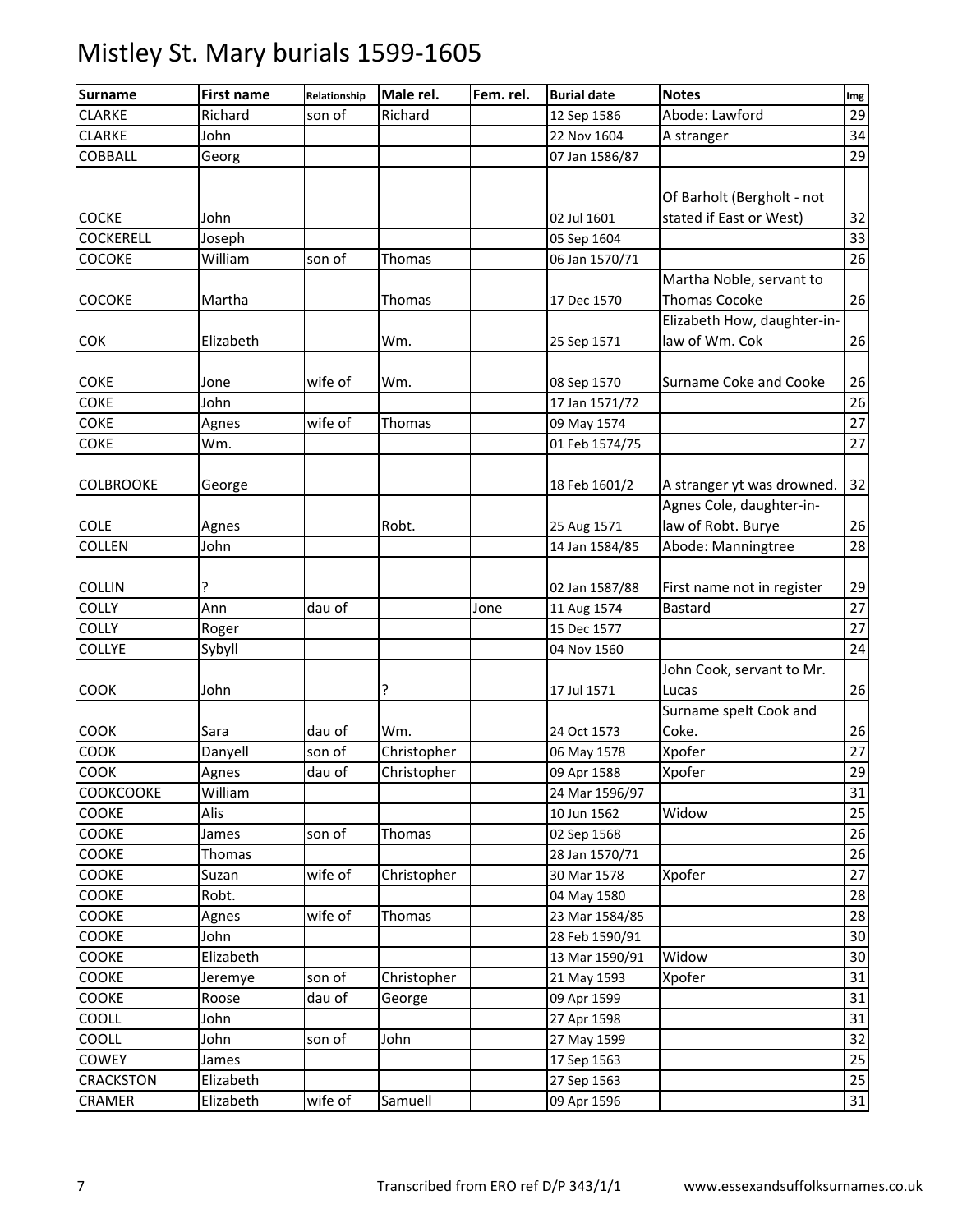#### Surname Tirst name Relationship Male rel. Fem. rel. Burial date Notes International Img CRAMER Samuell 24 May 1598 31 CRAXSTON John dau of ? 19 Feb 1572/73 Daughter of the Wedow Craxston 26 CRISTMAS Jone 09 Mar 1560/61 24 CRISTMAS William 29 Oct 1569 26 CRISTMAS Ellen 01 Dec 1587 29 CROMER Agnes 06 Oct 1570 Wedow 26 CROMER? Katherine 04 Oct 1603 Abbreviated to Crom. 33 CROSE Emma 01 Jun 1569 Wedow 26 CROSSE John 20 Jul 1567 25 CROWCH Jone 21 Aug 1562 25 CULLINGTON Thomas 19 Apr 1599 232 DALTON Anne wife of John 27 Feb 1585/86 29 DALTON John 07 Jan 1588/89 Clarke 29 DAMIEN Wm. son of Henry 101 Sep 1585 29 DARBY Joan dau of John 06 Feb 1585/86 29 DARBYE |? | | |John | | 18 Apr 1585 John Darbye's child dead borne. 28 DARBYE John son of John 09 Nov 1591 30 DARBYE Hennery son of John 17 Nov 1592 30 DARNELL Robt. son of John 19 Jul 1560 Son of John Darnell, gent 24 DARNELL Anne 06 Sep 1561 Gent 24 DARNELL Roger son of John 16 Apr 1570 26 DASON Elizabeth Em. 31 May 1574 Elizabeth Robertson, servant to Em. Dason, weddow 27 DAWBUYE Agnes 25 Feb 1585/86 29 DAWES Agnes wife of Henry 10 Dec 1570 26 DAWES Philip dau of Henry 1 30 Jun 1574 27 DAWS Agnes 04 Apr 1571 26 DAWSON Cutbert 11 May 1563 25 DAWSON Wm. son of Wm. 30 Jan 1570/71 26 DAWSON Margery wife of Wm. 1 21 Nov 1571 26 DAWSON Wm. 09 Mar 1572/73 26 DAWSON Jone dau of Symon 25 Oct 1575 27 DAWSON Emma 23 Sep 1576 Wedow 27 DAWSON Cutbert 18 Mar 1578/79 27 DAWSON Phebe 16 Aug 1584 Abode: Manningtree 28 DAWSONNE Symon 06 Apr 1602 33 DAWSONNE Elizabeth 26 Feb 1603/4 33 DENYNGHAM Agnes 15 Jan 1559/60 24 DERILL Wm. 08 Jun 1564 A Joyner being a stranger 25 DEW ? 07 Nov 1587 One Dew, a soulger 29 DICKELY William son of Robt. 07 Jan 1559/60 Son of Mr. Robt. Dicklye 24 DICKENSON Mary dau of Wm. 30 May 1571 26 DICKENSON William 15 Oct 1578 27 DICKES Barbara dau of Thomas 13 Sep 1577 27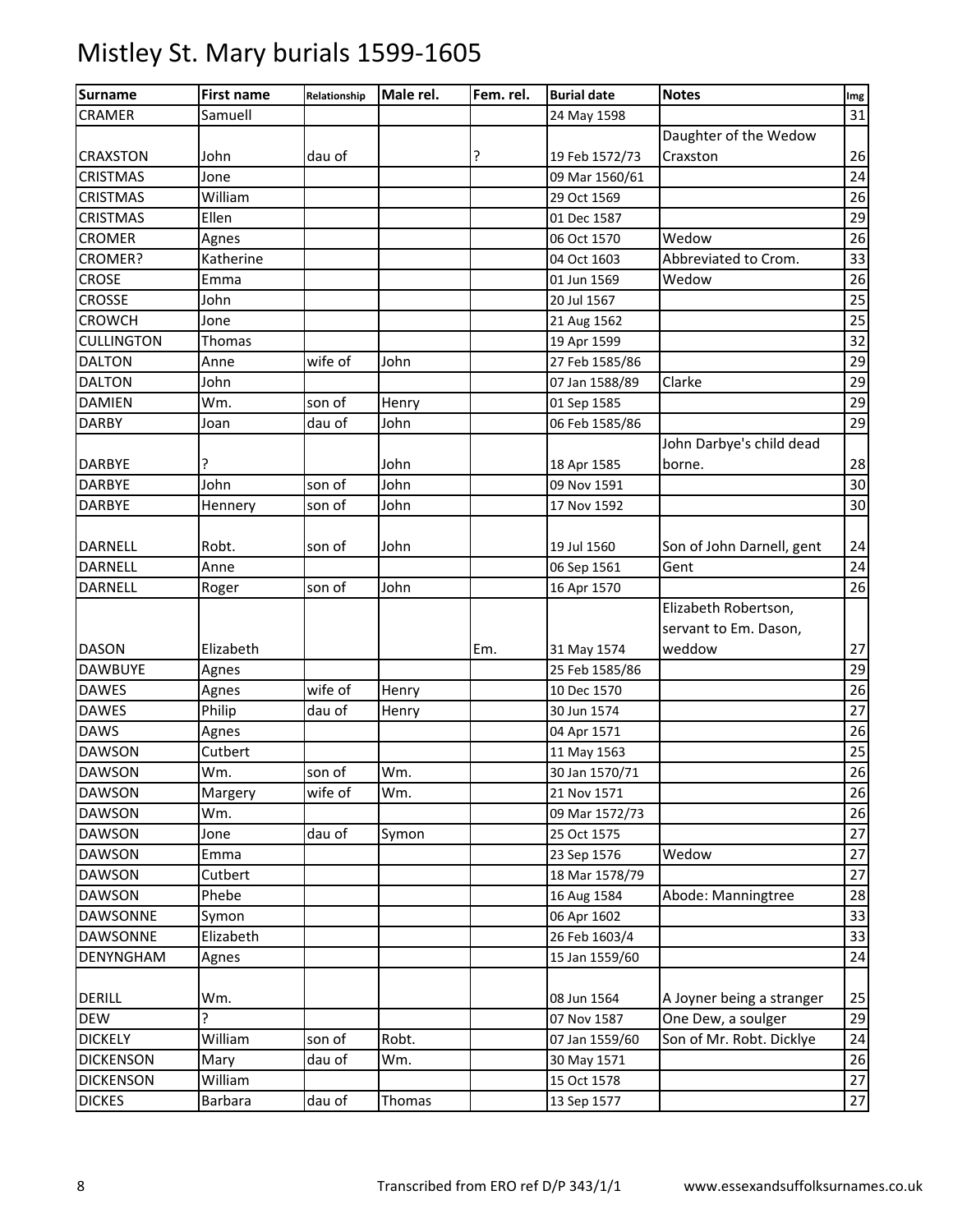| <b>Surname</b>   | <b>First name</b> | Relationship | Male rel. | Fem. rel. | <b>Burial date</b> | <b>Notes</b>                                  | Img          |
|------------------|-------------------|--------------|-----------|-----------|--------------------|-----------------------------------------------|--------------|
| <b>DICKES</b>    | William           |              |           |           | 27 Oct 1592        | Abode: Manningtree                            | 30           |
|                  |                   |              |           |           |                    |                                               |              |
| <b>DICKLY</b>    | Richard           | son of       | Robt.     |           | 24 Apr 1565        | Son of Robt. Dicklye, gent                    | 25           |
| <b>DICKLY</b>    | Robt.             |              |           |           | 05 Apr 1573        | Gent.                                         | 26           |
| <b>DICKS</b>     | Jone              | son of       | Wm.       |           | 20 Jun 1566        |                                               | 25           |
|                  |                   |              |           |           |                    | John Dicks, servant of Wm.                    |              |
| <b>DICKS</b>     | John              |              | Wm.       |           | 02 Jan 1574/75     | <b>Beale</b>                                  | 27           |
| <b>DICKS</b>     | Wm.               | son of       | Wm.       |           | 24 Jan 1580/81     |                                               | 28           |
|                  |                   |              |           |           |                    |                                               |              |
|                  |                   |              |           |           |                    | Barbara Robertson, servant                    |              |
| <b>DICLY</b>     | <b>Barbara</b>    |              | Robt.     |           | 11 Mar 1564/65     | of Mr. Robt. Dicly                            | 25           |
| <b>DIER</b>      | Elizabeth         |              |           |           | 11 Jul 1592        | Widow                                         | 30           |
| <b>DIER</b>      | Edward            |              |           |           | 06 Jan 1597/98     |                                               | 31           |
| <b>DIGARSON</b>  | Margaret          | dau of       | Willm.    |           | 07 Oct 1559        |                                               | 24           |
| <b>DIX</b>       | Emma              | dau of       | Thomas    |           | 19 Feb 1572/73     |                                               | 26           |
| <b>DIX</b>       | Roose             | wife of      | Wm.       |           | 16 Feb 1583/84     |                                               | 28           |
| <b>DIX</b>       | Thomas            |              |           |           | 25 Sep 1598        |                                               | 31           |
| <b>DIX</b>       | John              | son of       | Georg     |           | 17 Jul 1599        |                                               | 32           |
| <b>DIXE</b>      | Mary              | dau of       | Thom.     |           | 23 Mar 1578/79     |                                               | 27           |
| <b>DIXE</b>      | Mary              | wife of      | George    |           | 06 Mar 1601/2      |                                               | 32           |
| <b>DIXES</b>     | Alce              |              |           |           | 06 Apr 1600        | Widdow                                        | 32           |
|                  |                   |              |           |           |                    | Ales Doo, servant of                          |              |
| <b>DOO</b>       | Ales              |              | Mychell   |           | 03 Apr 1581        | Mychell Archer                                | 28           |
| <b>DOUGHTIE</b>  | Olive             | dau of       | Richard   |           | 29 Nov 1567        |                                               | 25           |
|                  |                   |              |           |           |                    | Some of entry lost on edge                    |              |
|                  |                   |              |           |           |                    | of page. Baptised & buryed                    |              |
| <b>DOUGHTIE?</b> | Jone?             | dau of       | Richard   |           | 29 Mar 1562        | 29 March.                                     | $\mathbf{3}$ |
| <b>DOUGHTY</b>   | Richard           | son of       | Ric.      |           | 21 May 1567        |                                               | 25           |
| <b>DOUGHTYE</b>  | Alis              |              |           |           | 02 Apr 1560        |                                               | 24           |
| <b>DOWET</b>     | Georg             |              |           |           | 19 Sep 1582        | Abode: Manningtree                            | 28           |
| <b>DOWET</b>     | Ralf              | son of       | Raf       |           | 16 Oct 1583        |                                               | 28           |
|                  |                   |              |           |           |                    |                                               |              |
| <b>DOWET</b>     | Elizabeth         | widow of     | Georg     |           | 19 Apr 1589        | Widow, late the wife of                       | 29           |
| <b>DOWETT</b>    | Anne              | wife of      | Georg     |           | 20 Jan 1577/78     |                                               | 27           |
| <b>DOWETT</b>    | Margrett          | wife of      | Ralf      |           | 10 Mar 1584/85     |                                               | 28           |
| <b>DOWETT</b>    | Fayth             | wife of      | Georg     |           | 10 Feb 1589/90     |                                               | 30           |
| <b>DOWETT</b>    | Phillip           | wife of      | Georg     |           | 08 Oct 1592        |                                               | 30           |
| <b>DOWGHTIE</b>  | Elizabeth         |              |           |           | 28 Nov 1584        |                                               | 28           |
| <b>DOWGHTYE</b>  | Richard           |              |           |           | 08 Apr 1573        |                                               | 26           |
| <b>DOWGHTYE</b>  | Richard           |              |           |           | 08 Aug 1582        | Abode: Mistley                                | 28           |
|                  |                   |              |           |           |                    | Thomas Downes, son-in-law                     |              |
| <b>DOWNES</b>    | Thomas            |              | Henry     |           | 17 Jun 1563        | of Henry Downes                               | 25           |
| <b>DOWNYNGE</b>  | Jone              | wife of      | Thomas    |           | 02 Mar 1570/71     |                                               | 26           |
|                  |                   |              |           |           |                    | Systly Dowtye, servant of                     |              |
| <b>DOWTYE</b>    | Systly            |              | Robt.     |           | 09 Oct 1575        | Robt. Hart                                    | 27<br>28     |
| <b>DOWTYE</b>    | Marmaducke        | son of       | Thomas    |           | 09 Apr 1581        |                                               |              |
| <b>DOWTYE</b>    | Francis           |              | Samuell   |           | 27 Nov 1587        | Francis Dowtye, servant to<br>Samuell Johnson |              |
|                  | John              |              |           |           |                    |                                               | 29           |
| <b>DRYVER</b>    |                   |              |           |           | 05 Aug 1571        | Saylor                                        | 26           |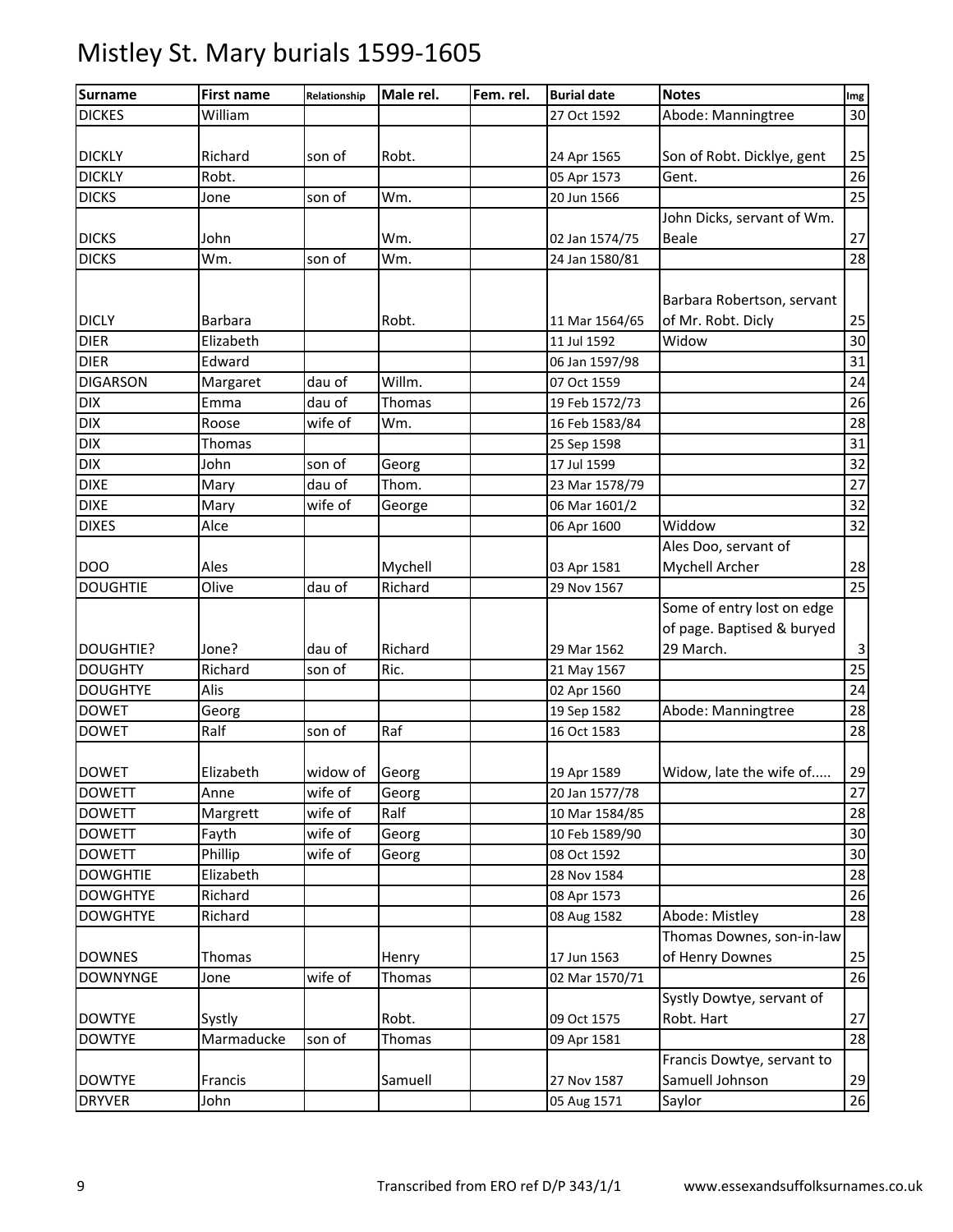| <b>Surname</b>  | <b>First name</b> | Relationship | Male rel. | Fem. rel. | <b>Burial date</b> | <b>Notes</b>                 | Img |
|-----------------|-------------------|--------------|-----------|-----------|--------------------|------------------------------|-----|
| <b>EBBES</b>    | John              | son of       | James     |           | 17 Jul 1592        |                              | 30  |
| <b>EDE</b>      | Dorethe           | wife of      | Wm.       |           | 16 Oct 1582        |                              | 28  |
| <b>EDES</b>     | Margarett         | wife of      | Wm.       |           | 04 Sep 1590        |                              | 30  |
| <b>EDES</b>     | Wm.               |              |           |           | 30 Jan 1592/93     |                              | 30  |
| <b>EDWARDS</b>  | John              |              |           |           | 12 May 1572        |                              | 26  |
| <b>ELINOR</b>   | Cristopher        |              |           |           | 20 Nov 1587        | A souldger                   | 29  |
| <b>ELINOR</b>   | Richard           |              |           |           | 17 Nov 1587        |                              | 29  |
| <b>ELINOR</b>   | Margrett          |              |           |           | 19 Nov 1587        |                              | 29  |
| <b>ELLIS</b>    | Edward            | son of       | Edward    |           | 16 Feb 1583/84     |                              | 28  |
| <b>ELLIS</b>    | ς                 | son of       | Edward    |           | 22 Jul 1586        |                              | 29  |
| <b>ELLIS</b>    | William           | son of       | Edward    |           | 02 Nov 1591        |                              | 30  |
| <b>ELLIS</b>    | Richard           |              |           |           | 07 Sep 1592        |                              | 30  |
| <b>ELLIS</b>    | Edin              | dau of       | Edward    |           | 29 May 1595        |                              | 31  |
| ELYE            | John              | son of       | Thomas    |           | 20 Sep 1597        |                              | 31  |
| <b>ELYE</b>     | Thomas            |              |           |           | 18 Nov 1597        |                              | 31  |
| <b>ESTALL</b>   | John              | son of       | John      |           | 29 Mar 1570        |                              | 26  |
| <b>ESTALL</b>   | Thomas            | son of       | John      |           | 19 May 1571        |                              | 26  |
| <b>ESTALL</b>   | Agnes             | dau of       | John      |           | 14 Jun 1573        |                              | 26  |
| <b>ESTALL</b>   | Agnes             | dau of       | John      |           | 25 Mar 1581        |                              | 28  |
| <b>ESTALL</b>   | Francis           | son of       | John      |           | 09 Jun 1585        |                              | 28  |
| <b>ESTALL</b>   | Richard           | son of       | Roger     |           | 14 Dec 1587        |                              | 29  |
| <b>ESTALL</b>   | John              |              |           |           | 11 Apr 1589        |                              | 29  |
| <b>ESTALL</b>   | Alice             |              |           |           | 10 Apr 1590        |                              | 30  |
| <b>ESTALL</b>   | Roger             |              |           |           | 24 Feb 1601/2      |                              | 32  |
| <b>ESTALL</b>   | Annis             |              |           |           | 20 Jun 1602        |                              | 33  |
| <b>ESTALL</b>   | John              |              |           |           | 10 Jul 1602        |                              | 33  |
| <b>ESTHALL</b>  | Ç                 |              |           |           | 25 May 1603        | The Vid. Esthall             | 33  |
| <b>ESTHALL</b>  | Penelope          |              |           |           | 06 Feb 1604/5      |                              | 34  |
| ESTWOD          | Margarett         |              |           |           | 19 Jan 1559/60     | Wyddow                       | 24  |
| <b>EVERIT</b>   | John              |              |           |           | 05 Jun 1595        |                              | 31  |
| <b>FACON</b>    | Georg             |              |           |           | 11 Apr 1587        |                              | 29  |
| <b>FARRAR</b>   | Agnes             | dau of       | Edmund    |           | 24 Dec 1584        |                              | 28  |
| <b>FAWCON</b>   | John              |              |           |           | 25 Aug 1569        |                              | 26  |
| <b>FAWCON</b>   | Robt.             | son of       | John      |           | 06 Mar 1569/70     |                              | 26  |
| <b>FAWCON</b>   | Jone              |              |           |           | 15 Jul 1570        | Wydow                        | 26  |
| <b>FAWCON</b>   | Annis             |              |           |           | 22 Feb 1591/92     | Widow                        | 30  |
| <b>FAYLE</b>    | Margaret          | wife of      | Anthony   |           | 02 Oct 1589        |                              | 30  |
| <b>FENINGS</b>  | Thomas            | son of       | Thomas    |           | 27 Feb 1596/97     |                              | 31  |
| <b>FENN</b>     | Margarett         | wife of      | John      |           | 25 Apr 1588        |                              | 29  |
| <b>FENN</b>     | John              |              |           |           | 06 Feb 1591/92     | Abode: Manningtree           | 30  |
|                 |                   |              |           |           |                    | Parent's first name is Joon. |     |
|                 |                   |              |           |           |                    | John or Joan, mother or      |     |
| <b>FENN</b>     | Katherin          | dau of       |           | Joon?     | 29 Sep 1596        | father?                      | 31  |
| <b>FENNINGE</b> | Tho.              |              |           |           | 30 Sep 1604        |                              | 33  |
| <b>FENNINGE</b> | Robert            |              |           |           | 30 Sep 1604        |                              | 33  |
| <b>FENNINGE</b> | John              |              |           |           | 30 Sep 1604        |                              | 33  |
| <b>FENNYNGE</b> | Robt.             | son of       | Thomas    |           | 15 Dec 1593        |                              | 31  |
|                 |                   |              |           |           |                    | Philip Williams alias        |     |
| <b>FOOTMAN</b>  | Philip            |              |           |           | 18 Jul 1564        | Footman                      | 25  |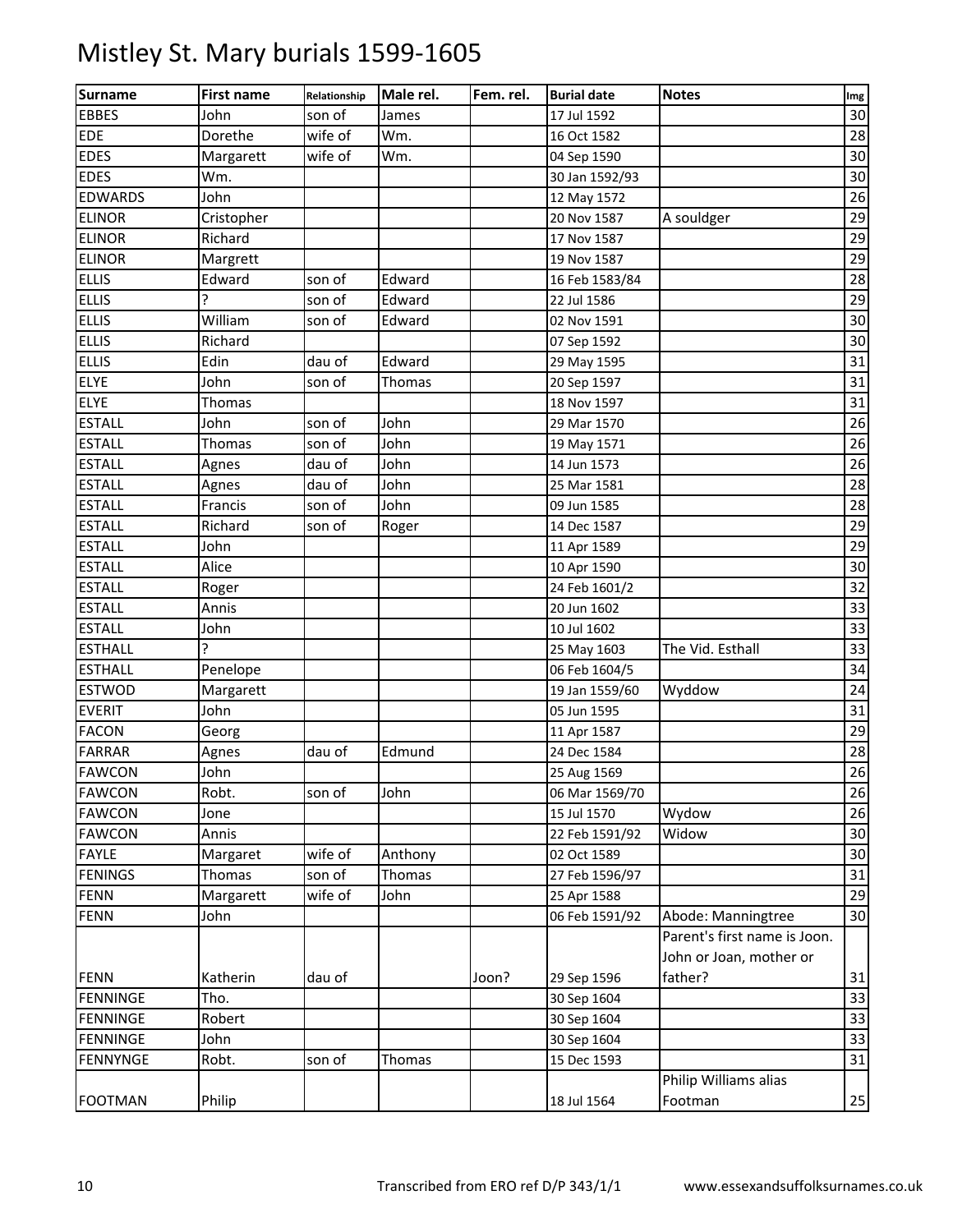| <b>Surname</b>   | <b>First name</b> | Relationship | Male rel.       | Fem. rel. | <b>Burial date</b> | <b>Notes</b>                                                | Img |
|------------------|-------------------|--------------|-----------------|-----------|--------------------|-------------------------------------------------------------|-----|
| <b>FORWARD</b>   | Hennery           |              |                 |           | 08 Oct 1597        |                                                             | 31  |
| <b>FORWARD</b>   | Hulda             | wife of      | Thomas          |           | 12 Aug 1599        | Of Hadly (Hadleigh)                                         | 32  |
| <b>FRANCES</b>   | Sara              |              |                 |           | 19 Apr 1604        |                                                             | 33  |
| <b>FRIND</b>     | Derick            |              |                 |           | 15 Aug 1576        |                                                             | 27  |
| <b>FRIND</b>     | George            | son of       | Nicholas        |           | 04 Apr 1586        |                                                             | 29  |
| <b>FRIND</b>     | ŗ                 | son of       | Nicholas        |           | 20 Dec 1586        | A sonne borne to                                            | 29  |
| <b>FRUSSE</b>    | Jone              | wife of      | Wm.             |           | 20 Oct 1579        |                                                             | 27  |
| <b>FRYER</b>     | Anne              | dau of       | Ezechiell       |           | 21 Dec 1584        |                                                             | 28  |
| <b>FYNCENT</b>   | Jone              |              |                 |           | 06 Jun 1560        |                                                             | 24  |
| <b>GAME</b>      | Thomas            | son of       | Abraham         |           | 03 Oct 1576        |                                                             | 27  |
| <b>GAME</b>      | Mary              | dau of       | Abraham         |           | 30 Apr 1578        |                                                             | 27  |
| <b>GAME</b>      | Elizabeth         | dau of       | Abraham         |           | 16 Oct 1583        |                                                             | 28  |
| <b>GAME</b>      | John              | son of       | Abraham         |           | 19 Aug 1589        |                                                             | 30  |
| <b>GAME</b>      | Abraham           |              |                 |           | 15 Feb 1596/97     |                                                             | 31  |
| <b>GARDNER</b>   | Marte             |              |                 |           | 02 Jan 1585/86     | Widow                                                       | 29  |
| <b>GENTRYE</b>   | Jane              | dau of       | Robt.           |           | 17 Feb 1590/91     |                                                             | 30  |
| <b>GILDAR</b>    | Rebecca           |              |                 |           | 20 Sep 1604        |                                                             | 33  |
| <b>GILDERS</b>   | Tho.              |              |                 |           | 20 Aug 1604        |                                                             | 33  |
| <b>GILLDAR</b>   | Thomas            |              |                 |           | 09 Sep 1604        |                                                             | 33  |
| <b>GLASKOCK</b>  | Francis           | wife of      | Robt.           |           | 19 Jun 1585        |                                                             | 28  |
| <b>GLASKOCKE</b> | Robt.             |              |                 |           | 15 Mar 1595/96     |                                                             | 31  |
|                  |                   |              |                 |           |                    | Rebecka Goodchild, servant                                  |     |
| <b>GOODCHILD</b> | Rebecka           |              | <b>Hercules</b> |           | 15 Nov 1580        | of Hercules Johnson                                         | 28  |
| <b>GOODINGE</b>  | Isacke            | son of       | Isack           |           | 27 Apr 1599        |                                                             | 32  |
| <b>GOORE</b>     | Thomas            |              |                 |           | 17 Jul 1566        | A poor lad                                                  | 25  |
| GOSSE            | Edward            |              |                 |           | 08 Jan 1570/71     | A wayfaringman                                              | 26  |
|                  |                   |              |                 |           |                    | Galye Gosse, servant to Mr.                                 |     |
| GOSSE            | Galye             |              |                 |           | 19 Jan 1573/74     | Lucas                                                       | 27  |
| GOSSE            | Joan              | wife of      | Wm.             |           | 28 Sep 1588        |                                                             | 29  |
| GOSSE            | William           |              |                 |           | 20 Feb 1594/95     |                                                             | 31  |
| GOSSE            | Margerye          |              |                 |           | 14 Aug 1597        | Widow                                                       | 31  |
| <b>GOSSE</b>     | Thomas            | son of       | Lionell         |           | 20 Mar 1597/98     |                                                             | 31  |
| GOSSE            | <b>Nycholas</b>   | son of       | Lyonell         |           | 08 May 1599        |                                                             | 32  |
| GOSSE            | Wm.               |              |                 |           | 07 Feb 1602/3      |                                                             | 33  |
| GOSSE            | Susan             |              |                 |           | 03 Mar 1603/4      |                                                             | 33  |
| GOSSE            | Lionell           |              |                 |           | 26 Mar 1605        |                                                             | 34  |
| <b>GRICE</b>     | Jeremy            | son of       | Edmund          |           | 30 Jul 1586        |                                                             | 29  |
| <b>GRICE</b>     | William           | son of       | Edmund          |           | 09 Nov 1594        |                                                             | 31  |
| <b>GRICE</b>     | Alice             |              |                 |           | 14 Aug 1604        |                                                             | 33  |
|                  |                   |              |                 |           |                    | Allis Lyes some tyme wife of<br>John Griges & now last wife |     |
| <b>GRIGES</b>    | Allis             | wife of      | John            |           | 20 Jun 1592        | of Jeames Lyes                                              | 30  |
| <b>GRIGGS</b>    | John              |              |                 |           | 11 Apr 1590        |                                                             | 30  |
| <b>GRIMOND</b>   | Georg             | son of       | John            |           | 08 Jul 1567        |                                                             | 25  |
| <b>GRISSE</b>    | Susan             |              |                 |           | 10 Dec 1599        |                                                             | 32  |
| <b>GRYCE</b>     | John              | son of       | Edmund          |           | 05 Jun 1577        |                                                             | 27  |
| <b>GRYCE</b>     | John              | son of       | Edmnd.          |           | 15 Jun 1585        |                                                             | 28  |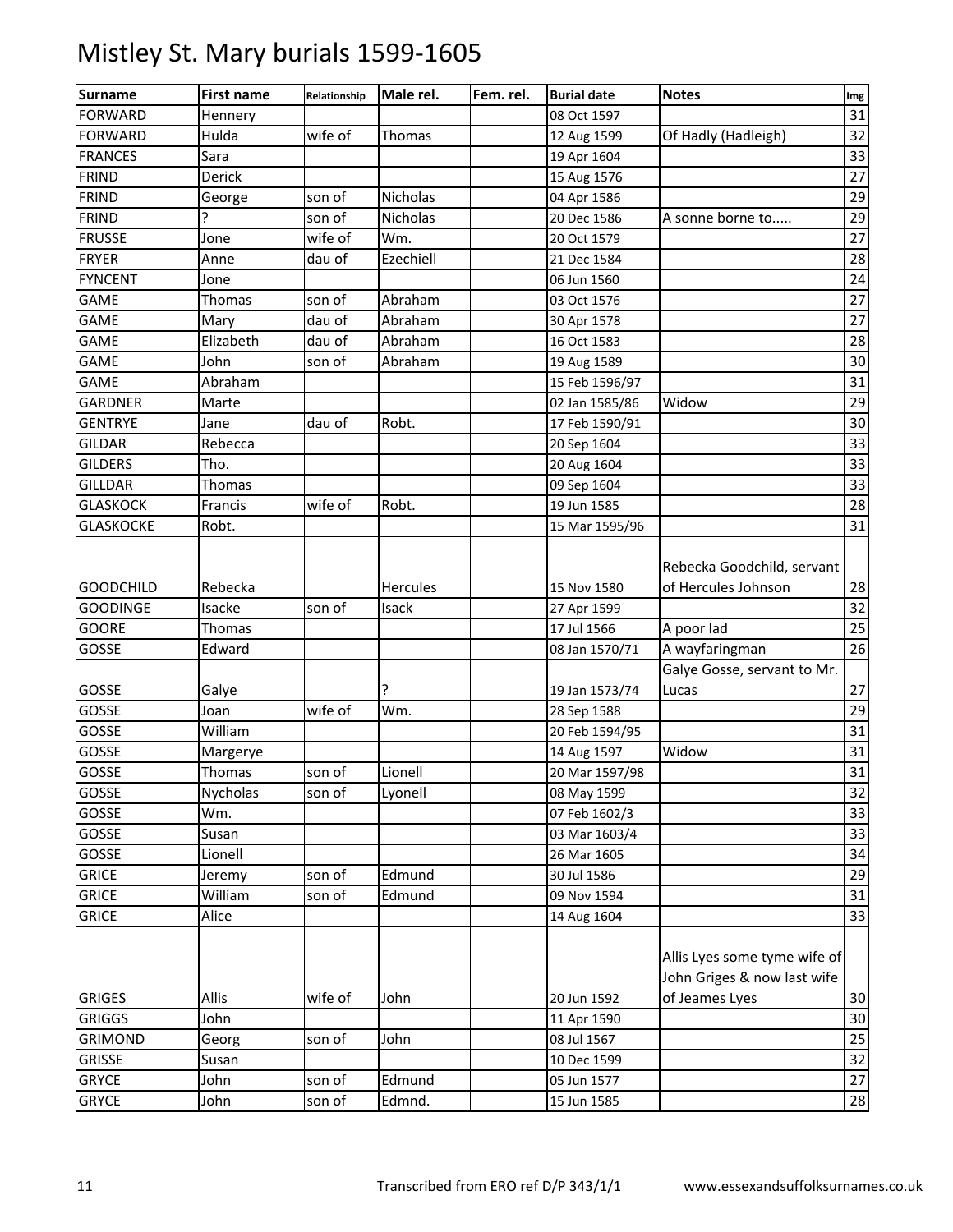| 26<br><b>GRYMMOND</b><br>Robt.<br>John<br>son of<br>06 Nov 1570<br><b>GUTTER</b><br>Tabitah<br>dau of<br>Thomas<br>Abode: Braintree<br>11 Sep 1586<br><b>GYE</b><br>28<br>Richard<br>15 Mar 1582/83<br>Singleman<br>28<br><b>GYNNEY</b><br>dau of<br>Stephen<br>01 Aug 1582<br>Jone<br>33<br><b>HADLY</b><br>Martha<br>27 Dec 1603<br>Baptism of Marie, daughter<br>of John & Marie Haies, on<br>25 August. The daughter<br>was 'baptised at her<br>mother's burial, being a<br>Satardaie.'<br>19<br><b>HAIES</b><br>Marie<br>wife of<br>John<br>25 Aug 1638<br>Wm. Haies son-in-law of<br>31<br>Wm.<br>Adam<br><b>Adam Potts</b><br>31 Aug 1597<br>33<br><b>HALE</b><br>Elizabeth<br>03 Oct 1604<br>A bastard<br>26<br>Wm.<br>10 Jun 1571<br>Mary<br>11 Dec 1604<br>Edward<br>son of<br>30<br>Thomas<br>23 Jun 1592<br>Richard Smyth, servant to<br>Mr. Harbottell<br>Richard<br>?<br>01 Oct 1576<br>27<br>Richard<br>28 May 1577<br>dau of<br>Wm.<br>19 May 1585<br>Suzan<br>29<br>Widow<br><b>HARMON</b><br>Catherin<br>26 Apr 1588<br>25<br>son of<br>John<br>09 Feb 1564/65<br>Georg<br>Preacher & parson of<br>Richard<br>Beaumont<br>06 Mar 1590/91<br>Of St Osyth and some tyme<br>of Brickingsea dyed at<br>Pyllip<br>Maningtre<br>02 Sep 1587<br>33<br><b>HARRYSON</b><br>Annis<br>26 Sep 1604<br>Systly Dowtye, servant of<br>Robt. Hart<br>Robt.<br>Systly<br>09 Oct 1575<br>Judyth Man, singlewoman.<br>Sister-in-law of Robt. Hart<br>Robt.<br>Judyth<br>10 May 1577<br>wife of<br>27<br>Robt.<br>Julyan<br>20 May 1579<br>Robt. Byrd, servant of Robt.<br><b>HART</b><br>Robt.<br>Robt.<br>29 May 1579<br>27<br>Hart<br>wife of<br>29<br><b>HART</b><br>Wm.<br>Grace<br>18 May 1586<br>William<br>Hurt or Hart - hard to read.<br>17 Jan 1592/93<br>30<br>31<br>Robt.<br>Robt.<br>son of<br>17 May 1594<br>32<br>Tobyas<br>08 Jan 1601/2<br>wife of<br>28<br><b>HARTE</b><br>Alice<br>Robt.<br>24 Sep 1584<br>31<br>son of<br>Robt.<br>Robt.<br>25 Feb 1598/99<br><b>HARVY</b><br>?<br>First name not in register.<br>33<br>09 Mar 1602/3<br>son of<br>28<br><b>HARYS</b><br>Thom.<br>Georg<br>23 May 1585 | <b>Surname</b>             | <b>First name</b> | Relationship | Male rel. | Fem. rel. | <b>Burial date</b> | <b>Notes</b>     | Img |
|---------------------------------------------------------------------------------------------------------------------------------------------------------------------------------------------------------------------------------------------------------------------------------------------------------------------------------------------------------------------------------------------------------------------------------------------------------------------------------------------------------------------------------------------------------------------------------------------------------------------------------------------------------------------------------------------------------------------------------------------------------------------------------------------------------------------------------------------------------------------------------------------------------------------------------------------------------------------------------------------------------------------------------------------------------------------------------------------------------------------------------------------------------------------------------------------------------------------------------------------------------------------------------------------------------------------------------------------------------------------------------------------------------------------------------------------------------------------------------------------------------------------------------------------------------------------------------------------------------------------------------------------------------------------------------------------------------------------------------------------------------------------------------------------------------------------------------------------------------------------------------------------------------------------------------------------------------------------------------------------------------------------------------------------------------------------------------------------------------------------------|----------------------------|-------------------|--------------|-----------|-----------|--------------------|------------------|-----|
|                                                                                                                                                                                                                                                                                                                                                                                                                                                                                                                                                                                                                                                                                                                                                                                                                                                                                                                                                                                                                                                                                                                                                                                                                                                                                                                                                                                                                                                                                                                                                                                                                                                                                                                                                                                                                                                                                                                                                                                                                                                                                                                           |                            |                   |              |           |           |                    |                  |     |
|                                                                                                                                                                                                                                                                                                                                                                                                                                                                                                                                                                                                                                                                                                                                                                                                                                                                                                                                                                                                                                                                                                                                                                                                                                                                                                                                                                                                                                                                                                                                                                                                                                                                                                                                                                                                                                                                                                                                                                                                                                                                                                                           |                            |                   |              |           |           |                    |                  | 29  |
|                                                                                                                                                                                                                                                                                                                                                                                                                                                                                                                                                                                                                                                                                                                                                                                                                                                                                                                                                                                                                                                                                                                                                                                                                                                                                                                                                                                                                                                                                                                                                                                                                                                                                                                                                                                                                                                                                                                                                                                                                                                                                                                           |                            |                   |              |           |           |                    |                  |     |
|                                                                                                                                                                                                                                                                                                                                                                                                                                                                                                                                                                                                                                                                                                                                                                                                                                                                                                                                                                                                                                                                                                                                                                                                                                                                                                                                                                                                                                                                                                                                                                                                                                                                                                                                                                                                                                                                                                                                                                                                                                                                                                                           |                            |                   |              |           |           |                    |                  |     |
|                                                                                                                                                                                                                                                                                                                                                                                                                                                                                                                                                                                                                                                                                                                                                                                                                                                                                                                                                                                                                                                                                                                                                                                                                                                                                                                                                                                                                                                                                                                                                                                                                                                                                                                                                                                                                                                                                                                                                                                                                                                                                                                           |                            |                   |              |           |           |                    |                  |     |
|                                                                                                                                                                                                                                                                                                                                                                                                                                                                                                                                                                                                                                                                                                                                                                                                                                                                                                                                                                                                                                                                                                                                                                                                                                                                                                                                                                                                                                                                                                                                                                                                                                                                                                                                                                                                                                                                                                                                                                                                                                                                                                                           |                            |                   |              |           |           |                    |                  |     |
|                                                                                                                                                                                                                                                                                                                                                                                                                                                                                                                                                                                                                                                                                                                                                                                                                                                                                                                                                                                                                                                                                                                                                                                                                                                                                                                                                                                                                                                                                                                                                                                                                                                                                                                                                                                                                                                                                                                                                                                                                                                                                                                           |                            |                   |              |           |           |                    |                  |     |
|                                                                                                                                                                                                                                                                                                                                                                                                                                                                                                                                                                                                                                                                                                                                                                                                                                                                                                                                                                                                                                                                                                                                                                                                                                                                                                                                                                                                                                                                                                                                                                                                                                                                                                                                                                                                                                                                                                                                                                                                                                                                                                                           |                            |                   |              |           |           |                    |                  |     |
|                                                                                                                                                                                                                                                                                                                                                                                                                                                                                                                                                                                                                                                                                                                                                                                                                                                                                                                                                                                                                                                                                                                                                                                                                                                                                                                                                                                                                                                                                                                                                                                                                                                                                                                                                                                                                                                                                                                                                                                                                                                                                                                           | <b>HAIES</b>               |                   |              |           |           |                    |                  |     |
|                                                                                                                                                                                                                                                                                                                                                                                                                                                                                                                                                                                                                                                                                                                                                                                                                                                                                                                                                                                                                                                                                                                                                                                                                                                                                                                                                                                                                                                                                                                                                                                                                                                                                                                                                                                                                                                                                                                                                                                                                                                                                                                           |                            |                   |              |           |           |                    |                  |     |
|                                                                                                                                                                                                                                                                                                                                                                                                                                                                                                                                                                                                                                                                                                                                                                                                                                                                                                                                                                                                                                                                                                                                                                                                                                                                                                                                                                                                                                                                                                                                                                                                                                                                                                                                                                                                                                                                                                                                                                                                                                                                                                                           | <b>HALL</b>                |                   |              |           |           |                    |                  |     |
|                                                                                                                                                                                                                                                                                                                                                                                                                                                                                                                                                                                                                                                                                                                                                                                                                                                                                                                                                                                                                                                                                                                                                                                                                                                                                                                                                                                                                                                                                                                                                                                                                                                                                                                                                                                                                                                                                                                                                                                                                                                                                                                           | <b>HALL</b>                |                   |              |           |           |                    |                  | 34  |
|                                                                                                                                                                                                                                                                                                                                                                                                                                                                                                                                                                                                                                                                                                                                                                                                                                                                                                                                                                                                                                                                                                                                                                                                                                                                                                                                                                                                                                                                                                                                                                                                                                                                                                                                                                                                                                                                                                                                                                                                                                                                                                                           | <b>HANKYNNE</b>            |                   |              |           |           |                    |                  |     |
|                                                                                                                                                                                                                                                                                                                                                                                                                                                                                                                                                                                                                                                                                                                                                                                                                                                                                                                                                                                                                                                                                                                                                                                                                                                                                                                                                                                                                                                                                                                                                                                                                                                                                                                                                                                                                                                                                                                                                                                                                                                                                                                           | <b>HARBOTTELL</b>          |                   |              |           |           |                    |                  | 27  |
|                                                                                                                                                                                                                                                                                                                                                                                                                                                                                                                                                                                                                                                                                                                                                                                                                                                                                                                                                                                                                                                                                                                                                                                                                                                                                                                                                                                                                                                                                                                                                                                                                                                                                                                                                                                                                                                                                                                                                                                                                                                                                                                           | <b>HARGRAVE</b>            |                   |              |           |           |                    |                  |     |
|                                                                                                                                                                                                                                                                                                                                                                                                                                                                                                                                                                                                                                                                                                                                                                                                                                                                                                                                                                                                                                                                                                                                                                                                                                                                                                                                                                                                                                                                                                                                                                                                                                                                                                                                                                                                                                                                                                                                                                                                                                                                                                                           | <b>HARMAN</b>              |                   |              |           |           |                    |                  | 28  |
|                                                                                                                                                                                                                                                                                                                                                                                                                                                                                                                                                                                                                                                                                                                                                                                                                                                                                                                                                                                                                                                                                                                                                                                                                                                                                                                                                                                                                                                                                                                                                                                                                                                                                                                                                                                                                                                                                                                                                                                                                                                                                                                           |                            |                   |              |           |           |                    |                  |     |
|                                                                                                                                                                                                                                                                                                                                                                                                                                                                                                                                                                                                                                                                                                                                                                                                                                                                                                                                                                                                                                                                                                                                                                                                                                                                                                                                                                                                                                                                                                                                                                                                                                                                                                                                                                                                                                                                                                                                                                                                                                                                                                                           | <b>HARRIS</b>              |                   |              |           |           |                    |                  |     |
|                                                                                                                                                                                                                                                                                                                                                                                                                                                                                                                                                                                                                                                                                                                                                                                                                                                                                                                                                                                                                                                                                                                                                                                                                                                                                                                                                                                                                                                                                                                                                                                                                                                                                                                                                                                                                                                                                                                                                                                                                                                                                                                           | <b>HARRISON</b>            |                   |              |           |           |                    |                  | 30  |
|                                                                                                                                                                                                                                                                                                                                                                                                                                                                                                                                                                                                                                                                                                                                                                                                                                                                                                                                                                                                                                                                                                                                                                                                                                                                                                                                                                                                                                                                                                                                                                                                                                                                                                                                                                                                                                                                                                                                                                                                                                                                                                                           | <b>HARRYE</b>              |                   |              |           |           |                    |                  | 29  |
|                                                                                                                                                                                                                                                                                                                                                                                                                                                                                                                                                                                                                                                                                                                                                                                                                                                                                                                                                                                                                                                                                                                                                                                                                                                                                                                                                                                                                                                                                                                                                                                                                                                                                                                                                                                                                                                                                                                                                                                                                                                                                                                           |                            |                   |              |           |           |                    |                  |     |
|                                                                                                                                                                                                                                                                                                                                                                                                                                                                                                                                                                                                                                                                                                                                                                                                                                                                                                                                                                                                                                                                                                                                                                                                                                                                                                                                                                                                                                                                                                                                                                                                                                                                                                                                                                                                                                                                                                                                                                                                                                                                                                                           | <b>HART</b>                |                   |              |           |           |                    |                  | 27  |
|                                                                                                                                                                                                                                                                                                                                                                                                                                                                                                                                                                                                                                                                                                                                                                                                                                                                                                                                                                                                                                                                                                                                                                                                                                                                                                                                                                                                                                                                                                                                                                                                                                                                                                                                                                                                                                                                                                                                                                                                                                                                                                                           | <b>HART</b><br><b>HART</b> |                   |              |           |           |                    |                  | 27  |
|                                                                                                                                                                                                                                                                                                                                                                                                                                                                                                                                                                                                                                                                                                                                                                                                                                                                                                                                                                                                                                                                                                                                                                                                                                                                                                                                                                                                                                                                                                                                                                                                                                                                                                                                                                                                                                                                                                                                                                                                                                                                                                                           |                            |                   |              |           |           |                    |                  |     |
|                                                                                                                                                                                                                                                                                                                                                                                                                                                                                                                                                                                                                                                                                                                                                                                                                                                                                                                                                                                                                                                                                                                                                                                                                                                                                                                                                                                                                                                                                                                                                                                                                                                                                                                                                                                                                                                                                                                                                                                                                                                                                                                           |                            |                   |              |           |           |                    |                  |     |
|                                                                                                                                                                                                                                                                                                                                                                                                                                                                                                                                                                                                                                                                                                                                                                                                                                                                                                                                                                                                                                                                                                                                                                                                                                                                                                                                                                                                                                                                                                                                                                                                                                                                                                                                                                                                                                                                                                                                                                                                                                                                                                                           |                            |                   |              |           |           |                    |                  |     |
|                                                                                                                                                                                                                                                                                                                                                                                                                                                                                                                                                                                                                                                                                                                                                                                                                                                                                                                                                                                                                                                                                                                                                                                                                                                                                                                                                                                                                                                                                                                                                                                                                                                                                                                                                                                                                                                                                                                                                                                                                                                                                                                           | <b>HART</b>                |                   |              |           |           |                    |                  |     |
|                                                                                                                                                                                                                                                                                                                                                                                                                                                                                                                                                                                                                                                                                                                                                                                                                                                                                                                                                                                                                                                                                                                                                                                                                                                                                                                                                                                                                                                                                                                                                                                                                                                                                                                                                                                                                                                                                                                                                                                                                                                                                                                           | <b>HART</b>                |                   |              |           |           |                    |                  |     |
|                                                                                                                                                                                                                                                                                                                                                                                                                                                                                                                                                                                                                                                                                                                                                                                                                                                                                                                                                                                                                                                                                                                                                                                                                                                                                                                                                                                                                                                                                                                                                                                                                                                                                                                                                                                                                                                                                                                                                                                                                                                                                                                           | <b>HART</b>                |                   |              |           |           |                    |                  |     |
|                                                                                                                                                                                                                                                                                                                                                                                                                                                                                                                                                                                                                                                                                                                                                                                                                                                                                                                                                                                                                                                                                                                                                                                                                                                                                                                                                                                                                                                                                                                                                                                                                                                                                                                                                                                                                                                                                                                                                                                                                                                                                                                           |                            |                   |              |           |           |                    |                  |     |
|                                                                                                                                                                                                                                                                                                                                                                                                                                                                                                                                                                                                                                                                                                                                                                                                                                                                                                                                                                                                                                                                                                                                                                                                                                                                                                                                                                                                                                                                                                                                                                                                                                                                                                                                                                                                                                                                                                                                                                                                                                                                                                                           | <b>HARTE</b>               |                   |              |           |           |                    |                  |     |
|                                                                                                                                                                                                                                                                                                                                                                                                                                                                                                                                                                                                                                                                                                                                                                                                                                                                                                                                                                                                                                                                                                                                                                                                                                                                                                                                                                                                                                                                                                                                                                                                                                                                                                                                                                                                                                                                                                                                                                                                                                                                                                                           |                            |                   |              |           |           |                    |                  |     |
|                                                                                                                                                                                                                                                                                                                                                                                                                                                                                                                                                                                                                                                                                                                                                                                                                                                                                                                                                                                                                                                                                                                                                                                                                                                                                                                                                                                                                                                                                                                                                                                                                                                                                                                                                                                                                                                                                                                                                                                                                                                                                                                           |                            |                   |              |           |           |                    |                  |     |
|                                                                                                                                                                                                                                                                                                                                                                                                                                                                                                                                                                                                                                                                                                                                                                                                                                                                                                                                                                                                                                                                                                                                                                                                                                                                                                                                                                                                                                                                                                                                                                                                                                                                                                                                                                                                                                                                                                                                                                                                                                                                                                                           | <b>HASELL</b>              | ?                 |              |           |           | 01 Mar 1583/84     | The Wydow Hasell | 28  |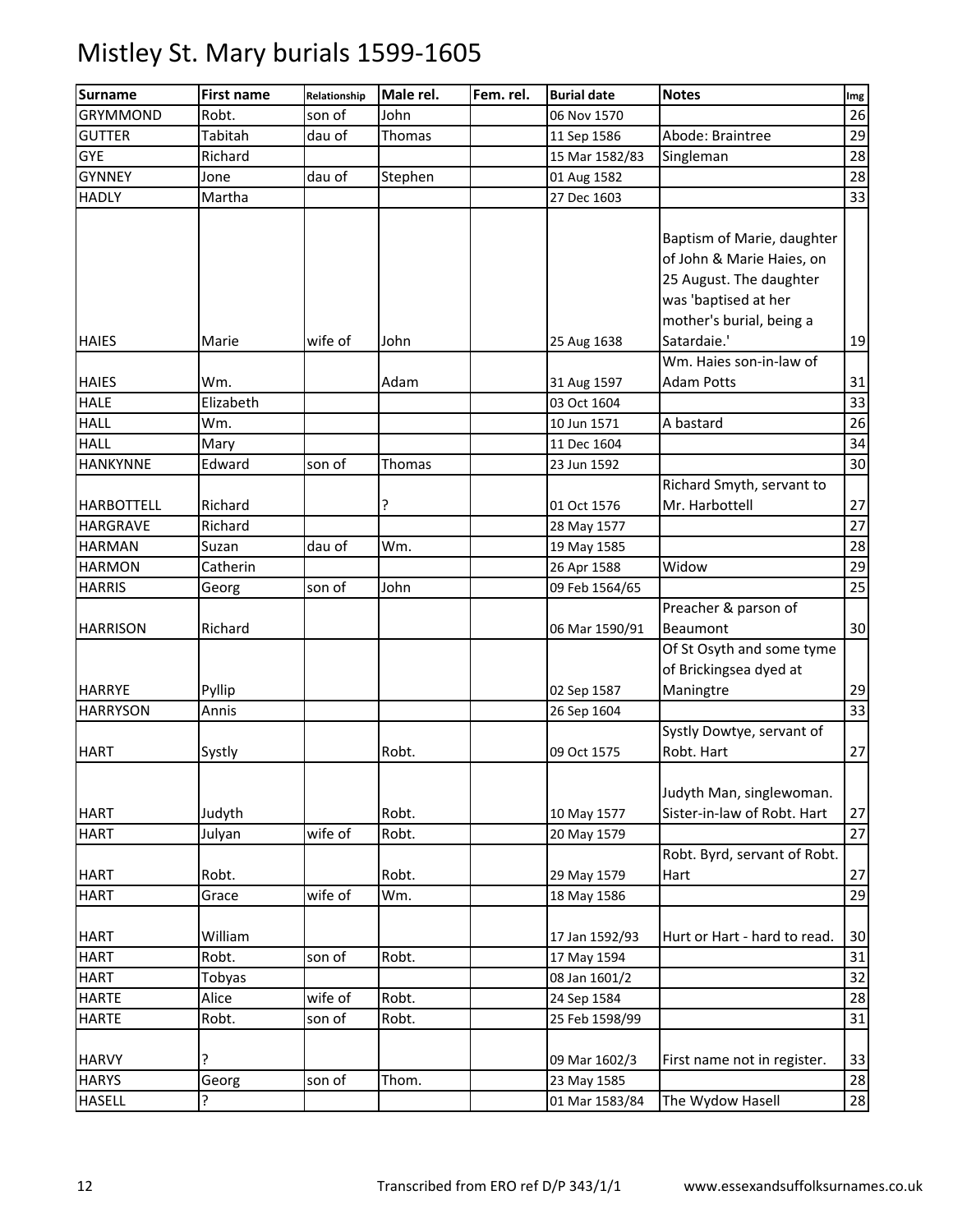| <b>Surname</b>   | <b>First name</b> | Relationship | Male rel. | Fem. rel. | <b>Burial date</b> | <b>Notes</b>                 | Img             |
|------------------|-------------------|--------------|-----------|-----------|--------------------|------------------------------|-----------------|
| <b>HASLE</b>     | John              |              |           |           | 24 Oct 1587        |                              | 29              |
| <b>HAUKES</b>    | Richard           |              |           |           | 15 Sep 1604        |                              | 33              |
| <b>HAVELL</b>    | Elizabeth         |              |           |           | 06 Nov 1568        | A passenger                  | 26              |
| <b>HAVELOCK</b>  | Jone              |              |           |           | 01 May 1579        | Wedow of Bradfield           | 27              |
| <b>HAVERING</b>  | Jone              | dau of       | Robt.     |           | 19 Feb 1565/66     |                              | 25              |
| <b>HAVERING</b>  | Agnes             | wife of      | Robt.     |           | 18 Jan 1572/73     |                              | 26              |
| <b>HAVERINGE</b> | Robt.             | son of       | Robt.     |           | 20 Dec 1565        | Bastard son of               | 25              |
| <b>HAVERINGE</b> | Robt.             |              |           |           | 29 Jul 1586        | Abode: Manningtree           | 29              |
| <b>HAVERYNG</b>  | Mary              |              |           |           | 02 Jun 1562        | Being drowned                | 25              |
| <b>HAYNES</b>    | Grace             | dau of       | Wm.       |           | 26 Apr 1579        |                              | 27              |
| <b>HAYWARD</b>   | Thomas            |              |           |           | 01 Oct 1580        |                              | 28              |
| <b>HAYWARD</b>   | Francis           | dau of       | Thomas    |           | 25 Feb 1583/84     |                              | 28              |
| <b>HAYWARD</b>   | Fenenna           |              |           |           | 22 Jun 1599        |                              | 32              |
| <b>HAYWARD</b>   | Alice             |              |           |           | 27 Mar 1602        | Vid.                         | 32              |
| <b>HAYWARD</b>   | Elizabeth         |              |           |           | 04 Oct 1604        |                              | 33              |
| <b>HAYWARD</b>   | Agnes             |              |           |           | 05 Mar 1605/6      |                              | 34              |
| <b>HEDGE</b>     | Jone              | dau of       | Jonas     |           | 04 Mar 1598/99     |                              | 31              |
| <b>HEDGE</b>     | Elizabeth         |              |           |           | 28 Dec 1603        |                              | 33              |
| <b>HEWITT</b>    | Robt.             |              |           |           | 19 Jul 1593        |                              | 31              |
| <b>HEWYTT</b>    | Robt.             |              |           |           | 24 Aug 1593        |                              | 31              |
| <b>HILL</b>      | Judah             |              |           |           | 14 Mar 1600/1      |                              | 32              |
| <b>HILLAR</b>    | John              |              |           |           | 23 Oct 1560        |                              | 24              |
|                  |                   |              |           |           |                    | John Hilles, servant of Mr.  |                 |
| <b>HILLES</b>    | John              |              | ?         |           | 09 May 1580        | Lucas                        | 28              |
| <b>HOALEY</b>    | Danyell           | son of       | John      |           | 25 Jun 1571        |                              | 26              |
|                  |                   |              |           |           |                    | Sister of John Holey, buried |                 |
|                  |                   |              |           |           |                    | on 6 Dec (his mother is the  |                 |
| <b>HOALEY</b>    | Katheryn          |              |           | ŗ         | 30 Dec 1579        | Wedow Hoaley)                | 27              |
| <b>HOALYE</b>    | John              |              |           |           | 01 Nov 1579        |                              | 27              |
| <b>HODDIE</b>    | Alyce             | wife of      | Richard   |           | 10 Mar 1583/84     | And her child also.          | 28              |
| <b>HODDYE</b>    | Elizabeth         | wife of      | Richard   |           | 16 Sep 1592        |                              | 30              |
| <b>HOKE</b>      | Henery            | son of       | Wm.       |           | 09 Feb 1565/66     |                              | 25              |
| <b>HOLBORNE</b>  | Phillis           | wife of      | Richard   |           | 11 Feb 1592/93     |                              | $30\,$          |
| <b>HOLBORNE</b>  | Richard           | son of       | Richard   |           | 17 Jun 1593        |                              | 31              |
| <b>HOLBROKE</b>  | Elizabeth         |              |           |           | 18 Feb 1602/3      |                              | 33              |
|                  |                   |              |           |           |                    | Richard Holbrooke & his      |                 |
| <b>HOLBROOKE</b> | Richard           |              |           |           | 19 Feb 1601/2      | wife.                        | 32              |
|                  |                   |              |           |           |                    | Richard Holbrooke & his      |                 |
| <b>HOLBROOKE</b> | ŗ                 | wife of      | Richard   |           | 19 Feb 1601/2      | wife.                        | 32              |
| <b>HOLEY</b>     | John              | son of       |           | ?         | 06 Dec 1579        | Son of the Wedow Hoaley      | 27              |
| <b>HOLLAND</b>   | Jone              | wife of      | John      |           | 07 Nov 1579        |                              | 27              |
| <b>HOLLAND</b>   | John              |              |           |           | 05 Oct 1591        |                              | 30              |
|                  |                   |              |           |           |                    |                              |                 |
| <b>HOLLAND</b>   | Hercules          | son of       |           | ?         | 07 Dec 1591        | Son of the Widow Holland     | 30              |
| <b>HOLLAND</b>   | Jone              |              |           |           | 16 Dec 1591        | Widdow                       | 30              |
| <b>HOLMES</b>    | Anne              | dau of       | John      |           | 30 Jan 1590/91     |                              | 30 <sup>°</sup> |
|                  |                   |              |           |           |                    |                              |                 |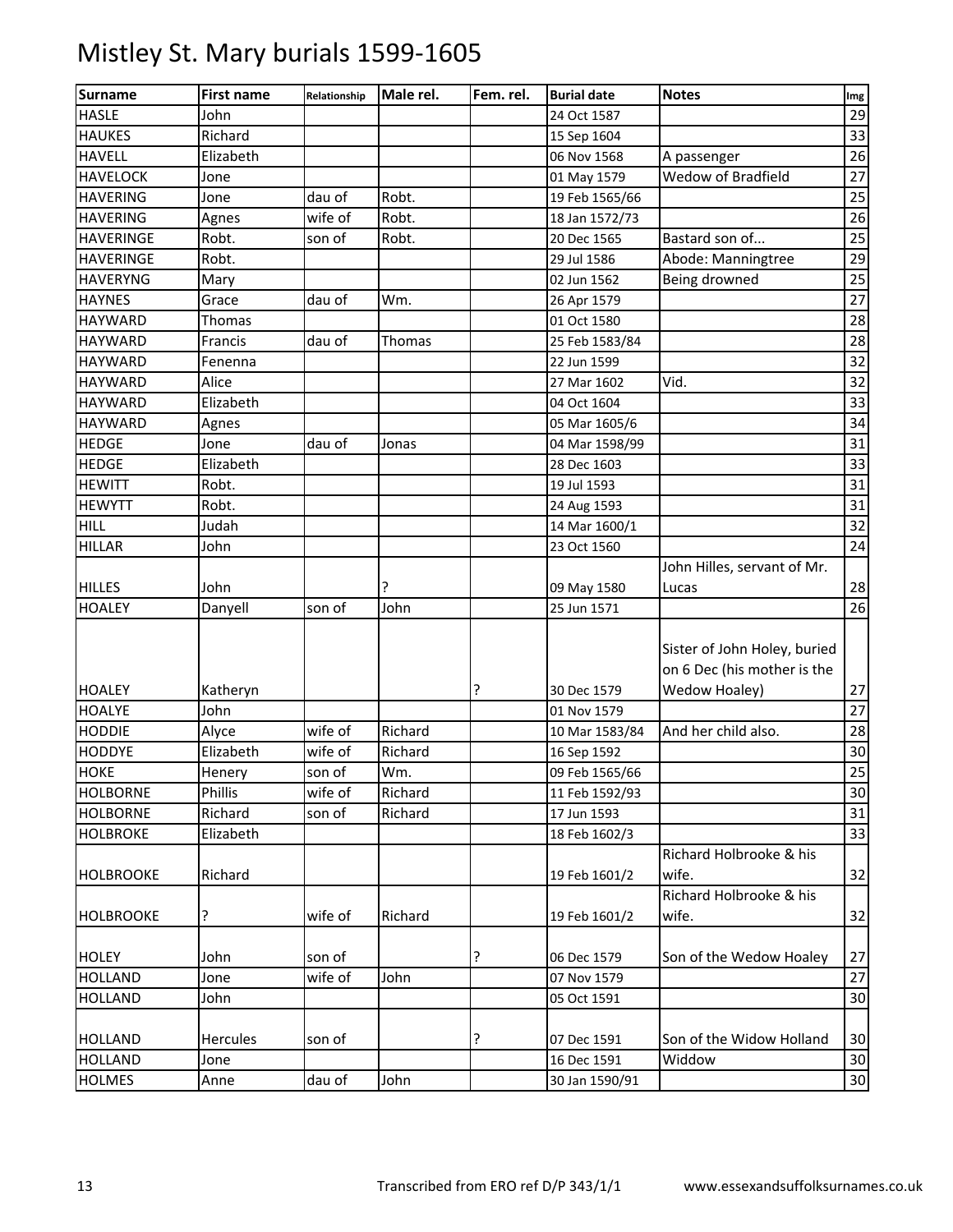| <b>Surname</b>  | <b>First name</b> | Relationship | Male rel.     | Fem. rel. | <b>Burial date</b> | <b>Notes</b>                 | Img |
|-----------------|-------------------|--------------|---------------|-----------|--------------------|------------------------------|-----|
|                 |                   |              |               |           |                    |                              |     |
|                 |                   |              |               |           |                    | John Rima? (abbrevation?)    |     |
| <b>HOLMES</b>   | John              |              | John          |           | 06 Feb 1590/91     | servant of John Holmes       | 30  |
| <b>HOLMES</b>   | Elizabeth         | dau of       | John          |           | 05 Feb 1601/2      |                              | 32  |
| <b>HOLMES</b>   | Fortune           |              |               |           | 20 Dec 1604        |                              | 34  |
| <b>HOLT</b>     | Alice             |              |               |           | 26 Jul 1602        |                              | 33  |
| <b>HOMAN</b>    | Margreat          |              |               |           | 26 Sep 1559        |                              | 24  |
|                 |                   |              |               |           |                    |                              |     |
|                 |                   |              |               |           |                    | Baptism of Anne, daughter    |     |
|                 |                   |              |               |           |                    | of William & Susan Homes     |     |
|                 |                   |              |               |           |                    | on 6 July 1636, 'the mother  |     |
| <b>HOMES</b>    | Susan             | wife of      | William       |           | 06 Jul 1636        | being buried ye same day.'   | 18  |
| <b>HORSLEY</b>  | Jane              |              |               |           | 19 Aug 1604        |                              | 33  |
| <b>HORTON</b>   | Anne              |              |               |           | 21 Dec 1603        |                              | 33  |
|                 |                   |              |               |           |                    | Elizabeth How, daughter-in-  |     |
| <b>HOW</b>      | Elizabeth         |              | Wm.           |           | 25 Sep 1571        | law of Wm. Cok               | 26  |
| <b>HOW</b>      | John              |              |               |           | 04 Jul 1572        |                              | 26  |
| <b>HOWARD</b>   | Mary              | dau of       | <b>Thomas</b> |           | 27 Nov 1572        |                              | 26  |
| <b>HOWARD</b>   | <b>Thomas</b>     |              |               |           | 06 May 1591        |                              | 30  |
| <b>HOWARD</b>   | Jone              |              |               |           | 14 Sep 1604        |                              | 33  |
|                 |                   |              |               |           |                    | Helyn Ammon alias Hull       |     |
| <b>HULL</b>     | Helyn             | dau of       | Thom.         |           | 30 Nov 1563        | daughter of Thom.            | 25  |
| <b>HULL</b>     | Thomas            |              |               |           | 27 Jun 1569        | Ammon alias Hull             | 26  |
| <b>HULL</b>     | Grace             | wife of      | Thomas        |           | 18 Aug 1569        | Ammon alias Hull             | 26  |
| <b>HULL</b>     | <b>Fyllis</b>     | dau of       | Thomas        |           | 16 Feb 1570/71     | Ammon alias Hull             | 26  |
| <b>HULL</b>     | John              | son of       | Poule         |           | 12 Nov 1587        | Almon alias Hull             | 29  |
| <b>HULL</b>     | Agnes             | dau of       | Paull         |           | 11 Feb 1588/89     |                              | 29  |
| <b>HULL</b>     | Annis             | dau of       | Paul          |           | 09 Apr 1593        |                              | 30  |
| <b>HUNT</b>     | Suzan             | wife of      | Robt.         |           | 04 Jan 1590/91     |                              | 30  |
| <b>HUNT</b>     | Margerye          | dau of       | John          |           | 29 Mar 1591        |                              | 30  |
| <b>HURT</b>     | Anne              | wife of      | Robt.         |           | 09 Jul 1571        |                              | 26  |
| <b>HURT</b>     | John              |              |               |           | 04 Mar 1571/72     |                              | 26  |
| <b>HURT</b>     | Robt.             |              |               |           | 14 Jun 1576        | Wedower                      | 27  |
| <b>HURT</b>     | Jone              |              |               |           | 04 Aug 1576        | Wedow                        | 27  |
|                 |                   |              |               |           |                    | John Brickman, servant of    |     |
| <b>HURT</b>     | John              |              | Wm.           |           | 20 Nov 1580        | Wm. Hurt                     | 28  |
| <b>HURT</b>     | John              | son of       | Wm.           |           | 26 Apr 1591        |                              | 30  |
| <b>HURT</b>     | Elizabeth         | dau of       | Wm.           |           | 05 Jun 1591        |                              | 30  |
|                 |                   |              |               |           |                    |                              |     |
| <b>HURT</b>     | William           |              |               |           | 17 Jan 1592/93     | Hurt or Hart - hard to read. | 30  |
| <b>HURTT</b>    | Robt.             | son of       |               | ŗ         | 01 Feb 1592/93     | Son of the Widow Hurtt       | 30  |
| <b>HUSECROS</b> | Richard           |              |               |           | 10 May 1565        |                              | 25  |
| <b>HUSLEY</b>   | Jone              |              |               |           | 26 May 1560        |                              | 24  |
| <b>HYLLER</b>   | Margret           |              |               |           | 29 Sep 1581        | Wedow                        | 28  |
| <b>INCALL</b>   | Jane              |              |               |           | 06 Aug 1604        |                              | 33  |
| <b>IPPINGE</b>  | Cornelious        |              |               |           | 26 Nov 1587        |                              | 29  |
| <b>JACOB</b>    | Wm.               |              |               |           | 23 Mar 1586/87     |                              | 29  |
| <b>JACOB</b>    | Catheryn          |              |               |           | 29 Oct 1599        |                              | 32  |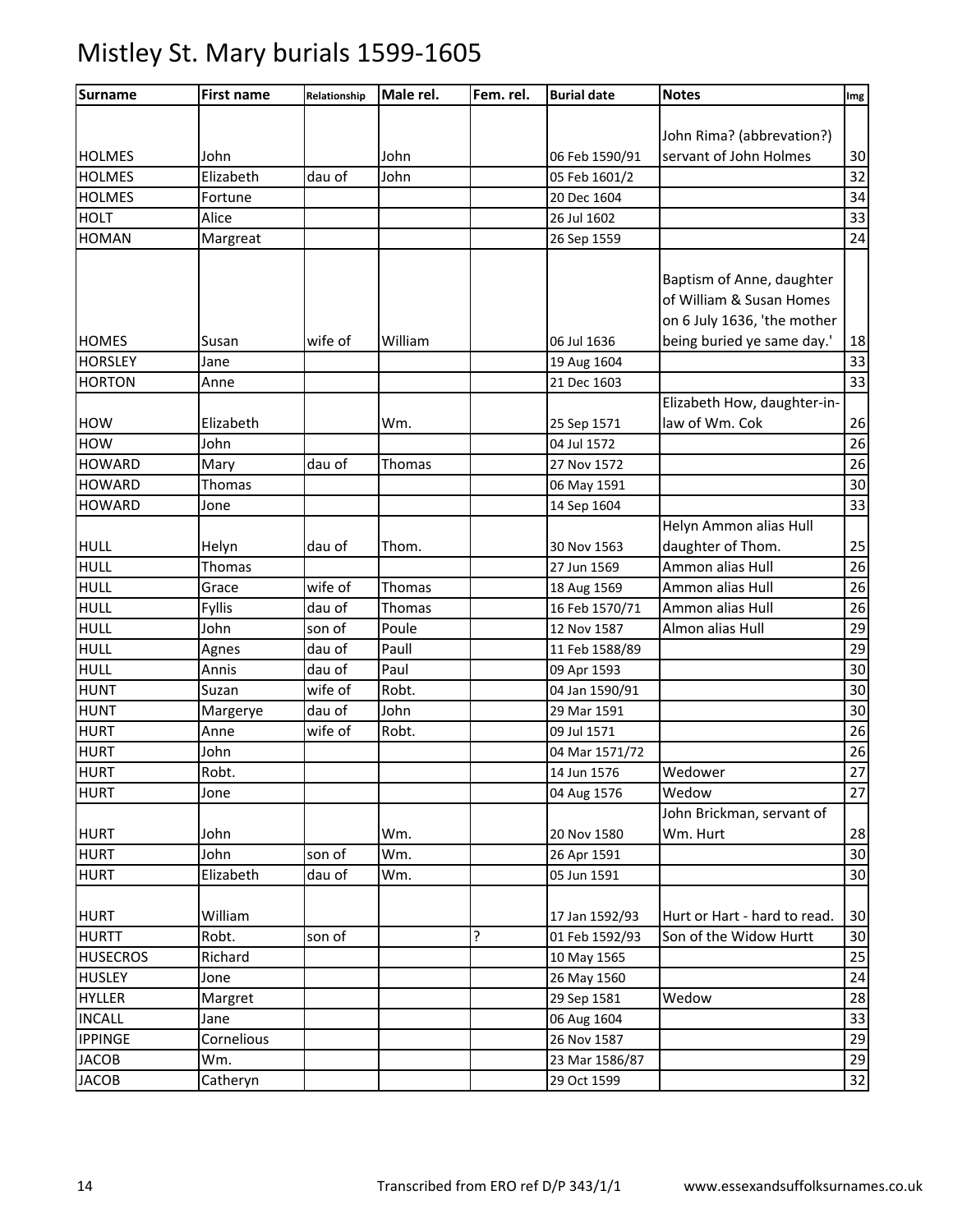| <b>Surname</b> | <b>First name</b> | Relationship | Male rel.       | Fem. rel. | <b>Burial date</b> | <b>Notes</b>                  | Img                     |
|----------------|-------------------|--------------|-----------------|-----------|--------------------|-------------------------------|-------------------------|
|                |                   |              |                 |           |                    | Son of Pson (Parson)          |                         |
|                |                   |              |                 |           |                    | Johnson. Baptized 16 Sep,     |                         |
| <b>JOHNSON</b> | Richard           | son of       | ?               |           | 18 Sep 1573        | buryed 18 Sep.                | $\overline{\mathbf{5}}$ |
|                |                   |              |                 |           |                    | Daughter of Hen. Johnson,     |                         |
| <b>JOHNSON</b> | Grace             | dau of       | Hen.            |           | 27 Dec 1562        | clark.                        | 25                      |
|                |                   |              |                 |           |                    | Rose Anger, servant of        |                         |
| <b>JOHNSON</b> | Rose              |              | Henery          |           | 02 Feb 1566/67     | Henery Johnson, clarke        | 25                      |
|                |                   |              |                 |           |                    | Daughter of Henry Johnson,    |                         |
| <b>JOHNSON</b> | Rotha             | dau of       | Henry           |           | 02 May 1567        | clarke                        | 25                      |
|                |                   |              |                 |           |                    | John Benet servant of         |                         |
| <b>JOHNSON</b> | John              |              |                 |           | 11 Jun 1572        | Parson Johnson                | 26                      |
| <b>JOHNSON</b> | Benjamin          | son of       | ς               |           | 28 Jul 1572        | Son of Parson Johnson         | 26                      |
| <b>JOHNSON</b> | Richard           | son of       | ς               |           | 18 Sep 1573        | Son of Parson Johnson         | 26                      |
| <b>JOHNSON</b> | ?                 |              | Samuell         |           | 28 Jun 1576        | A child born to               | 27                      |
| <b>JOHNSON</b> | John              | son of       | ŗ               |           | 01 Jun 1577        | Son of Parson Johnson         | 27                      |
|                |                   |              |                 |           |                    |                               |                         |
| <b>JOHNSON</b> | Judyth            | dau of       | ?               |           | 13 Jun 1578        | Daughter of Parson Johnson 27 |                         |
|                |                   |              |                 |           |                    | Elizabeth Bryce, servant of   |                         |
| <b>JOHNSON</b> | Elizabeth         |              | <b>Hercules</b> |           | 03 May 1579        | Hercules Johnson              | 27                      |
| <b>JOHNSON</b> | Mary              | dau of       | <b>Hercules</b> |           | 22 Feb 1579/80     |                               | 28                      |
| <b>JOHNSON</b> | Agnes             | dau of       | Hercules        |           | 20 Jun 1580        |                               | 28                      |
| <b>JOHNSON</b> | Hennery           | son of       | Samuell         |           | 28 Jun 1580        |                               | 28                      |
| <b>JOHNSON</b> | Dannyell          | son of       | ς               |           | 17 Oct 1580        | Son of Parson Johnson         | 28                      |
|                |                   |              |                 |           |                    |                               |                         |
|                |                   |              |                 |           |                    | Rebecka Goodchild, servant    |                         |
| <b>JOHNSON</b> | Rebecka           |              | Hercules        |           | 15 Nov 1580        | of Hercules Johnson           | 28                      |
| <b>JOHNSON</b> | Hennery           |              |                 |           | 15 Dec 1580        | Parson                        | 28                      |
| <b>JOHNSON</b> | Agnes             | dau of       | Hercules        |           | 17 Sep 1581        |                               | 28                      |
| <b>JOHNSON</b> | Samuell           | son of       | Sam.            |           | 02 Aug 1585        |                               | 29                      |
| <b>JOHNSON</b> | Rose              | dau of       | Samuell         |           | 12 Nov 1587        |                               | 29                      |
| <b>JOHNSON</b> | Parnell           | wife of      | Samuell         |           | 17 Nov 1587        |                               | 29                      |
|                |                   |              |                 |           |                    | Francis Dowtye, servant to    |                         |
| <b>JOHNSON</b> | Francis           |              | Samuell         |           | 27 Nov 1587        | Samuell Johnson               | 29                      |
|                |                   |              |                 |           |                    |                               |                         |
|                |                   |              |                 |           |                    | Abode: Manningtree. No        |                         |
|                |                   |              |                 |           |                    | date, year only. Between      |                         |
| <b>JOHNSON</b> | Barbery           | wife of      | Samuell         |           | $* * 1591$         | December and February.        | 30                      |
| <b>JOHNSON</b> | Catherin          | dau of       | Samwell         |           | 09 Jul 1599        |                               | 32                      |
| <b>JOHNSON</b> | Wm.               |              |                 |           | 24 Jun 1603        |                               | 33                      |
|                |                   |              |                 |           |                    | Mr. Richard Jones, Doctor     |                         |
|                |                   |              |                 |           |                    | in Divinytie & pson of        |                         |
| <b>JONES</b>   | Richard           |              |                 |           | 03 Dec 1585        | Mystleigh                     | 29                      |
| <b>JOY</b>     | John              |              |                 |           | 08 Nov 1578        |                               | 27                      |
| KAY            | William           |              |                 |           | 31 Mar 1589        |                               | 29                      |
| KAYE           | Annis             |              |                 |           | 26 Apr 1591        | Wedow                         | 30                      |
| <b>KETCHAM</b> | Thomas            |              |                 |           | 15 Aug 1588        | A soldger                     | 29                      |
| <b>KETTELL</b> | Apria?            |              |                 |           | 06 Sep 1593        |                               | 31                      |
| KEYE           | Edward            | son of       | Edward          |           | 03 Apr 1583        |                               | 28                      |
| <b>KEYE</b>    | Edward            |              |                 |           | 16 May 1583        | Senior                        | 28                      |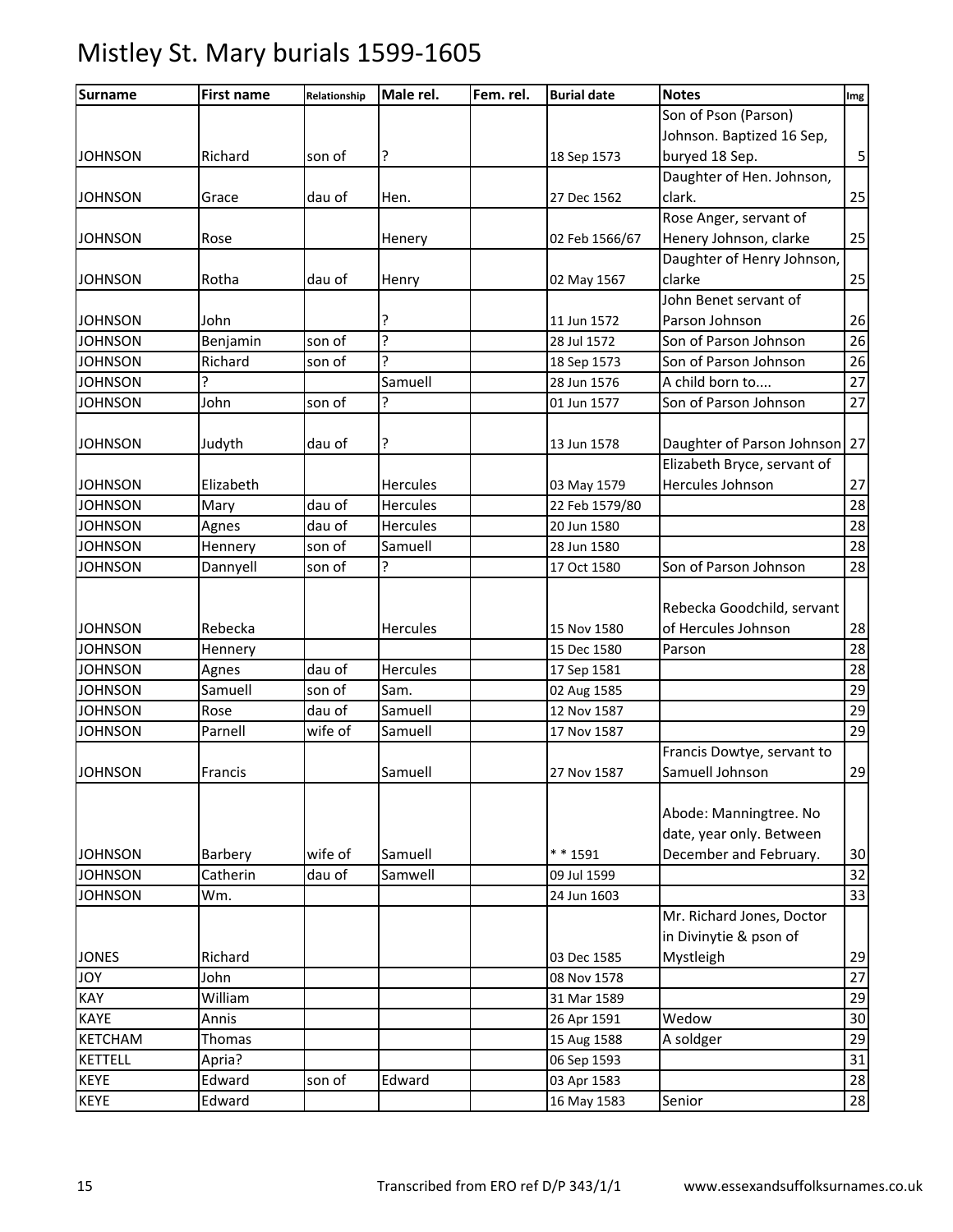| <b>Surname</b>  | <b>First name</b> | Relationship | Male rel. | Fem. rel. | <b>Burial date</b>               | <b>Notes</b>                                          | Img                   |
|-----------------|-------------------|--------------|-----------|-----------|----------------------------------|-------------------------------------------------------|-----------------------|
| <b>KEYE</b>     | Arthur            | son of       | Edward    |           | 23 Apr 1585                      |                                                       | 28                    |
| <b>KEYLER</b>   | Suzan             | dau of       | Richard   |           | 25 May 1593                      |                                                       | 31                    |
|                 |                   |              |           |           |                                  | Mary Kildner, servant of                              |                       |
| <b>KILDNER</b>  | Mary              |              | John      |           | 17 Nov 1563                      | John Stone                                            | 25                    |
| <b>KING</b>     | Suzan             | dau of       | Richard   |           | 02 Jul 1577                      |                                                       | 27                    |
| <b>KING</b>     | Lettis            | dau of       | Robt.     |           | 11 Sep 1599                      |                                                       | 32                    |
| <b>KING</b>     | Samuell           |              |           |           | 10 Sep 1605                      |                                                       | 34                    |
| <b>KINGE</b>    | Annis             |              |           |           | 10 Aug 1602                      |                                                       | 33                    |
| <b>KINGE</b>    | Cycely            |              |           |           | 14 Aug 1604                      |                                                       | $\overline{33}$       |
| <b>KYNG</b>     | Als               | wife of      | Thom.     |           | 04 May 1572                      | Wodhowse alias Kyng                                   | 26                    |
| <b>KYNG</b>     | Margrett          | wife of      | Richard   |           | 17 Feb 1574/75                   |                                                       | 27                    |
| LAANE           | Suzan             | wife of      | Lyonell   |           | 28 Feb 1598/99                   | Wife of one Lyonell Laane.<br>Abode: Wortham, Suffolk | 31                    |
| LAD             | Jone              |              |           |           | 22 Jun 1590                      |                                                       | 30                    |
| LAMLEE          | John              |              |           |           | 30 Apr 1591                      | Lamlee alias Dier                                     | 30                    |
| LANDALL         | Elizabeth         |              |           |           | 14 Jun 1562                      |                                                       | 25                    |
| LANDALL         | Edmund            | son of       | James     |           | 25 Nov 1566                      |                                                       | 25                    |
| LANDALL         | Robt.             | son of       | James     |           | 05 Jul 1567                      |                                                       | $\overline{25}$       |
| LANDALL         | Ralf              | son of       | James     |           | 24 Mar 1574/75                   |                                                       | 27                    |
| LANDALL         | Jone              |              |           |           | 02 May 1575                      | Longdowne alias Landall                               | $\overline{27}$       |
| LANDALL         | James             |              |           |           | 09 Dec 1581                      | Abode: Manningtree                                    | 28                    |
|                 |                   |              |           |           |                                  | The child of Rhoda Landall,                           |                       |
| LANDALL         | ?                 |              |           | Rhoda     | 06 Sep 1592                      | being styll.                                          | 30                    |
| LARG            | Richard           | son of       | John      |           | 27 Oct 1578                      |                                                       | 27                    |
| LARG            | Agnes             |              |           |           | 10 May 1589                      |                                                       | 30                    |
| LARGE           | Margret           | wife of      | John      |           | 16 May 1569                      |                                                       | 26                    |
| LARGE           | Suzan             | dau of       | John      |           | 25 Jun 1574                      |                                                       | 27                    |
| LARGE           | Robt.             | son of       | John      |           | 12 Nov 1578                      |                                                       | 27                    |
| LARGE           | John              |              |           |           | 18 Jun 1596                      |                                                       | 31                    |
| LATTEN          | Roose             |              | Stephen   |           | 24 Apr 1570                      | Roose Latten, servant to<br>Stephen West              | 26                    |
| LAVEROCK        | John              | son of       | Wm.       |           | 17 Nov 1564                      | Baptized & buryed 17 Nov.                             | $\overline{3}$        |
| LAVEROCK        | William           |              |           |           | 29 Sep 1580                      | Wedow                                                 | 28                    |
| <b>LAVEROCK</b> | Elizabeth         |              |           |           | 02 Jun 1587                      |                                                       | 29                    |
| LAVEROCKE       | Jone              |              | Willm.    |           | 04 Apr 1560                      | Jone Palmer, servant to<br>Willm. Laverocke.          | 24                    |
| LAVEROCKE       | Margery           | wife of      | Wm.       |           | 28 Apr 1567                      |                                                       | 25                    |
| LAWRENC         | <b>Briget</b>     | dau of       | Robt.     |           | 06 Nov 1564                      |                                                       | 25                    |
| LAWRENC         | Peter             |              |           |           | 23 Jun 1577                      |                                                       | 27                    |
|                 |                   |              |           |           |                                  |                                                       |                       |
| LAWRENC         | Georg             | son of       | Peter     |           | 25 Jun 1577                      | (Peter buried 23 Jun 1577)                            | 27                    |
| LEESE           | Cristian          | wife of      | Thomas    |           | 07 Apr 1575                      |                                                       | 27                    |
| LETHERDALE      | Cyslye            | dau of       | Thom.     |           | 03 Jun 1567                      |                                                       | 25                    |
| LETHERDALL      | Thomazyn          |              |           |           | 01 Nov 1576                      | Wedow                                                 | 27                    |
| LEWIS<br>LEWIS  | ŗ<br>Martha       |              |           |           | 21 Jan 1587/88<br>06 Feb 1590/91 | First name not in register                            | 29<br>30 <sub>o</sub> |
|                 |                   |              |           |           |                                  |                                                       |                       |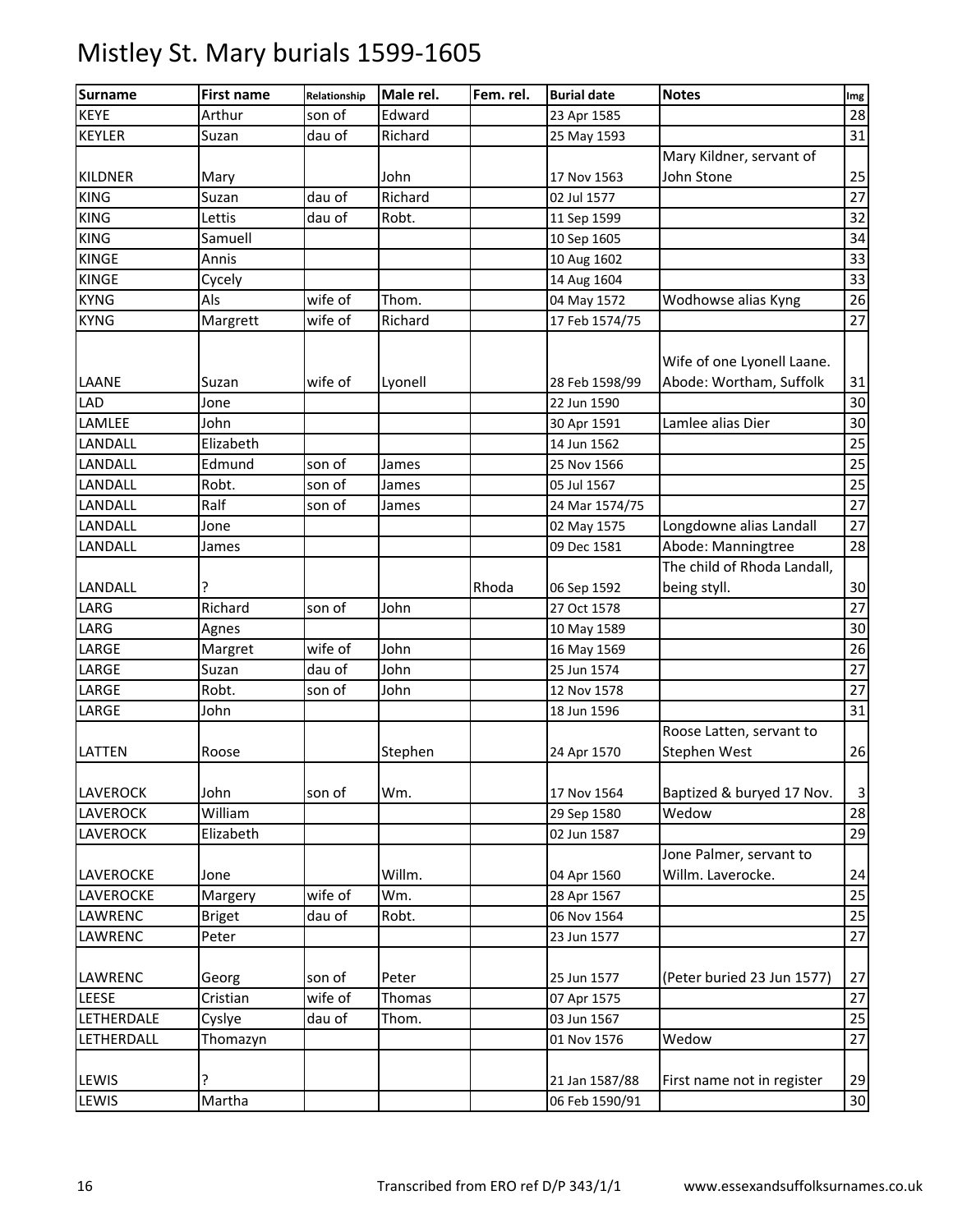| <b>Surname</b> | <b>First name</b> | Relationship | Male rel. | Fem. rel. | <b>Burial date</b> | <b>Notes</b>                 | Img |
|----------------|-------------------|--------------|-----------|-----------|--------------------|------------------------------|-----|
|                |                   |              |           |           |                    | Surname appears to be        |     |
|                |                   |              |           |           |                    | spelt "Loneken" but          |     |
|                |                   |              |           |           |                    | possibly should be           |     |
| <b>LONEKEN</b> | Stephen           | son of       | Stephen   |           | 30 Mar 1561        | "Loveken."                   | 24  |
| LONGDOWNE      | Jone              |              |           |           | 02 May 1575        | Longdowne alias Landall      | 27  |
| LONGDOWNE      | Wm.               | son of       | James     |           | 04 Aug 1580        |                              | 28  |
| LONGDOWNE      | Alice             |              |           |           | 10 Mar 1589/90     |                              | 30  |
|                |                   |              |           |           |                    | Surname appears to be        |     |
|                |                   |              |           |           |                    | spelt "Loneken" but          |     |
|                |                   |              |           |           |                    | possibly should be           |     |
| LOVEKEN        | Stephen           | son of       | Stephen   |           | 30 Mar 1561        | "Loveken."                   | 24  |
| LOVEKYN        | <b>Benet</b>      | dau of       | Stephen   |           | 01 May 1561        |                              | 24  |
| LOWELL         | Thomas            |              |           |           | 08 Feb 1604/5      |                              | 34  |
|                |                   |              |           |           |                    | John Cook, servant to Mr.    |     |
| <b>LUCAS</b>   | John              |              | ?         |           | 17 Jul 1571        | Lucas                        | 26  |
|                |                   |              |           |           |                    | Richard Branston, servant    |     |
| <b>LUCAS</b>   | Richard           |              | ?         |           | 20 Feb 1572/73     | to Mr. Lucas                 | 26  |
|                |                   |              |           |           |                    | Daughter of John Lucas,      |     |
| <b>LUCAS</b>   | Katheryn          | dau of       | John      |           | 26 Dec 1573        | gent.                        | 27  |
|                |                   |              |           |           |                    | Galye Gosse, servant to Mr.  |     |
| <b>LUCAS</b>   | Galye             |              | ?         |           | 19 Jan 1573/74     | Lucas                        | 27  |
|                |                   |              |           |           |                    | Daughter of Clement Lucas,   |     |
| <b>LUCAS</b>   | Suzanna           | dau of       | Clement   |           | 23 Feb 1574/75     | gent.                        | 27  |
| <b>LUCAS</b>   | ?                 |              | John      |           | 20 May 1576        | A child of Mr. John Lucas    | 27  |
|                |                   |              |           |           |                    | John Hilles, servant of Mr.  |     |
| <b>LUCAS</b>   | John              |              | ?         |           | 09 May 1580        | Lucas                        | 28  |
|                |                   |              |           |           |                    |                              |     |
| <b>LUCAS</b>   | Alis              | wife of      | Clement   |           | 31 Oct 1580        | Wife of Mr. Clement Lucas    | 28  |
|                |                   |              |           |           |                    | Daughter of Mr. Clement      |     |
| <b>LUCAS</b>   | Fayth             | dau of       | Clement   |           | 26 Nov 1580        | Lucas                        | 28  |
|                |                   |              |           |           |                    |                              |     |
| <b>LUCAS</b>   | Robt.             | son of       | Clement   |           | 30 Apr 1587        | Son of Clement Lucas, gent   | 29  |
| <b>LUCAS</b>   | Susan             |              |           |           | 07 Nov 1604        |                              | 34  |
| <b>LUCAS</b>   | Leonard           |              |           |           | 19 Nov 1604        |                              | 34  |
| <b>LUCAS</b>   | James             |              |           |           | 19 Nov 1604        |                              | 34  |
| <b>LUFKIN</b>  | Jonas             |              |           |           | 11 Mar 1602/3      |                              | 33  |
| <b>LUFKIN</b>  | Zachary           |              |           |           | 08 Apr 1605        |                              | 34  |
| <b>LUFKIN</b>  | John              |              |           |           | 26 Apr 1605        |                              | 34  |
| <b>LUFKIN</b>  | Sarah             |              |           |           | 08 Apr 1605        |                              | 34  |
| LULL           | Marget            | wife of      | George    |           | 28 May 1595        |                              | 31  |
|                |                   |              |           |           |                    |                              |     |
|                |                   |              |           |           |                    | Allis Lyes some tyme wife of |     |
|                |                   |              |           |           |                    | John Griges & now last wife  |     |
| <b>LYES</b>    | Allis             | wife of      | Jeames    |           | 20 Jun 1592        | of Jeames Lyes               | 30  |
| <b>LYMING</b>  | Annis             |              |           |           | 24 Mar 1592/93     |                              | 30  |
| <b>LYND</b>    | Jane              | dau of       | Mathew    |           | 21 Aug 1592        |                              | 30  |
| LYND           | Mathew            |              |           |           | 29 Jan 1592/93     |                              | 30  |
| <b>LYNE</b>    | Robert            |              |           |           | 05 Sep 1604        |                              | 33  |
| <b>LYNN</b>    | Susan             | dau of       | Mathew    |           | 03 Dec 1587        |                              | 29  |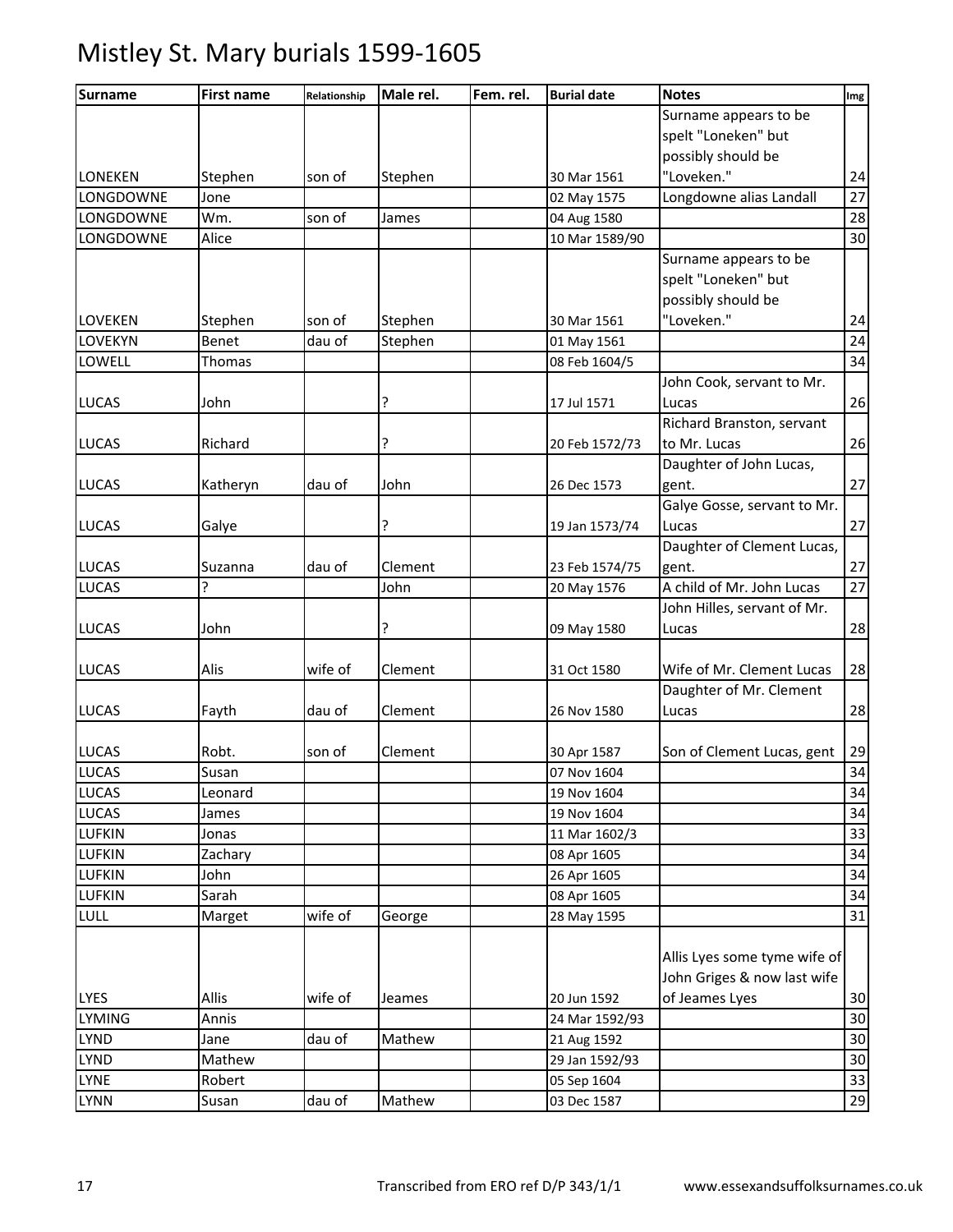| <b>Surname</b>   | <b>First name</b> | Relationship | Male rel. | Fem. rel. | <b>Burial date</b> | <b>Notes</b>                                                                                   | Img |
|------------------|-------------------|--------------|-----------|-----------|--------------------|------------------------------------------------------------------------------------------------|-----|
| LYTELL           | Audery            | dau of       | Japhery   |           | 07 Jan 1563/64     |                                                                                                | 25  |
| <b>LYTLE</b>     | Lawrence          |              |           |           | 28 Oct 1561        |                                                                                                | 24  |
| <b>LYTLE</b>     | Elizabeth         |              |           |           | 13 Jul 1563        | Wydow                                                                                          | 25  |
| LYTTELL          | Robert            | son of       | Japhery   |           | 05 Jan 1567/68     |                                                                                                | 25  |
| LYTTELL          | Elizabeth         | dau of       | Japhery   |           | 04 Oct 1570        |                                                                                                | 26  |
| LYTTELL          | Jefery            |              |           |           | 29 Jan 1580/81     |                                                                                                | 28  |
| LYTTELL          | Richard           |              |           |           | 12 Aug 1581        |                                                                                                | 28  |
| <b>MACHEN</b>    | William           | son of       | Henry     |           | 22 Apr 1601        |                                                                                                | 32  |
| <b>MAFFRES</b>   | Katherine         |              |           |           | 15 Feb 1602/3      |                                                                                                | 33  |
| <b>MAFFRESSA</b> | William           |              |           |           | 10 Sep 1604        |                                                                                                | 33  |
| <b>MAFFRESSA</b> | John              |              |           |           | 12 Sep 1604        |                                                                                                | 33  |
| MALLRISSE        | Jeremy            |              |           |           | 01 Feb 1603/4      |                                                                                                | 33  |
| <b>MAN</b>       | Judyth            |              | Robt.     |           | 10 May 1577        | Judyth Man, singlewoman.<br>Sister-in-law of Robt. Hart                                        | 27  |
| <b>MAN</b>       | William           | son of       | John      |           | 25 Mar 1592        | Abode: Capell, Suffolk                                                                         | 30  |
|                  |                   |              |           |           |                    | Abode: Manningtree.<br>Entered twice - once as<br>"Wife of John Man"<br>(unnamed) and secondly |     |
| MAN              | Ellen             | wife of      | John      |           | 02 May 1605        | just as "Ellen Man."                                                                           | 34  |
| <b>MAN</b>       | Robt.             |              |           |           | 10 Jun 1605        |                                                                                                | 34  |
| MAN*S            | Peter             |              |           |           | 28 Oct 1604        |                                                                                                | 34  |
| <b>MANING</b>    | Margery           | wife of      | John      |           | 06 Apr 1570        |                                                                                                | 26  |
| <b>MANNCHE</b>   | Nicholas          |              |           |           | 07 Jul 1559        |                                                                                                | 24  |
| <b>MANNIGE</b>   | Richard           | son of       | Richard   |           | 14 Dec 1597        |                                                                                                | 31  |
| <b>MANYNGE</b>   | John              |              |           |           | 24 Apr 1570        |                                                                                                | 26  |
| <b>MAPRIS</b>    | Thomas            | son of       | John      |           | 28 Feb 1597/98     |                                                                                                | 31  |
| <b>MAPRISE</b>   | Wm.               | son of       | John      |           | 19 Jul 1593        |                                                                                                | 31  |
| <b>MAPRISE</b>   | Robt.             | son of       | John      |           | 23 Jul 1593        |                                                                                                | 31  |
| <b>MARKS</b>     | George            |              |           |           | 30 Oct 1604        |                                                                                                | 34  |
| <b>MARSH</b>     | Thomas            |              |           |           | 04 Apr 1564        | A wayefaring man                                                                               | 25  |
| <b>MARTEN</b>    | Jone              | wife of      | Gyles     |           | 04 Jul 1589        |                                                                                                | 30  |
| <b>MARTIN</b>    | Aron              |              |           |           | 08 May 1601        |                                                                                                | 32  |
| <b>MARTIN</b>    | George            |              |           |           | 05 Aug 1601        |                                                                                                | 32  |
| <b>MARTIN</b>    | C                 |              |           |           | 27 Sep 1602        | Vid. Martin                                                                                    | 33  |
| <b>MARTINE</b>   | Elyas             |              |           |           | 24 Oct 1604        |                                                                                                | 34  |
| <b>MARTINE</b>   | Sara              |              |           |           | 27 Oct 1604        |                                                                                                | 34  |
| <b>MARTYN</b>    | Gyles             |              |           |           | 05 Feb 1597/98     |                                                                                                | 31  |
| <b>MARTYN</b>    | Elizabeth         | wife of      | George    |           | 10 Aug 1598        |                                                                                                | 31  |
| <b>MARTYN</b>    | George            |              |           |           | 10 Mar 1598/99     |                                                                                                | 31  |
| <b>MARTYN</b>    | William           |              |           |           | 11 Apr 1602        |                                                                                                | 33  |
| <b>MARTYNE</b>   | Jone              |              |           |           | 11 Dec 1559        | Wyeddow                                                                                        | 24  |
| <b>MARVEN</b>    | Anne              | dau of       | John      |           | 26 Jun 1576        | Drowned                                                                                        | 27  |
| <b>MAWLE</b>     | Katheren          | dau of       | Alen      |           | 10 Jan 1564/65     |                                                                                                | 25  |
| <b>MAWLE</b>     | Alen              |              |           |           | 14 Apr 1565        |                                                                                                | 25  |
| <b>MAYDSTON</b>  | Rose              | dau of       | John      |           | 06 Mar 1582/83     |                                                                                                | 28  |
| MEDCALF          | Elizabeth         |              |           |           | 22 Jul 1603        |                                                                                                | 33  |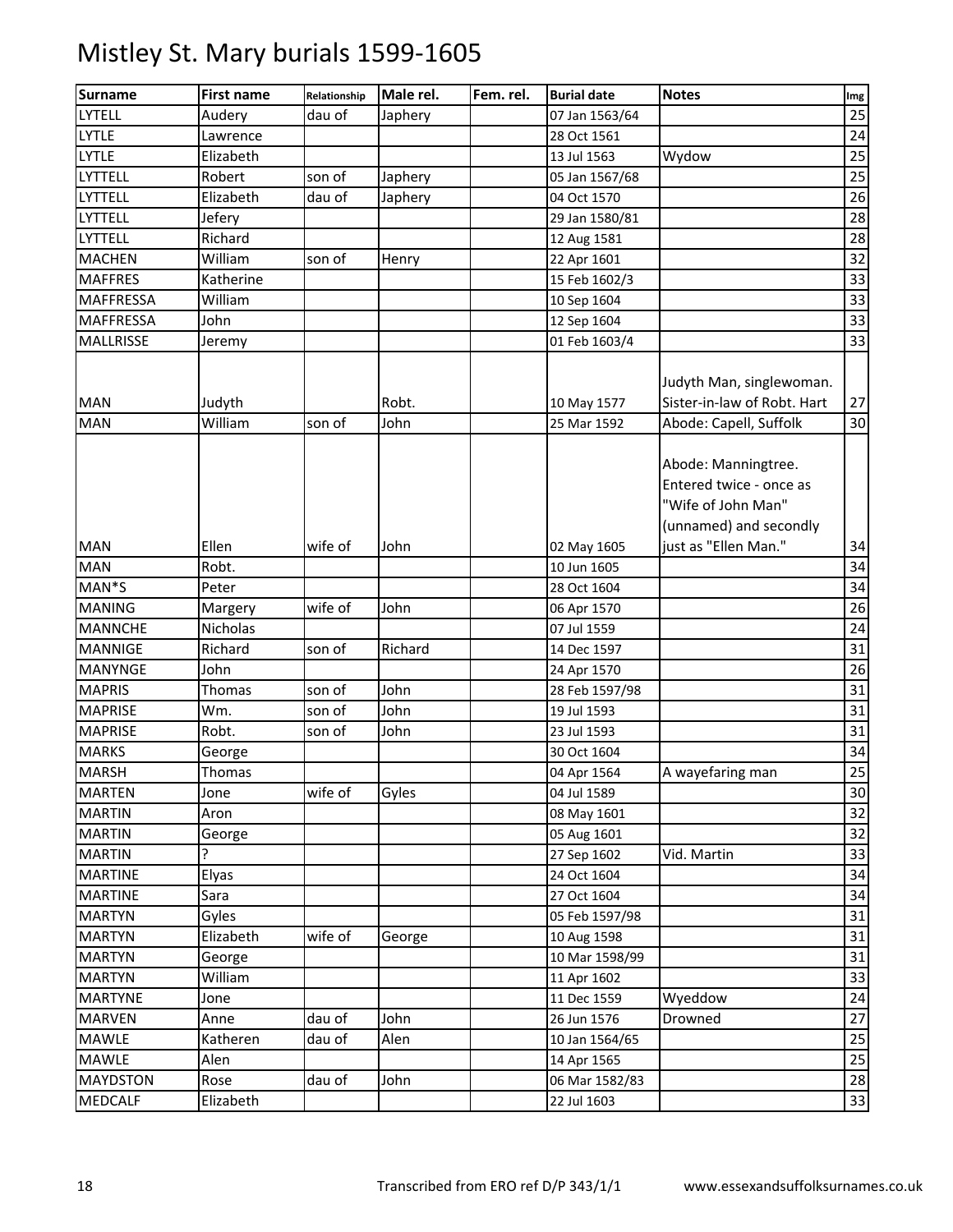| <b>Surname</b> | <b>First name</b> | Relationship | Male rel. | Fem. rel. | <b>Burial date</b> | <b>Notes</b>                | Img |
|----------------|-------------------|--------------|-----------|-----------|--------------------|-----------------------------|-----|
| MEDO[WM]       | Robt.             |              |           |           | 31 Jan 1582/83     | Abode: Mistley              | 28  |
| <b>MEKE</b>    | Alis              |              |           |           | 20 Aug 1559        | Widowe                      | 24  |
|                |                   |              |           |           |                    |                             |     |
|                |                   |              |           |           |                    | Thomas Melis had a          |     |
| <b>MELIS</b>   | ?                 | dau of       | Thomas    |           | 05 Jul 1581        | daughter borne & buryed     | 28  |
| <b>MELLIS</b>  | Jane              | dau of       | Tho.      |           | 18 Apr 1576        |                             | 27  |
| <b>MELLIS</b>  | Edithe            | dau of       | John      |           | 19 Aug 1586        |                             | 29  |
| <b>MELLIS</b>  | Zachary           |              |           |           | 03 Oct 1604        |                             | 33  |
| <b>MELLIS</b>  | John              |              |           |           | 11 Oct 1604        |                             | 34  |
| <b>METHAM</b>  | Richard           | son of       | Wm.       |           | 14 Aug 1563        |                             | 25  |
|                |                   |              |           |           |                    |                             |     |
|                |                   |              |           |           |                    | George Metham, kynsman      |     |
| <b>METHAM</b>  | George            |              | Wm.       |           | 17 Nov 1563        | of Wm. Metham               | 25  |
| <b>METHAM</b>  | Edward            | son of       | Wm.       |           | 28 Jan 1572/73     |                             | 26  |
|                |                   |              |           |           |                    | Robt. More depted at        |     |
|                |                   |              |           |           |                    | (departd this life at?) Wm. |     |
| <b>METHAM</b>  | Robt.             |              | Wm.       |           | 09 Dec 1580        | Methams                     | 28  |
| <b>METHAM</b>  | Wm.               |              |           |           | 17 Jul 1581        |                             | 28  |
| <b>METHAM</b>  | Fayth             | dau of       | Nicholas  |           | 25 Apr 1591        |                             | 30  |
| <b>METHAM</b>  | Nicholas          |              |           |           | 12 Feb 1601/2      |                             | 32  |
| <b>METHAM</b>  | William           |              |           |           | 22 Sep 1604        |                             | 33  |
| <b>METTAM</b>  | Raynoulde         | son of       | Willm.    |           | 18 Aug 1560        |                             | 24  |
| <b>MOORE</b>   | Ellen             | wife of      | Robert    |           | 12 May 1593        |                             | 31  |
| <b>MOORE</b>   | Robt.             | son of       | Robt.     |           | 25 Feb 1595/96     |                             | 31  |
| <b>MOORE</b>   | Robert            |              |           |           | 01 Mar 1604/5      |                             | 34  |
|                |                   |              |           |           |                    | Robt. More depted at        |     |
|                |                   |              |           |           |                    | (departd this life at?) Wm. |     |
| <b>MORE</b>    | Robt.             |              | Wm.       |           | 09 Dec 1580        | Methams                     | 28  |
|                |                   |              |           |           |                    |                             |     |
| <b>MORE</b>    | Jone              | wife of      | Robt.     |           | 08 Oct 1590        | Wife of Robt. More senior   | 30  |
| <b>MORE</b>    | Robt.             |              |           |           | 13 Jan 1592/93     | Oulde Robt. More            | 30  |
| <b>MORELS</b>  | Margery           |              |           |           | 19 Jan 1562/63     | Wydow                       | 25  |
| <b>MORGAN</b>  | Francis           |              |           |           | 25 Apr 1575        | A passenger                 | 27  |
| <b>MYSTLEY</b> | Elizabeth         |              |           |           | 18 Sep 1587        | A bastard                   | 29  |
|                |                   |              |           |           |                    | John & Wm. Nead, sons       |     |
| <b>NEAD</b>    | John              | son of       | Thomas    |           | 07 May 1581        | of                          | 28  |
|                |                   |              |           |           |                    | John & Wm. Nead, sons       |     |
| <b>NEAD</b>    | Wm.               | son of       | Thomas    |           | 07 May 1581        | of                          | 28  |
| NIGHTALL       | Jone              |              |           |           | 28 Nov 1604        |                             | 34  |
| <b>NITALL</b>  | William           |              |           |           | 25 Oct 1594        |                             | 31  |
|                |                   |              |           |           |                    | Martha Noble, servant to    |     |
| <b>NOBLE</b>   | Martha            |              | Thomas    |           | 17 Dec 1570        | <b>Thomas Cocoke</b>        | 26  |
| <b>NOOX</b>    | Thomas            |              |           |           | 16 Mar 1586/87     |                             | 29  |
| <b>NOOXE</b>   | Marryon           | wife of      | Thom.     |           | 20 Mar 1584/85     |                             | 28  |
| <b>NORMAN</b>  | Jone              |              |           |           | 18 Aug 1604        |                             | 33  |
| <b>NORTHE</b>  | John              | son of       | Richard   |           | 16 Apr 1563        | Bastard son of              | 25  |
|                |                   |              |           |           |                    | Robt. Biteras son of Ric.   |     |
| <b>NORTHEN</b> | Robt.             | son of       | Ric.      |           | 28 Apr 1567        | Northen                     | 25  |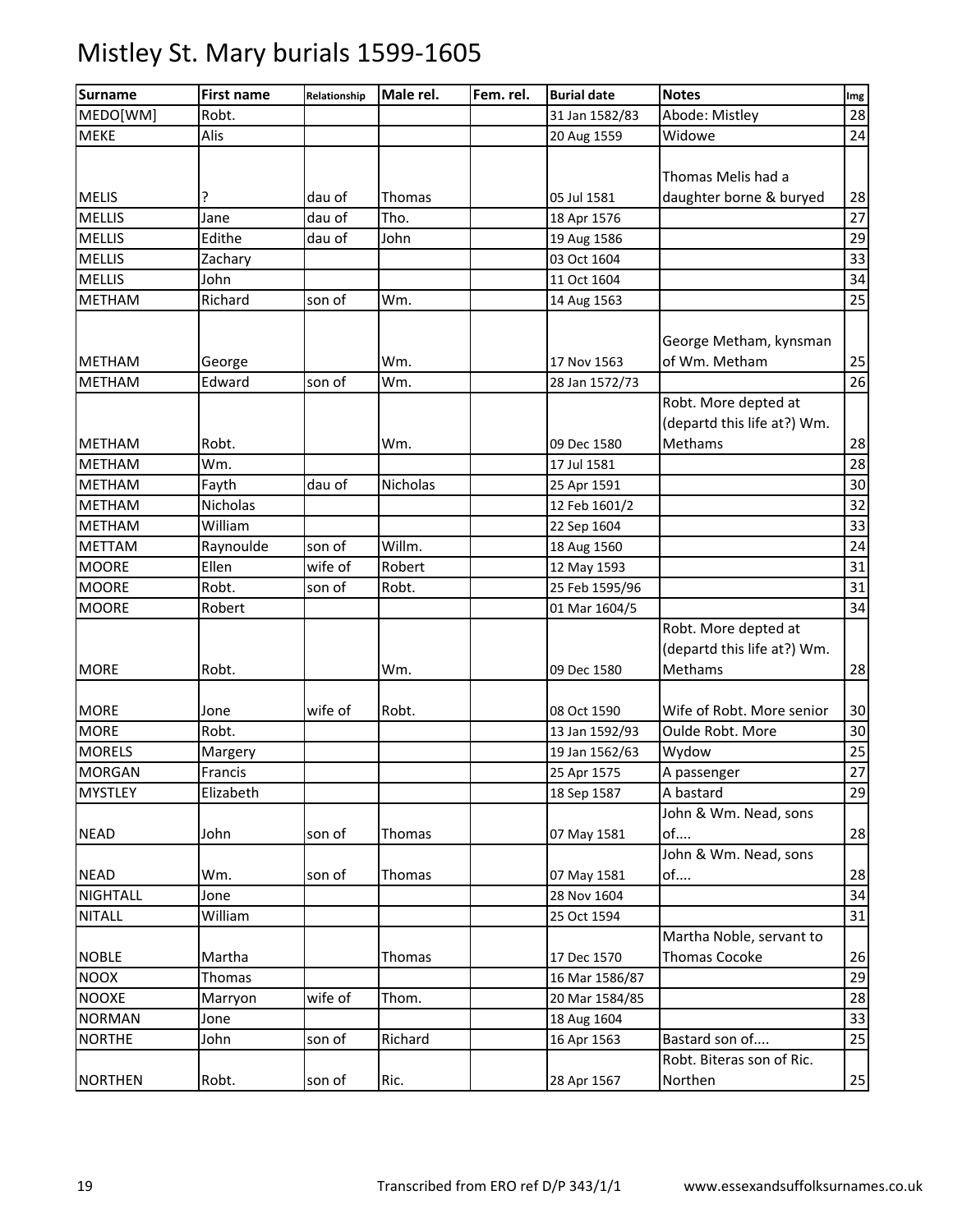| Surname         | <b>First name</b> | Relationship | Male rel. | Fem. rel. | <b>Burial date</b> | <b>Notes</b>                                                      | Img |
|-----------------|-------------------|--------------|-----------|-----------|--------------------|-------------------------------------------------------------------|-----|
|                 |                   |              |           |           |                    |                                                                   |     |
|                 |                   |              |           |           |                    | Brigett Tompson, servant of                                       |     |
| <b>NORTHEN</b>  | <b>Brigett</b>    |              | Richard   |           | 21 Jun 1577        | <b>Richard Northen</b>                                            | 27  |
| <b>NORTHEN</b>  | Richard           |              |           |           | 02 Feb 1579/80     |                                                                   | 27  |
| <b>NOTT</b>     | <b>Briget</b>     | dau of       | Robt.     |           | 10 Jul 1560        |                                                                   | 24  |
| <b>NOTT</b>     | Robt.             |              |           |           | 11 Nov 1570        |                                                                   | 26  |
| <b>NOTT</b>     | Anes              |              |           |           | 15 Mar 1593/94     | Widow                                                             | 31  |
| <b>NOTTE</b>    | Peter             |              |           |           | 07 Mar 1601/2      |                                                                   | 32  |
| <b>NOTTE</b>    |                   |              |           |           | 27 Oct 1602        | Vid. Notte                                                        | 33  |
| <b>NOWELL</b>   | Avis              | wife of      | Richard   |           | 17 Dec 1573        |                                                                   | 26  |
| <b>NUBY</b>     | Joanna            | dau of       | Richard   |           | 18 Oct 1561        |                                                                   | 24  |
| <b>NUNE</b>     | George            |              |           |           | 19 Nov 1587        |                                                                   | 29  |
| <b>NUNE</b>     | Richard           |              |           |           | 30 May 1588        |                                                                   | 29  |
| <b>NYTALL</b>   | Thomas            |              |           |           | 20 Oct 1597        |                                                                   | 31  |
| <b>OSBERNE</b>  | Edward            |              |           |           | 08 Feb 1595/96     |                                                                   | 31  |
| <b>OSBERTON</b> | Marye             | dau of       | Wm.       |           | 12 Jul 1590        |                                                                   | 30  |
| <b>OSBERTON</b> | Wm                |              | John      |           | 13 Jun 1593        | Wm., a stranger & servant<br>with John Osberton of<br>Manningtree | 31  |
| <b>OSBERTON</b> | Annis             | wife of      | William   |           | 16 Nov 1600        |                                                                   | 32  |
| <b>OSBORNE</b>  | Agnes             | wife of      | Edmund    |           | 24 Mar 1587/88     |                                                                   | 29  |
| <b>OSBORNE</b>  | Sara              | dau of       | John      |           | 28 Aug 1592        |                                                                   | 30  |
| <b>OYES</b>     | Samuell           | son of       | James     |           | 28 Jun 1601        |                                                                   | 32  |
| PADMOR          | <b>Thomas</b>     |              |           |           | 15 Jun 1589        |                                                                   | 30  |
| <b>PAINE</b>    | Judeth            |              |           |           | 11 Nov 1604        |                                                                   | 34  |
| <b>PAINTER</b>  | Robt.             |              |           |           | 06 Nov 1602        |                                                                   | 33  |
| <b>PAINTER</b>  | Robert            |              |           |           | 18 Aug 1604        |                                                                   | 33  |
|                 |                   |              |           |           |                    | Jone Palmer, servant to                                           |     |
| <b>PALMER</b>   | Jone              |              | Willm.    |           | 04 Apr 1560        | Willm. Laverocke.                                                 | 24  |
| <b>PARPOINT</b> | John              |              |           |           | 07 Oct 1592        |                                                                   | 30  |
| PARPOYNT        | John              |              |           |           | 20 Apr 1588        |                                                                   | 29  |
| <b>PARPOYNT</b> | Anne              |              |           |           | 07 May 1588        | Widow                                                             | 29  |
|                 |                   |              |           |           |                    | Bastard son of Abode:                                             |     |
| <b>PATRICKE</b> | John              | son of       |           | Thomazin  | 22 Dec 1587        | Sudbury                                                           | 29  |
| <b>PAYNE</b>    | Edward            |              |           |           | 22 Feb 1561/62     |                                                                   | 24  |
| <b>PAYNE</b>    | Rebecca           | dau of       | Edward    |           | 03 Feb 1566/67     |                                                                   | 25  |
| <b>PAYNE</b>    | John              |              |           |           | 06 Jan 1575/76     | Payne alias Barker                                                | 27  |
| <b>PAYNE</b>    | William           |              |           |           | 08 Jun 1599        |                                                                   | 32  |
| <b>PAYNTER</b>  | Fayth             | wife of      | Robt.     |           | 14 Aug 1602        |                                                                   | 33  |
| <b>PAYNTER</b>  | Joseph            | son of       | Robert    |           | 22 Aug 1602        |                                                                   | 33  |
| <b>PECKE</b>    | John              |              |           |           | 27 Aug 1578        |                                                                   | 27  |
| <b>PECKE</b>    | Thomas            | son of       | Leonard   |           | 01 Sep 1597        |                                                                   | 31  |
| PEEK            | Annis             | dau of       | Leonard   |           | 03 Dec 1599        |                                                                   | 32  |
| <b>PEPPER</b>   | Rebecka           |              |           |           | 06 May 1573        |                                                                   | 26  |
| PERSE           | Emma              |              |           |           | 13 Apr 1592        |                                                                   | 30  |
| PERSYE          | John              |              |           |           | 11 May 1587        |                                                                   | 29  |
| PERYMAN         | John              | son of       |           |           | 09 Jan 1563/64     |                                                                   | 25  |
| PERYMAN         |                   |              | Roger     |           |                    |                                                                   | 27  |
|                 | John              |              |           |           | 14 Jun 1574        |                                                                   |     |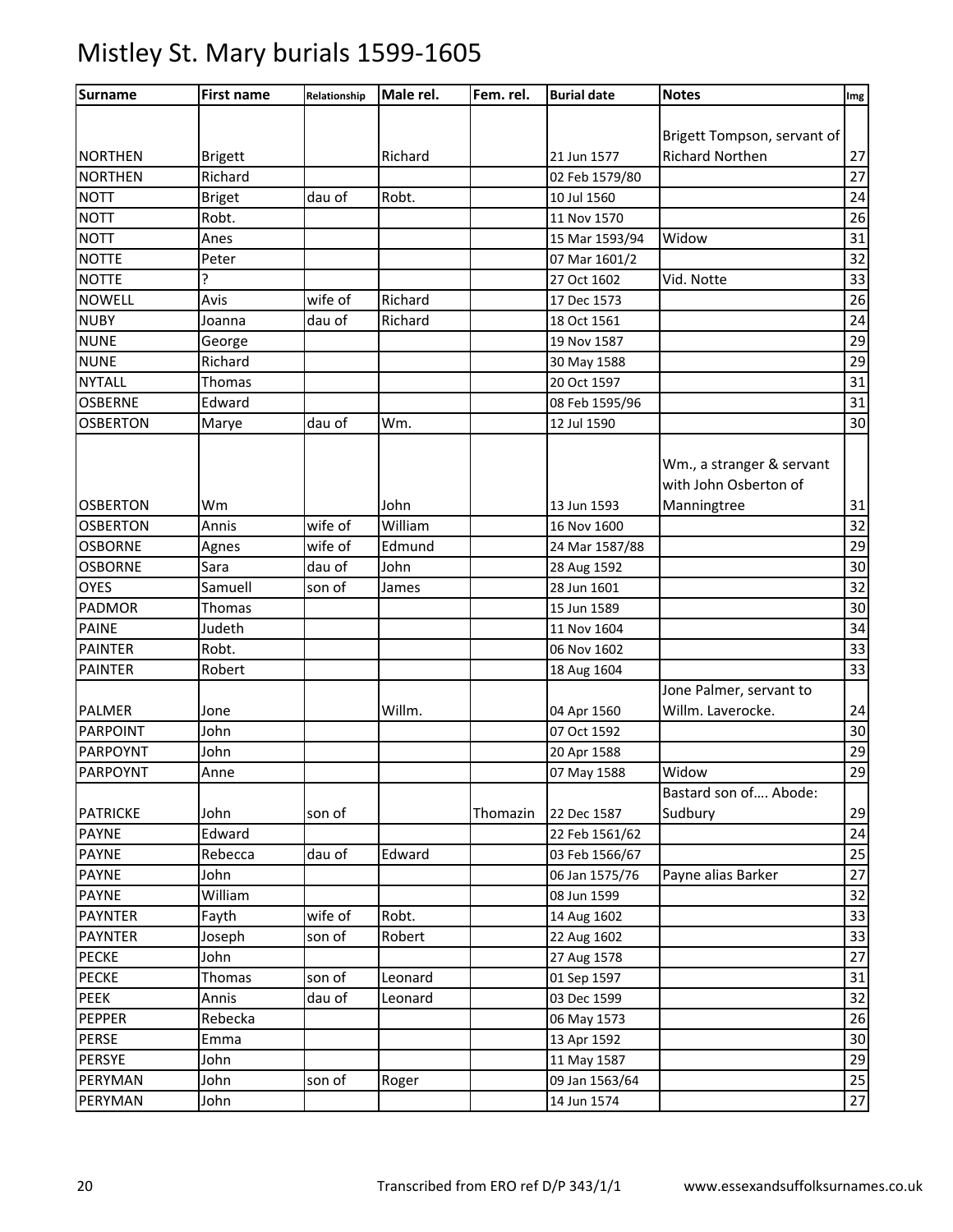| <b>Surname</b>    | <b>First name</b> | Relationship | Male rel. | Fem. rel. | <b>Burial date</b> | <b>Notes</b>              | Img    |
|-------------------|-------------------|--------------|-----------|-----------|--------------------|---------------------------|--------|
| PERYMAN           | Roger             |              |           |           | 07 Nov 1575        |                           | 27     |
| PETTYTT           | Richard           |              |           |           | 19 Jun 1574        |                           | 27     |
| <b>PHILLIPPES</b> | Margaret          |              |           |           | 07 Aug 1604        |                           | 33     |
| <b>PHILLIPS</b>   | Parnell           | dau of       | Peter     |           | 25 Oct 1594        |                           | 31     |
| <b>PHILLIPS</b>   | Richard           | son of       | Rich.     |           | 24 Feb 1601/2      |                           | 32     |
| <b>PICKE</b>      | <b>Barbara</b>    | wife of      | Richard   |           | 19 Jun 1588        |                           | 29     |
| <b>PLUM</b>       | Margret           | wife of      | Roger     |           | 01 Apr 1570        |                           | 26     |
| <b>PLUM</b>       | Roger             |              |           |           | 14 Jun 1579        |                           | 27     |
| PLUME             | Katherin          |              |           |           | 19 Apr 1601        | Widdowe                   | 32     |
| PODD              | Margarett         |              |           |           | 10 Dec 1589        | Widow                     | 30     |
| POOD              | Thomas            |              |           |           | 25 Mar 1587        |                           | 29     |
|                   |                   |              |           |           |                    | Wm. Haies son-in-law of   |        |
| <b>POTTS</b>      | Wm.               |              | Adam      |           | 31 Aug 1597        | <b>Adam Potts</b>         | 31     |
| <b>POULTER</b>    | Robt.             |              |           |           | 19 Oct 1590        | Abbreviated to Poultr     | 30     |
| <b>POULTER</b>    | Jone              |              |           |           | 14 Feb 1593/94     | Widow                     | 31     |
| <b>POWLLE</b>     | Myrable           |              |           |           | 12 Sep 1595        |                           | 31     |
| <b>PRIWE</b>      | Wm.               |              |           |           | 26 Sep 1597        |                           | 31     |
| <b>PUNT</b>       | Heaster           | wife of      | Richard   |           | 18 Dec 1589        |                           | 30     |
| <b>PUNT</b>       | Janne             | dau of       | Richard   |           | 25 Jun 1599        |                           | 32     |
|                   |                   |              |           |           |                    | John Pycke, brother of    |        |
| <b>PYCKE</b>      | John              |              | Richard   |           | 18 Sep 1569        | <b>Richard Picke</b>      | 26     |
| RA[S ][W ]AR      | John              |              |           |           | 14 Nov 1602        |                           | 33     |
| <b>RAFFE</b>      | Olive             | dau of       | John      |           | 07 Sep 1600        |                           | 32     |
| <b>RAMPSTON</b>   | Thomas            |              |           |           | 15 Feb 1566/67     | Gent.                     | 25     |
| <b>RAMPSTON</b>   | Jane              |              |           |           | 17 Oct 1567        | Gent.                     | 25     |
| <b>RAND</b>       | Margret           | dau of       | John      |           | 16 May 1567        |                           | 25     |
| <b>RAND</b>       | Robt.             |              |           |           | 28 Dec 1572        |                           | 26     |
| <b>RANDE</b>      | John              |              |           |           | 14 Apr 1570        |                           | 26     |
| <b>RANECARR</b>   | John              |              |           |           | 08 Jul 1605        |                           | 34     |
| <b>RAPHES</b>     | Edmund            |              |           |           | 05 Nov 1604        |                           | 34     |
| <b>RAPHES</b>     | Elizabeth         |              |           |           | 21 Nov 1604        |                           | 34     |
| <b>RASAR</b>      | Margaret          |              |           |           | 04 May 1604        |                           | 33     |
| <b>RASER</b>      | <b>Nicolas</b>    | son of       | John      |           | 24 Mar 1597/98     |                           | 31     |
| <b>RASER</b>      | Jone              | dau of       | John      |           | 12 Apr 1598        |                           | $31\,$ |
| <b>RASSAR</b>     | Elizabeth         |              |           |           | 10 Feb 1604/5      |                           | 34     |
| <b>RASUR</b>      | John              |              |           |           | 10 Oct 1604        |                           | 33     |
| <b>RAVENS</b>     | Jone              |              |           |           | 05 Aug 1565        | Wedow                     | 25     |
| <b>RAVENS</b>     | Richard           |              |           |           | 30 Apr 1586        |                           | 29     |
| RAYNOULD          | Jone              |              |           |           | 22 Nov 1597        |                           | 31     |
| <b>RAZER</b>      | Alles             | dau of       | John      |           | 06 Mar 1594/95     |                           | 31     |
| <b>READ</b>       | Suzan             |              |           |           | 11 Mar 1587/88     |                           | 29     |
| <b>RICHARDSON</b> | Richard           | son of       | John      |           | 24 May 1566        |                           | 25     |
| <b>RICHER</b>     | Thomas            |              |           |           | 09 Oct 1599        | Parson of Misleigh        | 32     |
| <b>RIE</b>        | Annis             | wife of      | John      |           | 12 Dec 1599        |                           | 32     |
| <b>RIEW</b>       | John              |              |           |           | 18 Oct 1601        |                           | 32     |
|                   |                   |              |           |           |                    |                           |        |
|                   |                   |              |           |           |                    | John Rima? (abbrevation?) |        |
| RIMA?             | John              |              | John      |           | 06 Feb 1590/91     | servant of John Holmes    | 30     |
| <b>ROBERTSON</b>  | John              |              |           |           | 07 Nov 1559        |                           | 24     |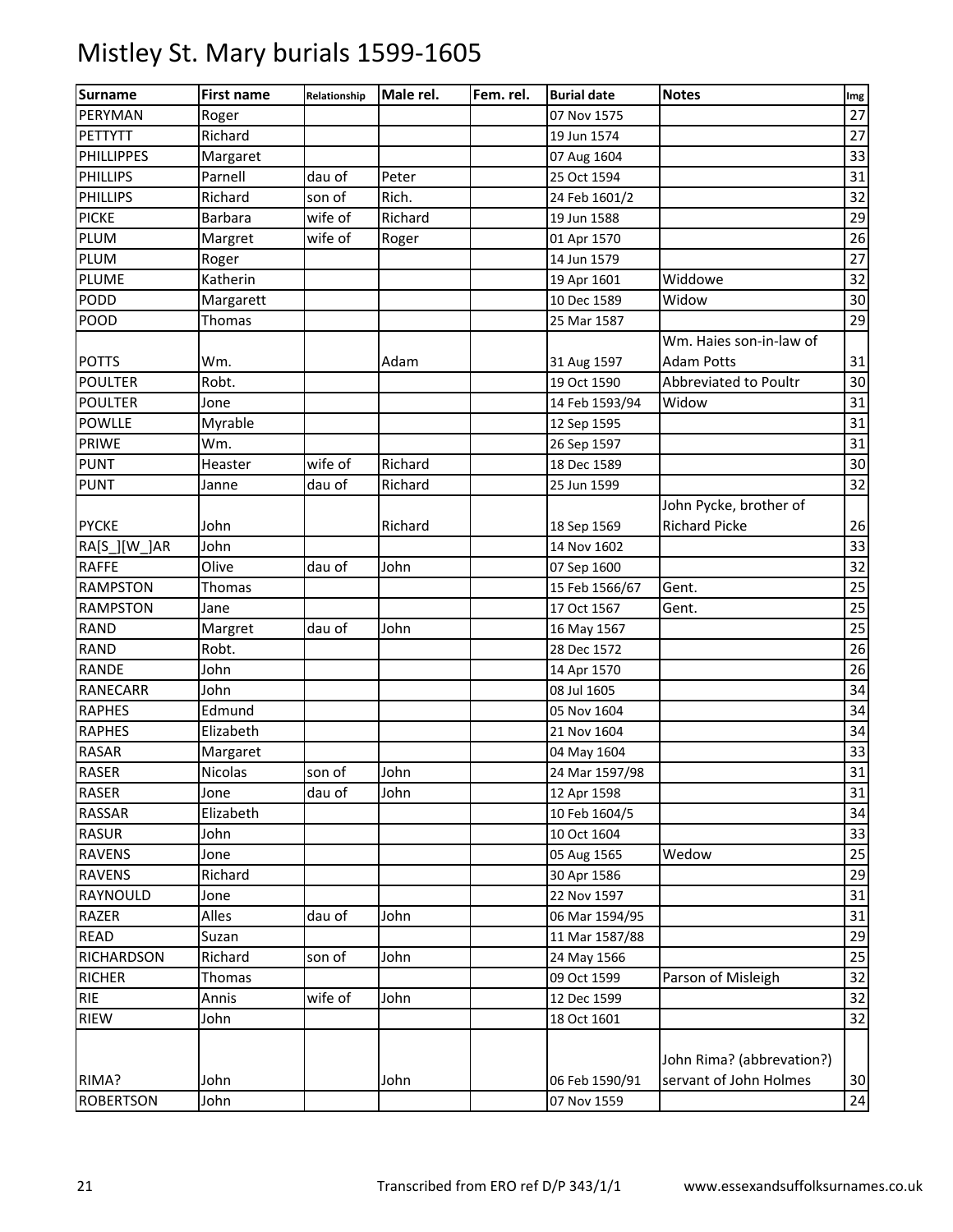| <b>Surname</b>   | <b>First name</b> | Relationship | Male rel. | Fem. rel. | <b>Burial date</b> | <b>Notes</b>               | Img             |
|------------------|-------------------|--------------|-----------|-----------|--------------------|----------------------------|-----------------|
| <b>ROBERTSON</b> | Mawdlen           |              |           |           | 12 Nov 1559        |                            | 24              |
|                  |                   |              |           |           |                    |                            |                 |
|                  |                   |              |           |           |                    | Barbara Robertson, servant |                 |
| <b>ROBERTSON</b> | Barbara           |              | Robt.     |           | 11 Mar 1564/65     | of Mr. Robt. Dicly         | 25              |
|                  |                   |              |           |           |                    | Elizabeth Robertson,       |                 |
|                  |                   |              |           |           |                    | servant to Em. Dason,      |                 |
| <b>ROBERTSON</b> | Elizabeth         |              |           | Em.       | 31 May 1574        | weddow                     | 27              |
| <b>ROCHESTER</b> | Prudence          |              |           |           | 13 Nov 1603        |                            | 33              |
| <b>ROGLES</b>    | Roger             | son of       | John      |           | 02 Sep 1579        |                            | $\overline{27}$ |
|                  |                   |              |           |           |                    | Surname spelt both         |                 |
| <b>ROMBALL</b>   | Thomas            | son of       | Thomas    |           | 10 Mar 1583/84     | <b>Rumball and Romball</b> | 28              |
| <b>ROTH</b>      | John              |              |           |           | 08 Apr 1567        |                            | 25              |
| <b>ROTHE</b>     | Margery           | wife of      | John      |           | 20 Mar 1563/64     |                            | 25              |
| <b>ROTHE</b>     | Mary              | wife of      | Ric.      |           | 05 Mar 1580/81     |                            | 28              |
| <b>ROUD</b>      | Thomas            |              |           |           | 04 Apr 1570        | <b>Ould Thomas Roud</b>    | 26              |
| ROWED            | Elizabeth         | dau of       | Thomas    |           | 30 Jun 1568        |                            | 26              |
| <b>ROWED</b>     | Samuell           | son of       | Thomas    |           | 25 Nov 1573        |                            | 26              |
| <b>ROWED</b>     | Maryon            | wife of      | Thomas    |           | 23 Jan 1578/79     |                            | 27              |
| <b>ROWED</b>     | Suzan             | dau of       | Thomas    |           | 19 Feb 1579/80     |                            | $\overline{28}$ |
| <b>ROWED</b>     | John              | son of       | Symon     |           | 09 Apr 1580        |                            | 28              |
| <b>ROWED</b>     | Thomas            |              |           |           | 04 May 1580        |                            | $\overline{28}$ |
| <b>ROWED</b>     | Elizabeth         | dau of       | Symon     |           | 04 Nov 1582        |                            | 28              |
| <b>ROWET</b>     | Ales              | dau of       | Symon     |           | 05 Mar 1580/81     |                            | 28              |
| <b>ROWET</b>     | Symon             |              |           |           | 01 Oct 1587        |                            | 29              |
|                  |                   |              |           |           |                    | Baptised 14 Nov and        |                 |
| <b>ROYSE</b>     | Jonna             | dau of       | Richard   |           | 14 Nov 1560        | buryed same day.           | $\mathbf{3}$    |
| <b>ROYSE</b>     | Agnes             | dau of       | Richd.    |           | 02 Dec 1559        |                            | 24              |
| <b>ROYSE</b>     | John              | son of       | Richard   |           | 30 Apr 1566        |                            | 25              |
| <b>ROYSE</b>     | Garr              | dau of       | Richard   |           | 01 Jul 1567        |                            | $\overline{25}$ |
| <b>ROYSE</b>     | Richard           |              |           |           | 23 Jun 1576        |                            | 27              |
| <b>RUCKMAN</b>   | Joane             |              |           |           | 30 May 1602        |                            | 33              |
| <b>RUGLES</b>    | John              |              |           |           | 10 May 1598        |                            | 31              |
| <b>RUSSELL</b>   | Richard           | son of       | John      |           | 05 Sep 1586        |                            | 29              |
| <b>RYE</b>       | Suzan             | dau of       | John      |           | 20 Sep 1599        |                            | 32              |
| SANDER           | Abraham           |              |           |           | 16 Apr 1590        |                            | 30              |
| SANDERS          | John              |              |           |           | 23 Mar 1562/63     |                            | 25              |
| SARGENT          | Dorethe           | dau of       | Robt.     |           | 26 Dec 1586        |                            | 29              |
| SARGENT          | Edward            |              |           |           | 28 Aug 1588        |                            | 29              |
| SARGENT          | John              |              |           |           | 18 Mar 1604/5      |                            | 34              |
| SAWCER           | Richard           | son of       | Thomas    |           | 28 Nov 1593        |                            | 31              |
| SAWCER           | Wm.               | son of       | Thomas    |           | 20 Jul 1595        |                            | 31              |
| SAY              | Elizabeth         | wife of      | John      |           | 29 Jan 1578/79     |                            | 27              |
| SAY              | Edward            | son of       | John      |           | 05 Apr 1579        |                            | 27              |
| <b>SCYTTIBE</b>  | Elizabeth         | dau of       | John      |           | 01 Nov 1582        |                            | 28              |
| <b>SERFE</b>     | Robert            |              |           |           | 14 Nov 1605        |                            | 34              |
| <b>SETEBE</b>    | Agnes             |              |           |           | 01 Mar 1605/6      |                            | 34              |
|                  |                   |              |           |           |                    |                            |                 |
|                  |                   |              |           |           |                    | John Sewell, a child       |                 |
| <b>SEWELL</b>    | John              |              | Robt.     |           | 14 Nov 1566        | dwelling with Robt. Burye  | 25              |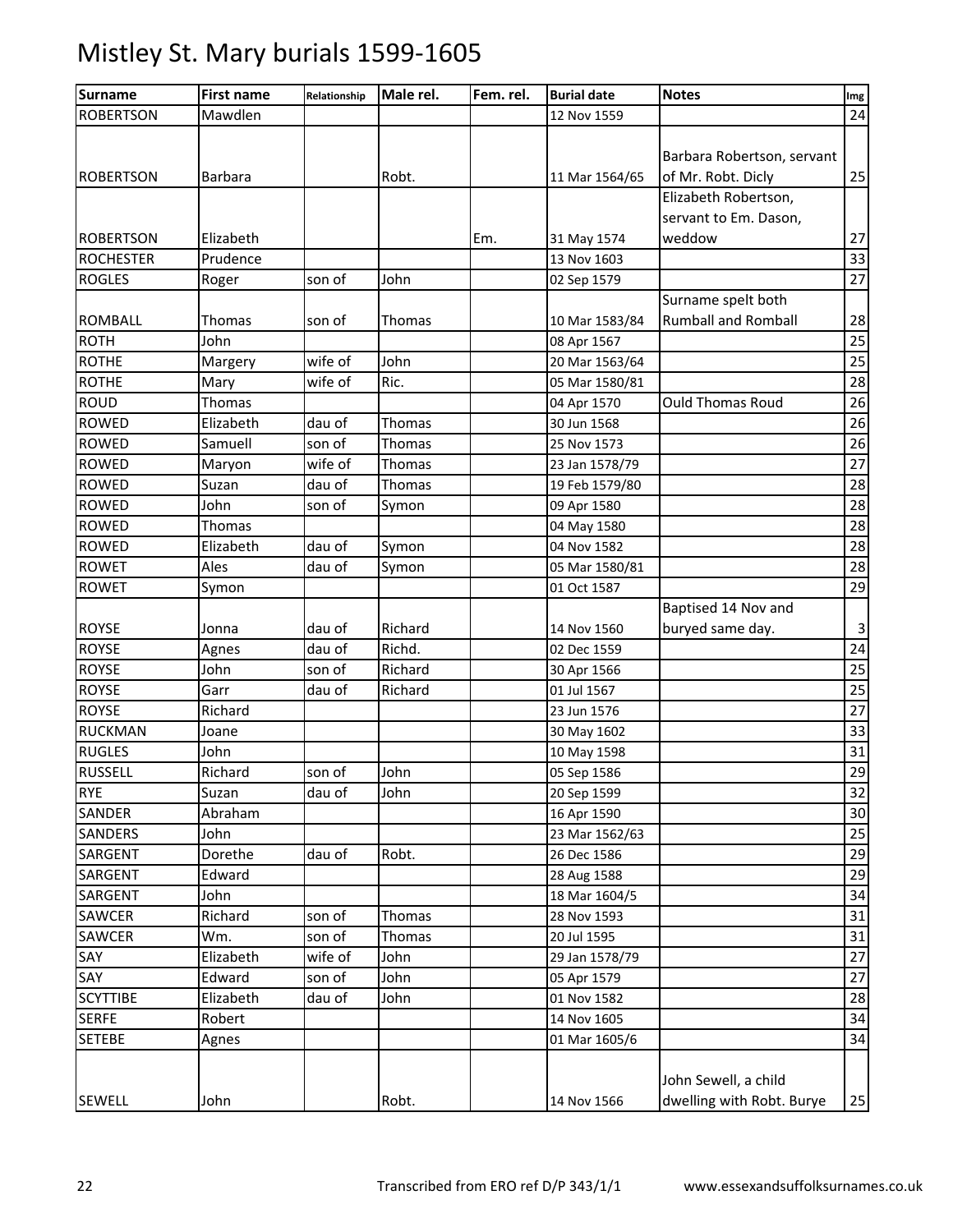| <b>Surname</b>  | <b>First name</b> | Relationship | Male rel. | Fem. rel. | <b>Burial date</b> | <b>Notes</b>                  | Img |
|-----------------|-------------------|--------------|-----------|-----------|--------------------|-------------------------------|-----|
| <b>SHARP</b>    | John              | son of       | Thomas    |           | 25 Jul 1564        |                               | 25  |
| <b>SHARP</b>    | Phebe             | dau of       | Thomas    |           | 16 Oct 1564        |                               | 25  |
| SHEPPARD        | Ralfe             |              |           |           | 26 May 1598        |                               | 31  |
|                 |                   |              |           |           |                    | A lad & servant to Mr.        |     |
| <b>SHORTING</b> | ?                 |              | Steven    |           | 20 Jun 1586        | <b>Steven Shorting</b>        | 29  |
|                 |                   |              |           |           |                    |                               |     |
| <b>SHORTING</b> | John              | son of       | Steven    |           | 25 Dec 1586        | Son of Mr. Steven Shorting    | 29  |
| <b>SIMONDS</b>  | Rose              |              |           |           | 13 Dec 1588        | Widow                         | 29  |
| <b>SITTABYE</b> | ç                 |              |           |           | 02 Feb 1587/88     | <b>Father Sittabye</b>        | 29  |
| <b>SITTIBE</b>  | Elinor            | dau of       | John      |           | 12 Mar 1594/95     |                               | 31  |
| <b>SKELTON</b>  | Katherin          | dau of       | Wm.       |           | 28 Jun 1588        |                               | 29  |
| <b>SKYERS</b>   | Ralfe             |              |           |           | 08 Jun 1585        | Abode: Manningtree            | 28  |
| SMALWOOD        | Katheryn          | wife of      | Thomas    |           | 09 Mar 1581/82     |                               | 28  |
| SMALWOOD        | Elizabeth         | wife of      | Thomas    |           | 16 Jun 1589        |                               | 30  |
| SMALWOOD        | <b>Thomas</b>     |              |           |           | 23 May 1592        |                               | 30  |
| <b>SMYTH</b>    | Robt.             |              |           |           | 18 Jan 1562/63     | A bachelor                    | 25  |
|                 |                   |              |           |           |                    | A poor wedow & a              |     |
| <b>SMYTH</b>    | Elizabeth         |              |           |           | 09 Mar 1572/73     | passenger                     | 26  |
|                 |                   |              |           |           |                    | Richard Smyth, servant to     |     |
| <b>SMYTH</b>    | Richard           |              | ?         |           | 01 Oct 1576        | Mr. Harbottell                | 27  |
|                 |                   |              |           |           |                    |                               |     |
|                 |                   |              |           |           |                    | Wm. Smyth, a passenger,       |     |
|                 |                   |              |           |           |                    | depted at (departed this life |     |
| <b>SMYTH</b>    | Wm.               |              | Jerome    |           | 25 Nov 1580        | at?) Jerome Watterys          | 28  |
| <b>SMYTH</b>    | James             | son of       | Edward    |           | 21 Jan 1588/89     |                               | 29  |
|                 |                   |              |           |           |                    | Jone Smyth, servant of John   |     |
| <b>SMYTH</b>    | Jone              |              | John      |           | 24 Nov 1592        | Smyth                         | 30  |
| <b>SMYTH</b>    | Agnes             | wife of      | John      |           | 12 Sep 1597        |                               | 31  |
|                 |                   |              |           |           |                    | Daughter of John Smyth        |     |
| <b>SMYTH</b>    | Fayth             | dau of       | John      |           | 06 Sep 1597        | junior                        | 31  |
|                 |                   |              |           |           |                    |                               |     |
| <b>SMYTH</b>    | Annys             | wife of      | John      |           | 08 May 1598        | Wife of John Smyth junior     | 31  |
| <b>SMYTH</b>    | Jone              |              |           |           | 04 Nov 1598        | Widow                         | 31  |
| <b>SMYTH</b>    | Wm.               |              |           |           | 25 Jun 1601        | A stranger                    | 32  |
| <b>SMYTH</b>    | John              |              |           |           | 08 Jan 1601/2      |                               | 32  |
| <b>SMYTH</b>    | Wm.               | son of       | Wm.       |           | 06 Mar 1601/2      |                               | 32  |
| <b>SMYTHE</b>   | Anne              |              |           |           | 24 Feb 1560/61     |                               | 24  |
| SOMMER          | Cristian          | wife of      | John      |           | 10 May 1574        |                               | 27  |
| <b>SORRELL</b>  | John              | son of       | John      |           | 10 Jun 1591        |                               | 30  |
| SPA[CR]YE       | John              |              |           |           | 13 Feb 1585/86     |                               | 29  |
| <b>SPARKE</b>   | Elizabeth         | wife of      | Hennery   |           | 27 Jun 1583        |                               | 28  |
| SPARROW         | Nicholas          |              |           |           | 09 Oct 1562        |                               | 25  |
| SPARROW         | Marget            |              |           |           | 01 Jan 1597/98     | Widow                         | 31  |
| <b>SPEERE</b>   | Jone              |              |           |           | 11 Oct 1604        |                               | 33  |
| <b>SPEERE</b>   | Thomas            |              |           |           | 02 Nov 1604        |                               | 34  |
| <b>SPENCER</b>  | Elizabeth         | wife of      | Thom.     |           | 24 Sep 1588        |                               | 29  |
| <b>SPENCER</b>  | Roger             | son of       | Thomas    |           | 16 Apr 1595        |                               | 31  |
| <b>SPENSER</b>  | John              | son of       | Tho.      |           | 28 Mar 1602        |                               | 32  |
| <b>SPENSER</b>  | Wm.               | son of       | Tho.      |           | 06 Apr 1602        |                               | 33  |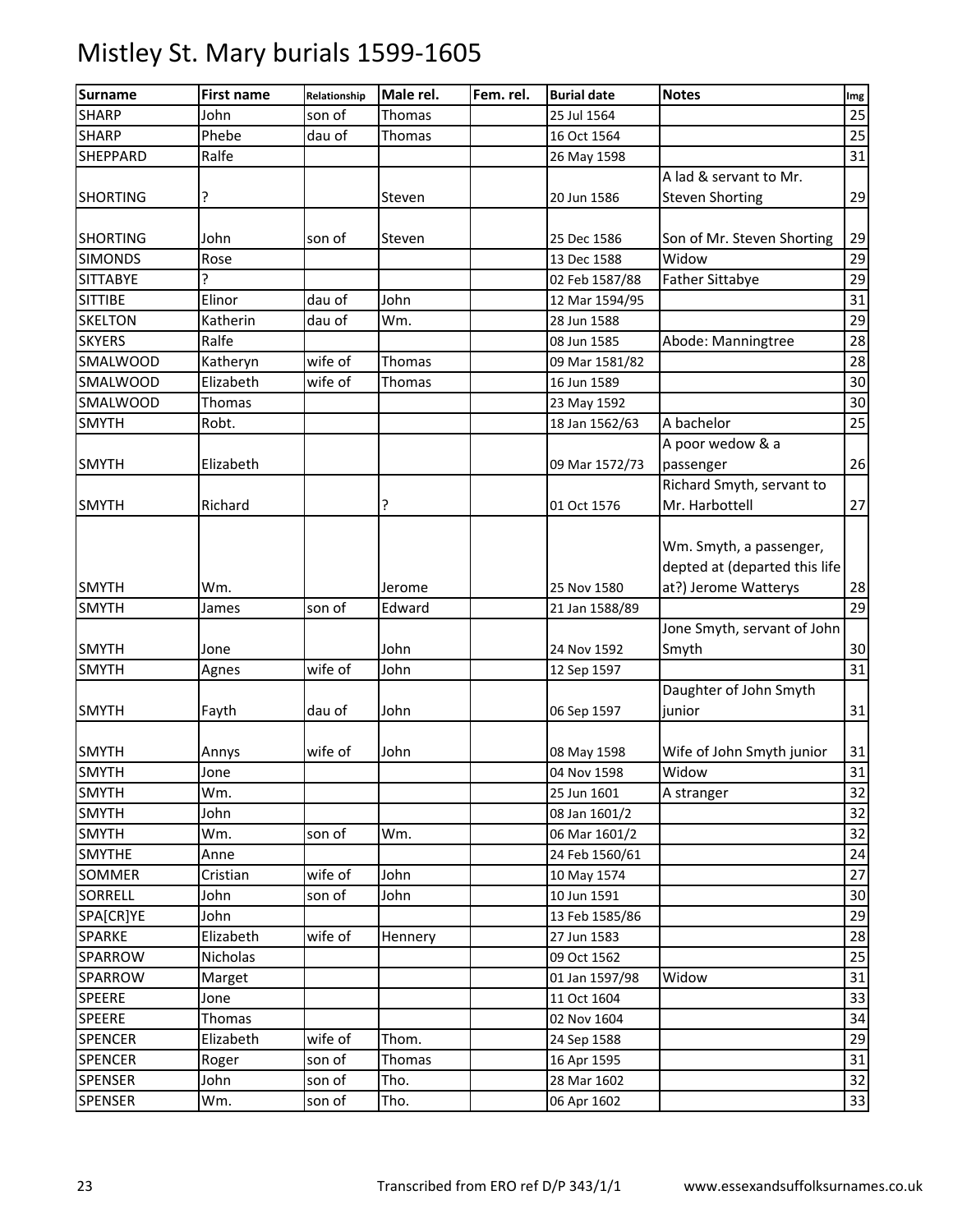| <b>Surname</b>      | <b>First name</b> | Relationship | Male rel. | Fem. rel. | <b>Burial date</b>            | <b>Notes</b>               | Img             |
|---------------------|-------------------|--------------|-----------|-----------|-------------------------------|----------------------------|-----------------|
| <b>SPENSER</b>      | Tho.              |              |           |           | 02 Sep 1603                   |                            | 33              |
| <b>SPENSER</b>      | Thomas            |              |           |           | 21 Aug 1604                   |                            | 33              |
|                     |                   |              |           |           |                               | Edward Stalwood, servant   |                 |
| <b>STALWOOD</b>     | Edward            |              | John      |           | 24 Nov 1563                   | of John Church             | 25              |
| <b>STANDENOT</b>    | ŗ                 | wife of      | John      |           | 07 Jun 1588                   | First name not in register | 29              |
| <b>STANNYNOTT</b>   | Richard           |              |           |           | 09 Dec 1592                   |                            | 30              |
| <b>STANWICH</b>     | Jone              |              |           |           | 08 Oct 1563                   | Wydow                      | 25              |
| <b>STARLING</b>     | Elizabeth         | wife of      | Robt.     |           | 29 Jan 1588/89                |                            | 29              |
| <b>STARLING</b>     | Robt.             |              |           |           | 07 Apr 1589                   |                            | 29              |
| <b>STEBBYN</b>      | Richard           |              |           |           | 05 Dec 1604                   |                            | 34              |
|                     |                   |              |           |           |                               | A sonne borne to Robt.     |                 |
| <b>STEGALL</b>      | ŗ                 | son of       | Robt.     |           | 25 Aug 1586                   | Stegall                    | 29              |
| <b>STEPHEN</b>      | Jone              |              |           |           | 28 Jul 1559                   |                            | $\overline{24}$ |
| <b>STEPHENS</b>     | Annyis            |              |           |           | 07 Jan 1598/99                |                            | 31              |
| <b>STEVENS</b>      | Symon             |              |           |           | 25 Aug 1588                   |                            | 29              |
|                     |                   |              |           |           |                               |                            |                 |
|                     |                   |              |           |           |                               | Thomassyne Baninge         |                 |
| STON[C_]E           | Thomassyne        |              | John      |           | 07 Dec 1563                   | servant of John Ston[c_]e  | 25              |
|                     |                   |              |           |           |                               | Mary Kildner, servant of   |                 |
| <b>STONE</b>        | Mary              |              | John      |           | 17 Nov 1563                   | John Stone                 | 25              |
| <b>STONE</b>        | Jone              |              |           |           | 22 Apr 1579                   | Wedow                      | 27              |
| <b>STONE</b>        | Judith            | dau of       | John      |           |                               |                            | 29              |
| <b>STONE</b>        |                   | wife of      | Robt.     |           | 20 Oct 1588<br>27 Jan 1596/97 |                            | $\overline{31}$ |
| <b>STONN</b>        | Margit<br>John    |              |           |           |                               |                            | 26              |
| <b>STONN</b>        | Robt.             |              |           |           | 06 Mar 1571/72                |                            | $\overline{30}$ |
| <b>STORYE</b>       | William           |              |           |           | 13 Sep 1592                   |                            |                 |
|                     | ?                 |              |           |           | 21 May 1560                   |                            | 24              |
| <b>STORYE</b>       | Thomas            |              |           |           | 16 Mar 1580/81                | The Wedow Storye           | 28<br>24        |
| <b>STRUTT</b>       |                   | son of       | John      |           | 27 Dec 1559                   |                            |                 |
| <b>SYMAS</b>        | James             |              |           |           | 21 Jun 1590                   | Of Hasted (Halstead)       | 30              |
|                     |                   |              |           |           |                               | Sytabie's wife (no first   |                 |
| <b>SYTABIE</b>      | ?                 | wife of      | ?         |           | 24 Feb 1589/90                | names in entry)            | 30              |
| <b>SYTEBY</b>       | John              |              |           |           | 03 Nov 1602                   |                            | 33              |
| <b>SYTYBY</b>       | Grace             | wife of      | Richard   |           | 12 May 1579                   |                            | $27\,$          |
| <b>TAYELER</b>      | Robt.             |              |           |           | 28 Mar 1571                   |                            | 26              |
| <b>TAYLER</b>       | William           | son of       | Robt.     |           | 04 Feb 1569/70                |                            | 26              |
| <b>TAYLOR</b>       | Olive             |              |           |           | 08 Jan 1592/93                |                            | 30              |
| <b>THIMILTHORPE</b> | Anna              |              |           |           | 06 Oct 1604                   |                            | 33              |
| THIMMELTHORP        | Francis           |              |           |           | 17 Dec 1599                   |                            | 32              |
| <b>THRESHER</b>     | John              |              |           |           | 20 May 1588                   | Beclwell alias Thresher    | 29              |
| <b>THYMBLETHORP</b> | Jane              | dau of       | Francis   |           | 02 Apr 1574                   |                            | 27              |
| <b>THYMYLTHORPE</b> | Frannces          |              |           |           | 07 Oct 1604                   |                            | 33              |
| <b>THYMYLTHORPE</b> | Nicholas          |              |           |           | 06 Mar 1604/5                 |                            | 34              |
| <b>TILL</b>         | Annis             |              |           |           | 26 Apr 1601                   | Wid.                       | 32              |
| <b>TILL</b>         | Eden              |              |           |           | 01 Oct 1604                   |                            | 33              |
| <b>TODDE</b>        | Tho.              |              |           |           | 05 Jul 1604                   |                            | 33              |
| <b>TODDE</b>        | Judetjh           |              |           |           | 03 Oct 1604                   |                            | 33              |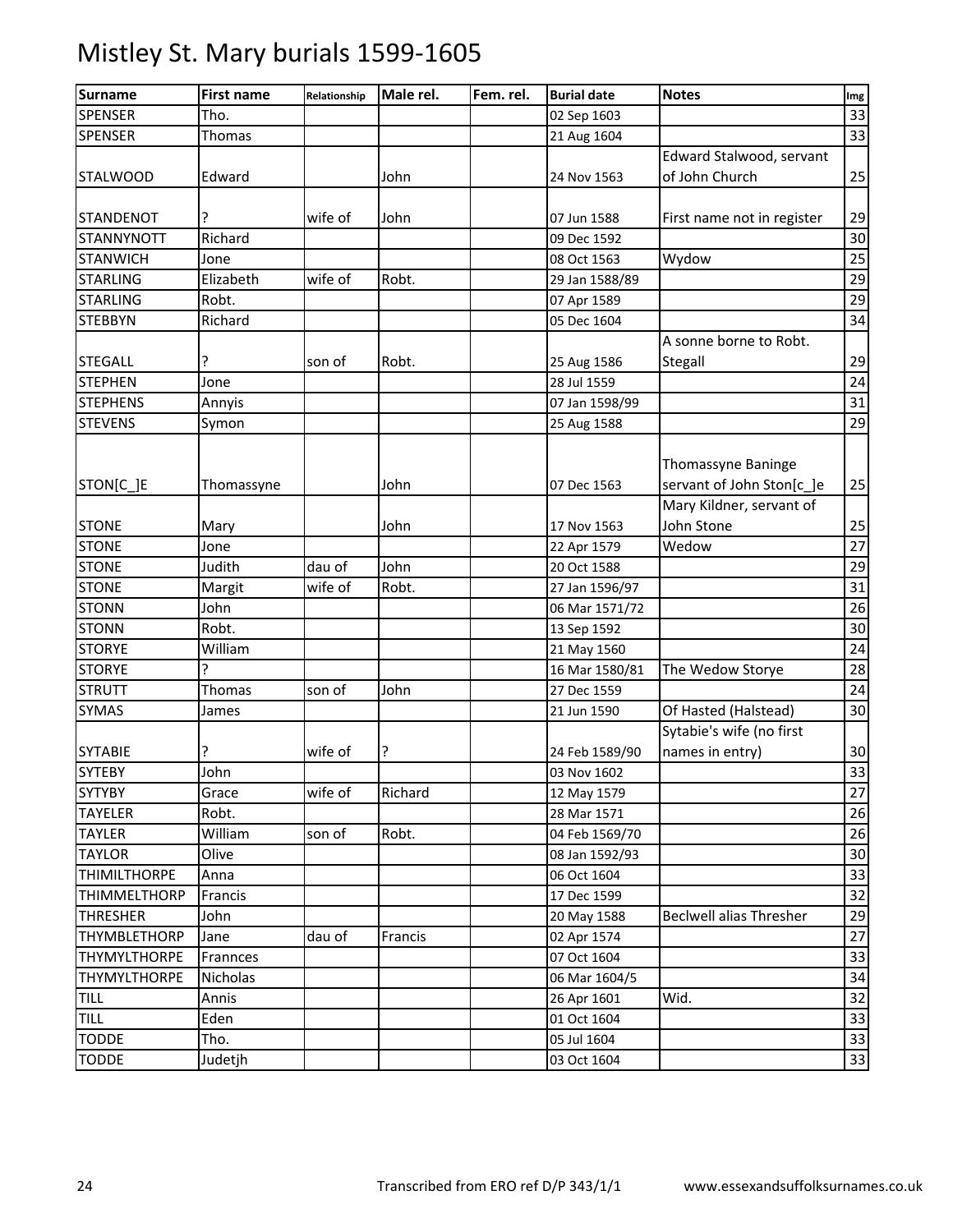#### Surname Tirst name Relationship Male rel. Fem. rel. Burial date Notes International Img TOMPSON Brigett | Richard | 21 Jun 1577 Brigett Tompson, servant of Richard Northen 27 TOMSON Elizabeth wife of John 05 Feb 1590/91 30 TONGAT Barbara Wm. 10 Feb 1564/65 Barbara Tongat, sisiter-inlaw of Wm. Tongat | 25 TOOES Thomas 14 Jun 1562 25 TOOES Nicholas 01 Jul 1562 25 TOPLIFE Thomas son of Thom. 11 Mar 1592/93  $\vert$  30 TOWSON Rose dau of Leonard 21 Apr 1573 26 TRAPPET Marye wife of ? 18 Feb 1584/85 With her child. (husband's name not in register). 28 TRENHAM Mary 19 Aug 1604 33 TRENHAM Wm. 10 Sep 1604 33 TURLE ? ? 01 May 1600 Entry reads: "Turles child." 32 TURNER William 10 Aug 1562 25 TURNER John 05 Sep 1565 A passenger 25 TURWER? JJohn 16 Feb 1604/5 234 TWIST Robt. 16 Feb 1572/73 Passenger 26 TYLL Elizabeth dau of Thomas 10 Dec 1587 29 TYLL Olive dau of Thomas 12 Aug 1592 30 TYLL Thomas 20 Jul 1597 31 TYLLYSON John 16 May 1564 25 UNCKLE Wm. 11 Jul 1584 Abode: Mistley 28 UPSALL William 06 May 1567 At the end of 1566 burials 25 UPSALL Katheren dau of Wm. 11 Jun 1567 25 UPSALL Suzan dau of Wm. 25 May 1568 25 VALE Dorothy wife of Samuel 23 Sep 1643 Baptism of Dorothy, daughter of Samuel & Dorothy Vale. 'Ye same day ye mother was buried.' 20 VINSENT Cristopher 02 Apr 1599 A stranger 31 VYNCENT John John John 10 Oct 1578 John Vyncent, servant of John Brigs 27 VYVANS ? Richard 24 May 1589 Richard Vyvans his child 30 WALE William 19 | 18 Feb 1564/65 A passenger 25 WALE Osbert 30 Mar 1567 25 WALE Walter son of Osbert 08 Oct 1567 25 WALL **Margret** dau of Thomas 1 24 Nov 1565 Surname spelt both Wale and Wall 25 WALL Thomas 24 Sep 1568 26 WALL Edward 27 Sep 1574 An inocent & dum 27 WALL Margaret dau of Christopher 27 Jun 1585 Xpofer 29 <code>WARD</code>  $\begin{array}{|l|} \hline \text{Mathewe} & \text{son of} & \text{William.} \hline \end{array}$   $\begin{array}{|l|} \hline \text{09 Feb 1559/60} & \text{OM.} \hline \end{array}$ WARD William 11 Feb 1561/62 24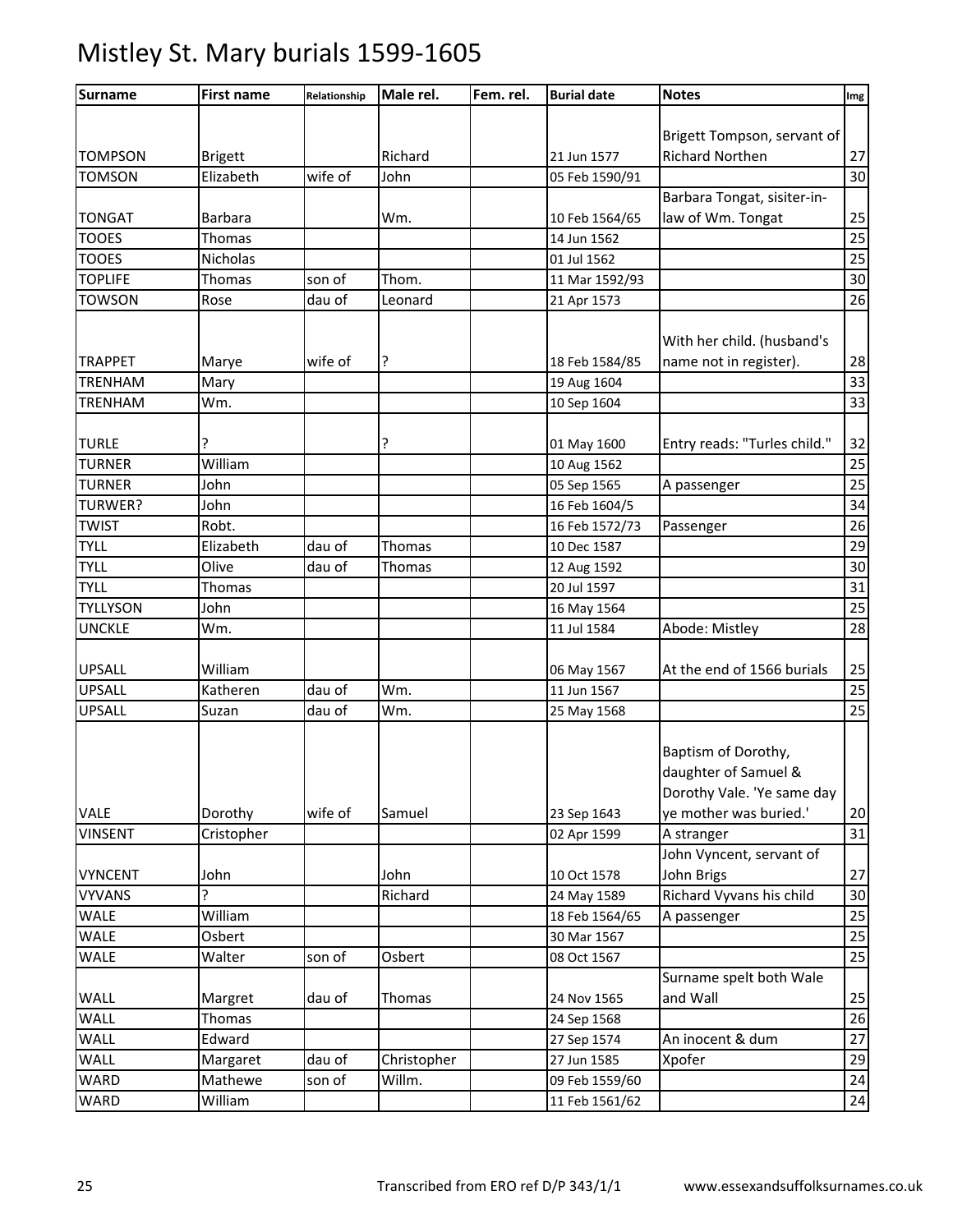| <b>Surname</b>    | <b>First name</b> | Relationship | Male rel. | Fem. rel. | <b>Burial date</b> | <b>Notes</b>                                                                     | Img |
|-------------------|-------------------|--------------|-----------|-----------|--------------------|----------------------------------------------------------------------------------|-----|
| <b>WARD</b>       | Katheryn          |              |           |           | 16 Feb 1575/76     | Wedow                                                                            | 27  |
| <b>WARDE</b>      | Alice             |              |           |           | 20 Jul 1587        |                                                                                  | 29  |
| <b>WARNER</b>     | Grace             | wife of      | Thomas    |           | 13 Dec 1564        |                                                                                  | 25  |
| <b>WARNER</b>     | Thomas            |              |           |           | 18 May 1591        |                                                                                  | 30  |
| <b>WARNER</b>     | Henry             |              |           |           | 19 Mar 1601/2      |                                                                                  | 32  |
| <b>WARNER</b>     | Thomas            |              |           |           | 26 Dec 1605        |                                                                                  | 34  |
| <b>WARYN</b>      | Annys             | dau of       | Richard   |           | 15 Dec 1598        |                                                                                  | 31  |
| <b>WATERHOUSE</b> | Jone              | dau of       | Jeremy    |           | 11 May 1592        |                                                                                  | 30  |
| <b>WATSON</b>     | Alis              |              |           |           | 12 Jun 1568        | Singlewoman                                                                      | 26  |
| <b>WATSON</b>     | Robert            |              |           |           | 04 Jan 1601/2      |                                                                                  | 32  |
| <b>WATTERYS</b>   | Wm.               |              | Jerome    |           | 25 Nov 1580        | Wm. Smyth, a passenger,<br>depted at (departed this life<br>at?) Jerome Watterys | 28  |
| <b>WAYE</b>       | Mathew            |              |           |           | 18 May 1593        |                                                                                  | 31  |
| <b>WEB</b>        | Katheryn          |              |           |           | 24 Feb 1581/82     | Wedow                                                                            | 28  |
| WEBB              | Alis              |              |           |           | 27 Jan 1563/64     | Widow                                                                            | 25  |
| <b>WELSE</b>      | John              | son of       | John      |           | 28 Dec 1568        |                                                                                  | 26  |
| <b>WELSE</b>      | Roger             | son of       | John      |           | 02 Jul 1573        |                                                                                  | 26  |
| <b>WENHAM</b>     | Japhery           | son of       | Ralf      |           | 25 May 1577        |                                                                                  | 27  |
| <b>WENHAM</b>     | <b>Barbara</b>    | wife of      | Thomas    |           | 04 Sep 1578        |                                                                                  | 27  |
| <b>WENHAM</b>     | John              | son of       | Ralf      |           | 11 Jun 1579        |                                                                                  | 27  |
| WENHAM            | Mary              | dau of       | Ralf      |           | 15 Jun 1583        |                                                                                  | 28  |
| WENNHAM           | Annys             | dau of       | Thomas    |           | 14 Dec 1598        |                                                                                  | 31  |
| <b>WENT</b>       | Robt.             |              |           |           | 29 Apr 1561        |                                                                                  | 24  |
| <b>WEST</b>       | <b>Betaras</b>    |              |           |           | 08 Oct 1560        | Widdow                                                                           | 24  |
| <b>WEST</b>       | John              | son of       | Stephen   |           | 02 Sep 1568        |                                                                                  | 26  |
| <b>WEST</b>       | Robt.             | son of       | Stephen   |           | 23 Feb 1570/71     |                                                                                  | 26  |
| <b>WEST</b>       | Stephen           |              |           |           | 10 Dec 1578        |                                                                                  | 27  |
| <b>WHARTON</b>    | Cristopher        |              |           |           | 07 Sep 1581        |                                                                                  | 28  |
| <b>WHARTUN</b>    | Alce              |              |           |           | 19 Dec 1599        | Widdowe                                                                          | 32  |
| <b>WHIGHT</b>     | Joan              |              |           |           | 21 May 1587        | Widow                                                                            | 29  |
| <b>WHITE</b>      | Christopher       |              |           |           | 03 Apr 1605        |                                                                                  | 34  |
| <b>WHITMAN</b>    | Cysly             | dau of       |           | Jone      | 13 Mar 1580/81     | A bastard                                                                        | 28  |
| <b>WHITT</b>      | Margaret          | wife of      | Hennery   |           | 30 Mar 1564        |                                                                                  | 25  |
| <b>WHITT</b>      | Hennery           |              |           |           | 27 Mar 1565        |                                                                                  | 25  |
|                   |                   |              |           |           |                    | A stranger who sayd he                                                           |     |
| <b>WIATER</b>     | Wm.               |              |           |           | 25 Jan 1597/98     | dwelt at Wynchester                                                              | 31  |
|                   |                   |              |           |           |                    | Hennery Wilcooke, servant                                                        |     |
| <b>WILCOOKE</b>   | Hennery           |              | Robt.     |           | 20 Nov 1570        | to Mr. Robt. Broke                                                               | 26  |
| <b>WILES</b>      | Elizabeth         | dau of       | Thomas    |           | 12 Aug 1599        |                                                                                  | 32  |
| <b>WILES</b>      | Thomas            |              |           |           | 28 Aug 1599        |                                                                                  | 32  |
| <b>WILES</b>      | Tho.              |              |           |           | 25 Aug 1603        |                                                                                  | 33  |
| <b>WILES</b>      | Abraham           |              |           |           | 19 Jul 1604        |                                                                                  | 33  |
| <b>WILES</b>      | Annis             |              |           |           | 02 Aug 1604        |                                                                                  | 33  |
| <b>WILKEN</b>     | Ales              | wife of      | Wm.       |           | 18 May 1599        |                                                                                  | 32  |
| <b>WILKIN</b>     | Margett           | dau of       | Wm.       |           | 20 Dec 1590        |                                                                                  | 30  |
| <b>WILKIN</b>     | Annis             | wife of      | William   |           | 03 Mar 1599/00     |                                                                                  | 32  |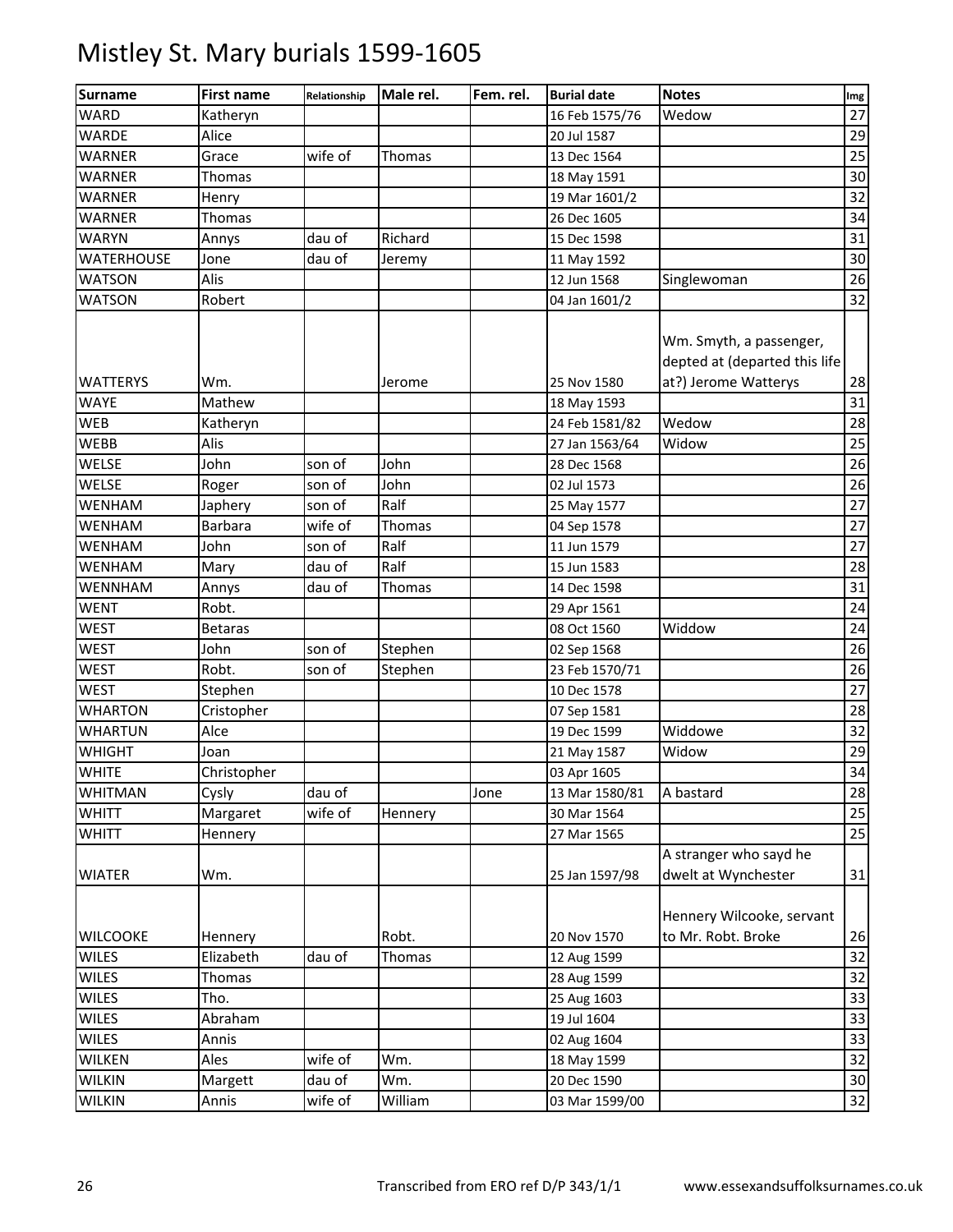| <b>Surname</b>    | <b>First name</b> | Relationship | Male rel. | Fem. rel. | <b>Burial date</b> | <b>Notes</b>             | Img             |
|-------------------|-------------------|--------------|-----------|-----------|--------------------|--------------------------|-----------------|
| <b>WILKINN</b>    | William           |              |           |           | 08 Aug 1605        |                          | 34              |
| <b>WILKINSON</b>  | Leonard           | son of       | Leon.     |           | 09 May 1598        |                          | 31              |
| <b>WILKYN</b>     | Jonas             | son of       | Wm.       |           | 04 Sep 1601        |                          | 32              |
| <b>WILKYN</b>     | Wm.               |              |           |           | 06 Oct 1603        |                          | $\overline{33}$ |
|                   |                   |              |           |           |                    | Philip Williams alias    |                 |
| <b>WILLIAMS</b>   | Philip            |              |           |           | 18 Jul 1564        | Footman                  | 25              |
| <b>WILLSON</b>    | Annis             |              |           |           | 28 Aug 1604        |                          | 33              |
| <b>WILLSON</b>    | Richard           |              |           |           | 04 Sep 1604        |                          | 33              |
| <b>WILLSON</b>    | John              |              |           |           | 10 Sep 1604        |                          | 33              |
| <b>WILLSON</b>    | Annis             |              |           |           | 15 Sep 1604        |                          | 33              |
| <b>WILSHER</b>    | Hennery           |              |           |           | 11 Aug 1595        |                          | 31              |
|                   |                   |              |           |           |                    | A child of John Wilsons  |                 |
| <b>WILSON</b>     | ?                 |              | John      |           | 17 Nov 1585        | dead borne               | 29              |
| <b>WILSON</b>     | John              | son of       | John      |           | 27 Oct 1586        |                          | 29              |
|                   |                   |              |           |           |                    | Edmund Wood, servant of  |                 |
| <b>WILSON</b>     | Edmund            |              | John      |           | 05 Jun 1591        | John Wilson              | 30              |
| <b>WILSON</b>     | John              | son of       | John      |           | 03 Feb 1591/92     |                          | 30              |
| <b>WILSON</b>     | Sara              | dau of       | Hennery   |           | 20 Sep 1597        |                          | 31              |
| <b>WILSON</b>     | John              |              |           |           | 29 Aug 1604        |                          | 33              |
| <b>WING</b>       | Richard           | son of       | Wm.       |           | 21 Aug 1571        |                          | 26              |
|                   |                   |              |           |           |                    | Mynistar & curat of      |                 |
| <b>WINGFILD</b>   | Lyonell           |              |           |           | 01 Mar 1586/87     | Mystleigh                | 29              |
| <b>WINKENSON</b>  | Alis              |              |           |           | 18 Feb 1579/80     | Wedow                    | 27              |
| <b>WODGATE</b>    | Crispian          | wife of      | Benjamin  |           | 01 Feb 1585/86     |                          | 29              |
| WODHOWSE          | Als               | wife of      | Thom.     |           | 04 May 1572        | Wodhowse alias Kyng      | 26              |
|                   |                   |              |           |           |                    | Richard & Jone, twins of |                 |
| <b>WOLSE</b>      | Richard           |              | John      |           | 12 Dec 1572        | John Wolse               | 26              |
|                   |                   |              |           |           |                    | Richard & Jone, twins of |                 |
| <b>WOLSE</b>      | Jone              |              | John      |           | 12 Dec 1572        | John Wolse               | 26              |
| <b>WOLVERSTON</b> | Thomas            |              |           |           | 04 Jan 1587/88     | Gent.                    | 29              |
| <b>WOLVET</b>     | Alis              | dau of       | John      |           | 28 Aug 1569        |                          | 26              |
| <b>WOLVET</b>     | Fayth             | dau of       | Roger     |           | 01 Nov 1577        |                          | $27\,$          |
| <b>WOLVET</b>     | John              |              |           |           | 17 Feb 1580/81     |                          | 28              |
| <b>WOLVET</b>     | John              | son of       | John      |           | 16 Dec 1581        |                          | 28              |
| <b>WOLVET</b>     | John              | son of       | Roger     |           | 31 Aug 1586        |                          | 29              |
| <b>WOLVET</b>     | Elyne             |              |           |           | 21 Sep 1587        | Widow                    | 29              |
| <b>WOLVET</b>     | Elizabeth         | dau of       | John      |           | 13 Oct 1589        |                          | 30              |
| <b>WOLVET</b>     | Grace             | dau of       | John      |           | 15 Jul 1590        |                          | 30              |
|                   |                   |              |           |           |                    | No date. Between Aug and |                 |
| <b>WOLVET</b>     | Thomas            |              |           |           | * * 1593           | Sep.                     | 31              |
| <b>WOLVET</b>     | Elizabeth         | dau of       | Edward    |           | 14 Sep 1593        |                          | 31              |
| <b>WOLVET</b>     | Elizabeth         | dau of       | John      |           | 06 Sep 1596        |                          | 31              |
| <b>WOLVET</b>     | Annis             | wife of      | John      |           | 18 May 1601        |                          | 32              |
| <b>WOLVET</b>     | Frances           |              |           |           | 17 Sep 1604        |                          | 33              |
| <b>WOLVETT</b>    | Parnell           | dau of       | John      |           | 20 Mar 1593/94     |                          | 31              |
| <b>WOOD</b>       | Bartholomew       |              |           |           | 20 Dec 1587        |                          | 29              |
|                   |                   |              |           |           |                    | Edmund Wood, servant of  |                 |
| <b>WOOD</b>       | Edmund            |              | John      |           | 05 Jun 1591        | John Wilson              | 30              |